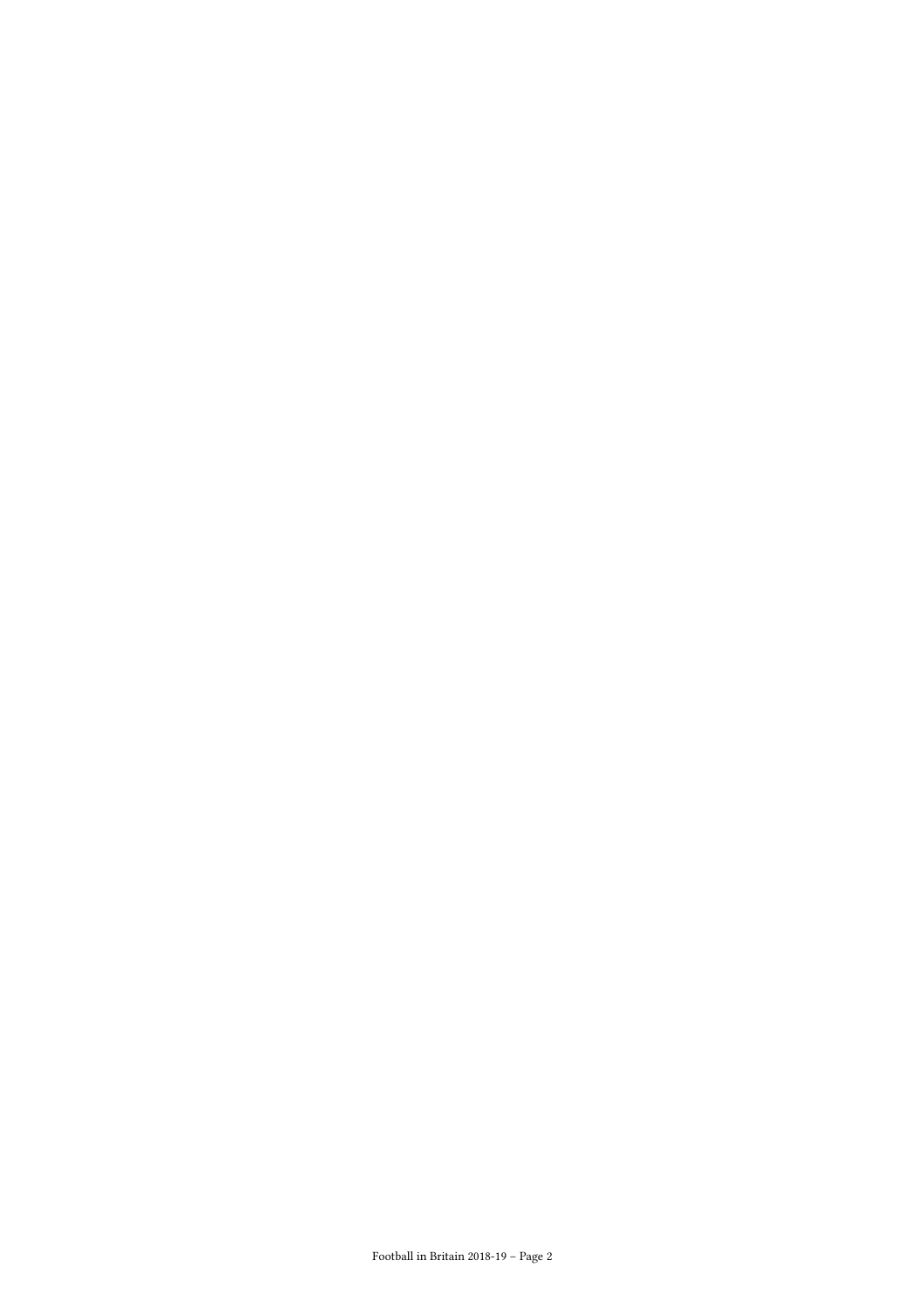# Football in England 2018-19

### Structure for 2018-19

The term "Step" is conventionally used to indicate the level of a league below the English Football League. It denotes the number of times that a club in the given league would need to be promoted in order to reach English Football League Two.

| Level 1                   | Premier League                                                                                                            | Step 6 (Level 10)<br>Nineteen parallel leagues                                                                                                              | Combined Counties League Division One<br>East Midlands Counties League                                                                            |
|---------------------------|---------------------------------------------------------------------------------------------------------------------------|-------------------------------------------------------------------------------------------------------------------------------------------------------------|---------------------------------------------------------------------------------------------------------------------------------------------------|
| Level 2                   | English Football League Championship                                                                                      |                                                                                                                                                             | Eastern Counties League Division One<br>Eastern Senior League                                                                                     |
| Level 3                   | English Football League One                                                                                               |                                                                                                                                                             | Hellenic League Division One East<br>Hellenic League Division One West                                                                            |
| Level 4                   | English Football League Two                                                                                               |                                                                                                                                                             | Midland League Division One<br>North West Counties League Division One North                                                                      |
| Step 1 (Level 5)          | National League                                                                                                           |                                                                                                                                                             | North West Counties League Division One South<br>Northern Counties East League Division One                                                       |
| Step 2 (Level 6)          | National League North                                                                                                     |                                                                                                                                                             | Northern League Division Two                                                                                                                      |
| Two parallel leagues      | National League South                                                                                                     |                                                                                                                                                             | South West Peninsula League Premier Division                                                                                                      |
|                           |                                                                                                                           |                                                                                                                                                             | Southern Combination Division One                                                                                                                 |
| Step 3 (Level 7)          | Isthmian League Premier Division                                                                                          |                                                                                                                                                             | Southern Counties East League Division One                                                                                                        |
| Four parallel leagues     | Northern Premier League Premier Division                                                                                  |                                                                                                                                                             | Spartan South Midlands League Division One                                                                                                        |
|                           | Southern League Central Premier Division                                                                                  |                                                                                                                                                             | United Counties League Division One                                                                                                               |
|                           | Southern League South Premier Division                                                                                    |                                                                                                                                                             | Wessex League Division One                                                                                                                        |
|                           |                                                                                                                           |                                                                                                                                                             | West Midlands League Premier Division                                                                                                             |
| Step 4 (Level 8)          | Isthmian League Division One North                                                                                        |                                                                                                                                                             | Western League Division One                                                                                                                       |
| Seven parallel leagues    | Isthmian League Division One South Central                                                                                |                                                                                                                                                             |                                                                                                                                                   |
|                           | Isthmian League Division One South East                                                                                   | Step 7 (Level 11)                                                                                                                                           | Forty five parallel leagues                                                                                                                       |
|                           | Northern Premier League Division One East                                                                                 |                                                                                                                                                             | The division shown is the Premier Division of the league except where stated                                                                      |
|                           | Northern Premier League Division One West                                                                                 |                                                                                                                                                             |                                                                                                                                                   |
|                           | Southern League Division One East                                                                                         |                                                                                                                                                             | Anglian Combination, Bedfordshire County League, Cambridgeshire County                                                                            |
|                           | Southern League Division One West                                                                                         | League, Central Midlands League North Division, Central Midlands League South<br>Division, Cheshire League, Dorset Premier League, Essex and Suffolk Border |                                                                                                                                                   |
| Step 5 (Level 9)          | Combined Counties League Premier Division                                                                                 |                                                                                                                                                             | League, Essex Olympian League, Gloucestershire County League, Hampshire                                                                           |
| Fourteen parallel leagues | Eastern Counties League Premier Division                                                                                  | Premier League, Hertfordshire Senior County League, Humber Premier League,                                                                                  |                                                                                                                                                   |
|                           | <b>Essex Senior League</b>                                                                                                | Kent County League, Leicestershire Senior League, Lincolnshire League,                                                                                      |                                                                                                                                                   |
|                           | Hellenic League Premier Division                                                                                          |                                                                                                                                                             | Liverpool County Premier League, Manchester League, Middlesex County                                                                              |
|                           | Midland League Premier Division                                                                                           | League, Midland League Divison Two, North Riding League, Northamptonshire                                                                                   |                                                                                                                                                   |
|                           | North West Counties League Premier Division                                                                               | Combination League, Northern Alliance, Nottinghamshire Senior League,                                                                                       |                                                                                                                                                   |
|                           | Northern Counties East League Premier Division                                                                            | Oxfordshire Senior League, Peterborough and District League, Sheffield and                                                                                  |                                                                                                                                                   |
|                           | Northern League Division One                                                                                              | Hallamshire County Senior League, Somerset County League, South West                                                                                        |                                                                                                                                                   |
|                           | Southern Combination Premier Division                                                                                     | Peninsula League Division One East, South West Peninsula League Division One                                                                                |                                                                                                                                                   |
|                           | Southern Counties East League Premier Division                                                                            | West, Southern Combination Division Two East, Southern Combination Division                                                                                 |                                                                                                                                                   |
|                           | Spartan South Midlands League Premier Division Two West, Spartan South Midlands League Division Two, Staffordshire County |                                                                                                                                                             |                                                                                                                                                   |
|                           | United Counties League Premier Division                                                                                   |                                                                                                                                                             | Senior League, Suffolk and Ipswich League, Surrey Elite Intermediate League,                                                                      |
|                           | Wessex League Premier Division                                                                                            |                                                                                                                                                             | Thames Valley Premier League, Wearside League, West Cheshire League, West                                                                         |
|                           | Western League Premier Division                                                                                           |                                                                                                                                                             | Lancashire League, West Midlands League Division One, West Riding County<br>Amateur League, West Yorkshire League, Wiltshire League, York League. |
|                           |                                                                                                                           |                                                                                                                                                             |                                                                                                                                                   |

Thus far, all the leagues from the Premier League down to Step 4 are covered here, together with four of the Step 5 leagues. The remaining Step 5 leagues will be next, together with the Step 6 leagues once their compositions for 2018-19 have been finalised.

The Step 7 leagues may be added at a later date.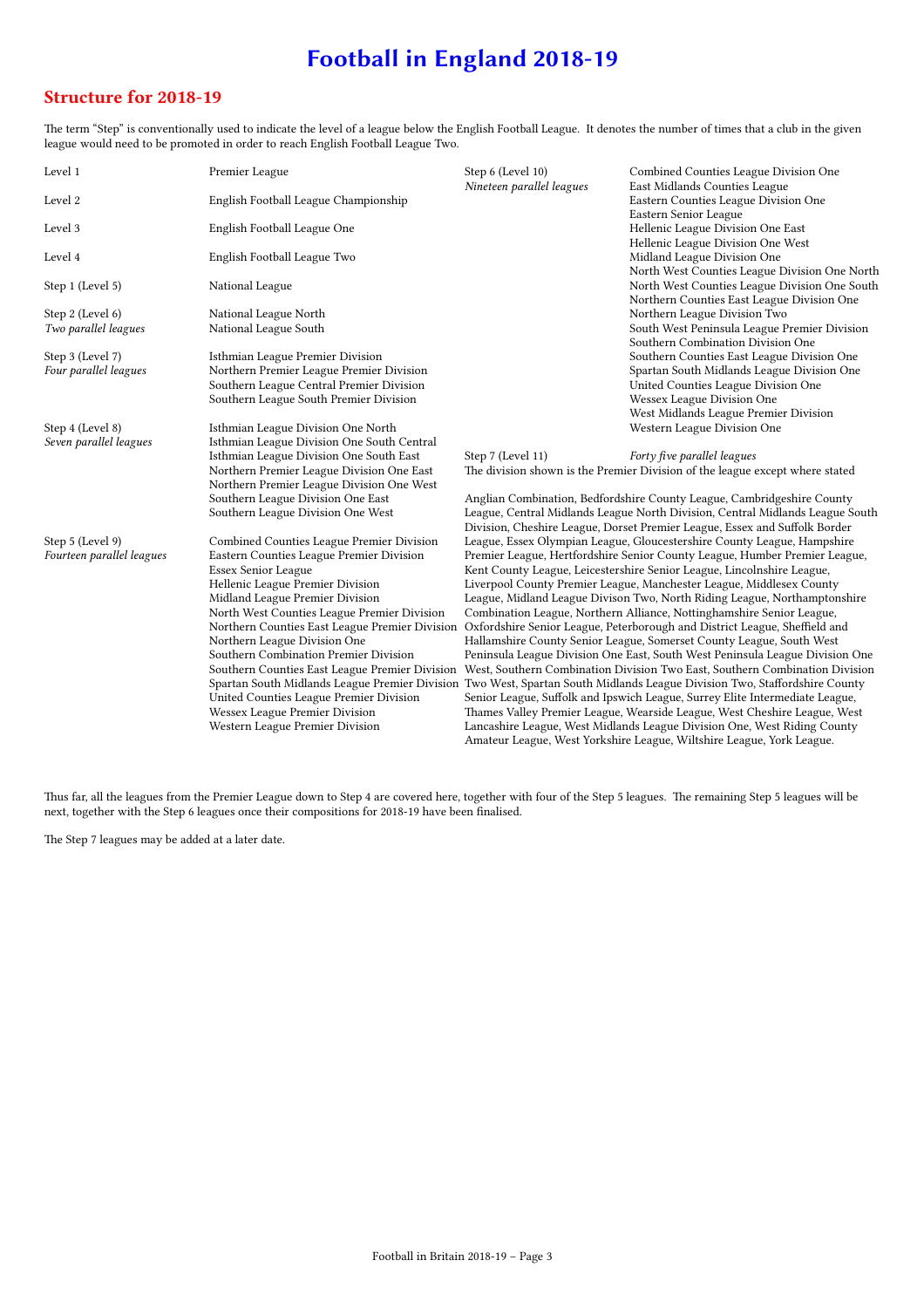### Level 1 – Premier League

Arsenal Emirates Stadium, Drayton Park, London N5 1BU ® Arsenal (London Underground Piccadilly Line) ¼ mile. R out of station Gillespie Road, R Drayton Park, ground on R.

Bournemouth Vitality Stadium, Thistlebarrow Road, Bournemouth, Dorset BH7 7AF

 $\blacktriangleright$  Bournemouth 1½ miles.

Yellow Buses  $\equiv$  2 from Bournemouth (Station) to Bournemouth (Ashley Road, Queens Park Hotel) four times per hour, journey time 7 minutes. Return bus runs **Manchester City** Etihad Stadium, Ashton New Road, Manchester M11 3FF from Bournemouth (Holdenhurst Road, Queens Park Hotel).

Then retrace up Ashley Road, R Holdenhurst Road, R at roundabout King's Park Drive, ground on L (6 minutes). For return bus, continue on Holdenhurst Road beyond turning for Ashley Road, bus stop on L (8 minutes).

Brighton and Hove Albion American Express Community Stadium, Village Drive, Falmer, Sussex BN1 9BL

 $\blacktriangleright$  Falmer ¼ mile.

Leave station on south side, and there is a walkway from station to ground.

Burnley Turf Moor, Harry Potts Way, Burnley, Lancashire BB10 4BX  $\blacktriangleright$  Burnley Central 1 mile.

R out of station Railway Street, then L Curzon Street, L Active Way, R Kingsway, over roundabout Bridge Street, R Hall Street, L Yorkshire Street, over roundabout, then becomes Harry Potts Way and ground on L.

Cardiff City Cardiff City Stadium, Leckwith Road, Cardiff, Glamorgan, Wales CF11 8AZ

 $\blacktriangleright$  Ninian Park ½ mile.

R out of station and take stairs to Leckwith Road, then L Leckwith Road, ground on L.

Chelsea Stamford Bridge, Fulham Road, London SW6 1HS ® Fulham Broadway (London Underground District Line) ¼ mile. L out of station Fulham Road, ground on L.

Crystal Palace Selhurst Park, Whitehorse Lane, London SE25 6PU  $\blacktriangleright$  Norwood Junction ½ mile.

Out of station up Station Road, continue into Oliver Grove, L Holmesdale Road, ground on R between Holmesdale Road and Whitehorse Lane.

Everton Goodison Park, Goodison Road, Liverpool, Merseyside L4 4EL  $\blacktriangleright$  Kirkdale  $\frac{3}{4}$  mile.

R out of station Marsh Street then R Westminster Road and over bridge, L Goodall Street, becomes Harlech Street and then Andrew Street, R Goodison Road, ground on L.

Fulham Craven Cottage, Stevenage Road, London SW6 6HH

 $\bigoplus$  Parsons Green (London Underground District Line)  $\mathcal{H}$  mile. L out of station Station Approach, then R Ranelagh Gardens, L Fulham High Street, R Willow Bank, then take footpath R under bridge, L to take footpath alongside river, L at end Stevenage Road, ground on L.

Huddersfield Town John Smith's Stadium, Stadium Way, Huddersfield, West Yorkshire HD1 6PX

 $\blacktriangleright$  Huddersfield  $\frac{3}{4}$  mile.

Forward out of station and continue into Northumberland Street, becomes Leeds Road, then R Gasworks Street, becomes Stadium Way, ground on R.

Leicester City King Power Stadium, Filbert Way, Leicester, Leicestershire LE2 7FL

 $\blacktriangleright$  Leicester 1¼ miles.

Arriva Midlands (#47, 84, 85, 86, 87, First Leicester (#88, 88A from Leicester (Rutland Street, 6 minutes walk from station) to Leicester (Aylestone Road, Freemen's Common) twenty three times per hour, journey time 9 minutes. Return buses are Arriva Midlands  $\equiv$  48, 84, 85, 86, 87, First Leicester  $\equiv$  88, 88A. Then retrace up Aylestone Road, L Raw Dykes Road, ground on L (5 minutes). For return bus stop, go L from Raw Dykes Road onto Aylestone Road and bus stop on L (6 minutes).

Liverpool Anfield Stadium, Walton Breck Road, Liverpool, Merseyside L4 0TH  $\triangle$  Liverpool Lime Street 2 miles.

Stagecoach Merseyside and South Lancashire  $\equiv$  17 from Liverpool (Oueen Square Bus Station, 5 minutes walk from station) to Liverpool (Breck Road, St Andrew Road) eight times per hour, journey time 17 minutes. Then retrace along Breck Road, R Oakfield Road, L Walton Breck Road, ground on R (12 minutes).

 $\Theta$  Etihad Campus (Manchester Metrolink Lines 3, 7)  $\frac{1}{4}$  mile. Station is adjacent to ground.

Manchester United Old Trafford, Sir Matt Busby Way, Stretford, Greater Manchester M16 0RA

® Old Trafford (Manchester Metrolink Lines 1, 2) ½ mile. Leave station on north side and up Brian Statham Way past cricket ground, becomes Warwick Road and then Sir Matt Busby Way, ground on L.

Newcastle United St James' Park, Strawberry Place, Newcastle upon Tyne, Tyne and Wear NE1 4ST ® St James (Tyne and Wear Metro Yellow Line) ¼ mile.

Ground is across road from station.

Southampton St Mary's Stadium, Britannia Road, Southampton, Hampshire SO14 5FP

 $\blacktriangleright$  Southampton Central 1¼ miles.

BlueStar Bus  $\equiv$  18 from Southampton (Southampton Central station) to Southampton (Northam Road, Britannia Road) seven times per hour, journey time 21 minutes.

Then retrace along Northam Road, L Britannia Road, ground on R (5 minutes).

Tottenham Hotspur White Hart Lane Ground, High Road, London N17 0AP  $\blacktriangleright$  White Hart Lane  $\frac{1}{4}$  mile.

R out of station Love Lane, L Whitehall Street, R High Road, ground on L.

Watford Vicarage Road Stadium, Vicarage Road, Watford, Hertfordshire WD18 0ER

 $\blacktriangleright$  Watford High Street ½ mile.

L out of station Lowe High Street, L Exchange Road, L Ladys Close, then after school take footpath L, R Farraline Road, L Vicarage Road, ground on L.

West Ham United London Stadium, Queen Elizabeth Olympic Park, London E20 2ST

® Pudding Mill Lane (Docklands Light Railway) ¼ mile. Out of station and L Marshgate Lane and under bridge, L Loop Road and into Queen Elizabeth Olympic Park, ground on R.

Wolverhampton Wanderers Molineux Stadium, Waterloo Road,

Wolverhampton, West Midlands WV1 4QR

 $\blacktriangleright$  Wolverhampton  $\frac{3}{4}$  mile.

Leave station on north side and take footpath L, then L Wednesfield Road, R Ring Road St Patrick's, R Waterloo Road, ground on R.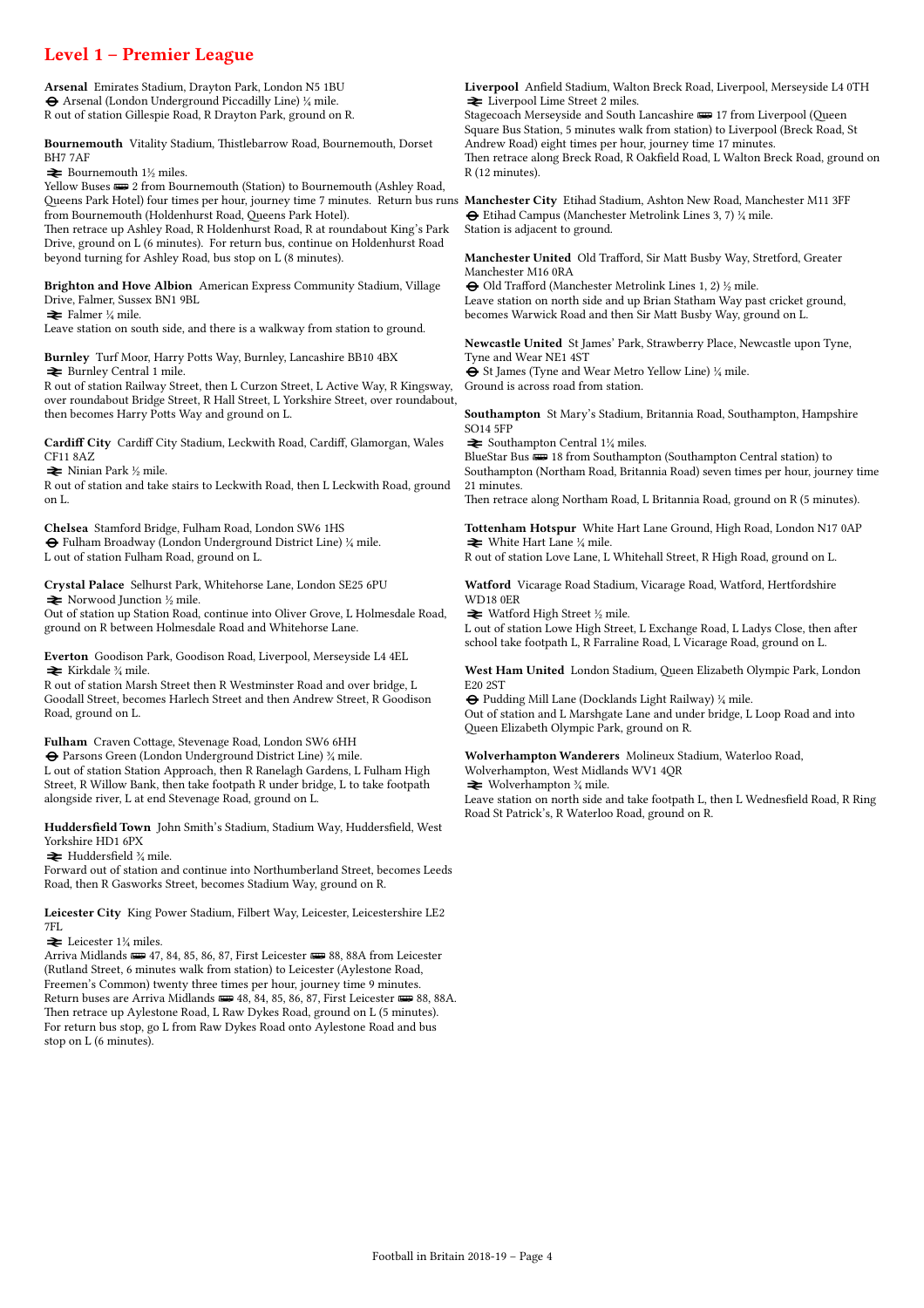# Level 2 – English Football League Championship

Aston Villa Villa Park, Trinity Road, Birmingham, West Midlands B6 6HE  $\blacktriangleright$  Witton ½ mile.

Out of station and L Witton Road, L at roundabout Witton Lane, ground on R between Witton Lane and Trinity Road.

Birmingham City St Andrew's Stadium, Cattell Road, Birmingham, West Midlands B9 4RL

 $\blacktriangleright$  Birmingham New Street 1½ miles.

National Express West Midlands  $\equiv$  17, 60 from Birmingham (Digbeth, Allison Street, 7 minutes walk from station) to Birmingham (Coventry Road, Greenway Street) thirteen times per hour, journey time 9 minutes.

Then retrace along Coventry Road, and ground opposite junction with Cattell Road (5 minutes).

Blackburn Rovers Ewood Park, Nuttall Street, Blackburn, Lancashire BB2 4JF  $\blacktriangleright$  Blackburn 1½ miles.

Blackburn Bus Company **es** 1 from Blackburn (Bus Station, 5 minutes walk from **Queens Park Rangers** Loftus Road Stadium, South Africa Road, London station) to Blackburn (Bolton Road, Top o'th' Croft) eight times per hour, journey time 12 minutes.

Then L Nuttall Street, ground on R (5 minutes).

Bolton Wanderers Macron Stadium, Burnden Way, Horwich, Greater Manchester BL6 6JW

 $\blacktriangleright$  Horwich Parkway ¼ mile.

Out of station up Arena Approach, and ground opposite junction with Burnden Way.

Brentford Griffin Park, Braemar Road, Brentford, Greater London TW8 0NT  $\blacktriangleright$  Brentford ½ mile.

Out of station and L Boston Manor Road, L Sidney Gardens, L Windmill Road, R Hamilton Road, R Brook Road South, L Braemar Road, ground on L.

Bristol City Ashton Gate Stadium, Raynes Road, Bristol BS3 2EJ  $\blacktriangleright$  Parson Street  $\frac{3}{4}$  mile.

L out of station Parson Street and bear R at fork, then L Palmyra Road, becomes Duckmoor Road, L Raynes Road, ground on R.

Derby County Pride Park Stadium, Royal Way, Derby, Derbyshire DE24 8XL  $\blacktriangleright$  Derby  $\frac{3}{4}$  mile.

Leave station on east side and R at roundabout Roundhouse Road, R at roundabout Pride Parkway, L at roundabout Derwent Parade, R at roundabout Royal Way, ground on L.

Hull City KCOM Stadium, Anlaby Road, Kingston upon Hull, East Riding of Yorkshire HU3 6HU  $\blacktriangleright$  Hull 1 mile.

L out of station Ferensway, then after Margaret Moxon Way go L through shopping centre and emerge on Colonial Street, L Colonial Street, L Londesborough Street, and at end take walkway over railway lines to ground.

Ipswich Town Portman Road Stadium, Portman Road, Ipswich, Suffolk IP1 2DA  $\blacktriangleright$  Ipswich ¼ mile.

Forward out of station and cross bridge into Princes Street, then L Portman Road, ground on L.

Leeds United Elland Road Stadium, Elland Road, Leeds, West Yorkshire

LS11 0ES  $\blacktriangleright$  Leeds 2 miles.

First Leeds  $\equiv 51, 52$  from Leeds (Meadow Lane, 8 minutes walk from station) to Leeds (Elland Road, Leeds United FC) six times per hour, journey time 6 minutes. Bus stop is opposite ground.

Middlesbrough Riverside Stadium, The Leeway, Middlesbrough, North Yorkshire TS3 6RS

 $\blacktriangleright$  Middlesbrough  $\frac{3}{4}$  mile.

Leave station on north side Exchange Place, then R Bridge Street East, becomes Dock Street, then R Scott's Road and over bridge, L at roundabout to ground.

Millwall The Den, Zampa Road, London SE16 3LN

 $\blacktriangleright$  South Bermondsey  $\frac{1}{2}$  mile.

Up Station Approach, then L up stairs to Ilderton Road, L Ilderton Road, L Zampa R Loire Drive and ground on R. Road, ground at end.

Norwich City Carrow Road, Norwich, Norfolk NR1 1JE  $\blacktriangleright$  Norwich ½ mile.

L out of station and over roundabout into Wherry Road, continue into Geoffrey Watling Way then immediately L Carrow Road and ground on R.

Nottingham Forest City Ground, Pavilion Road, West Bridgford, Nottinghamshire NG2 5FJ

 $\blacktriangleright$  Nottingham 1 mile.

Marshalls of Sutton on Trent  $\implies$  90, Nottingham City Transport  $\implies$  11 from Nottingham (Station) to West Bridgford (Radcliffe Road, Cricket Ground) six times per hour, journey time 9 minutes.

Then continue along Radcliffe Road, L Pavilion Road, ground on R (5 minutes).

Preston North End Deepdale Stadium, Sir Tom Finney Way, Preston, Lancashire PR1 6RU

 $\blacktriangleright$  Preston 1½ miles.

Preston Bus  $\equiv 6$ , 19 from Preston (Church Street, 13 minutes walk from station) to Preston (Sir Tom Finney Way, Football Ground) eleven times per hour, journey time 5 minutes.

Bus stop is opposite ground.

W12 7PA

® White City (London Underground Central Line) ½ mile. R out of station Wood Lane, L South Africa Road, ground on L.

Reading Madejski Stadium, Shooters Way, Reading, Berkshire RF2 0FL  $\blacktriangleright$  Reading 2<sup>3</sup>/<sub>4</sub> miles.

Reading Buses  $\equiv 60M$  from Reading (Station Road, adjacent to station) to Reading (Madejski Stadium) half hourly, journey time 11 minutes. Bus stop is adjacent to ground.

Rotherham United New York Stadium, New York Way, Rotherham, South Yorkshire S60 1FJ

 $\blacktriangleright$  Rotherham Central ½ mile.

R out of station Central Road, and at end bear L past buildings into The Statutes, then R Main Street, L New York Way, ground on L.

Sheffield United Bramall Lane, Sheffield, South Yorkshire S2 4SU  $\blacktriangleright$  Sheffield  $\frac{3}{4}$  mile.

Out of station via Station Bridge and then L Sheaf Street, R St Mary's Road, L at roundabout Bramall Lane, ground on L.

Sheffield Wednesday Hillsborough Stadium, Leppings Lane, Sheffield, South Yorkshire S6 1SW

® Leppings Lane (Sheffield Supertram Yellow Line) ¼ mile. Turn round and then L Leppings Lane, and ground on R.

Stoke City bet365 Stadium, Stanley Matthews Way, Stoke on Trent, Staffordshire ST4 4EG

 $\blacktriangleright$  Stoke on Trent 2 miles.

D&G Bus  $\implies$  14 from Stoke on Trent (Station) to Stoke on Trent (Stanley Matthews Way, bet365 Stadium) at 1242, 1342, journey time 9 minutes, return at 1815 (last).

Bus stop is opposite ground.

Swansea City Liberty Stadium, Brunel Way, Swansea, Glamorgan, Wales SA1 2FA

 $\blacktriangleright$  Swansea 1½ miles.

First South and West Wales  $\equiv 4, 14, X50, X51$  from Swansea (Station) to Swansea (Neath Road, Liberty Stadium) seven times per hour, journey time 7 minutes. Then cross road, and use pedestrian crossing R to cross Brunel Way to ground (5 minutes).

West Bromwich Albion The Hawthorns, Halfords Lane, West Bromwich, West Midlands B71 4LF

 $\rightleftharpoons \bigoplus$  The Hawthorns (Midland Metro) ¼ mile.

Leave station on north side and L up footpath, then R Halfords Lane and ground on R.

Wigan Athletic DW Stadium, Loire Drive, Wigan, Greater Manchester WN5 0UH

= Wigan North Western 1 mile.

L out of station Wallgate and under railway line, then at roundabout bear R, pass Frith Street and cross river, then take footpath on R (Asda on immediate L), then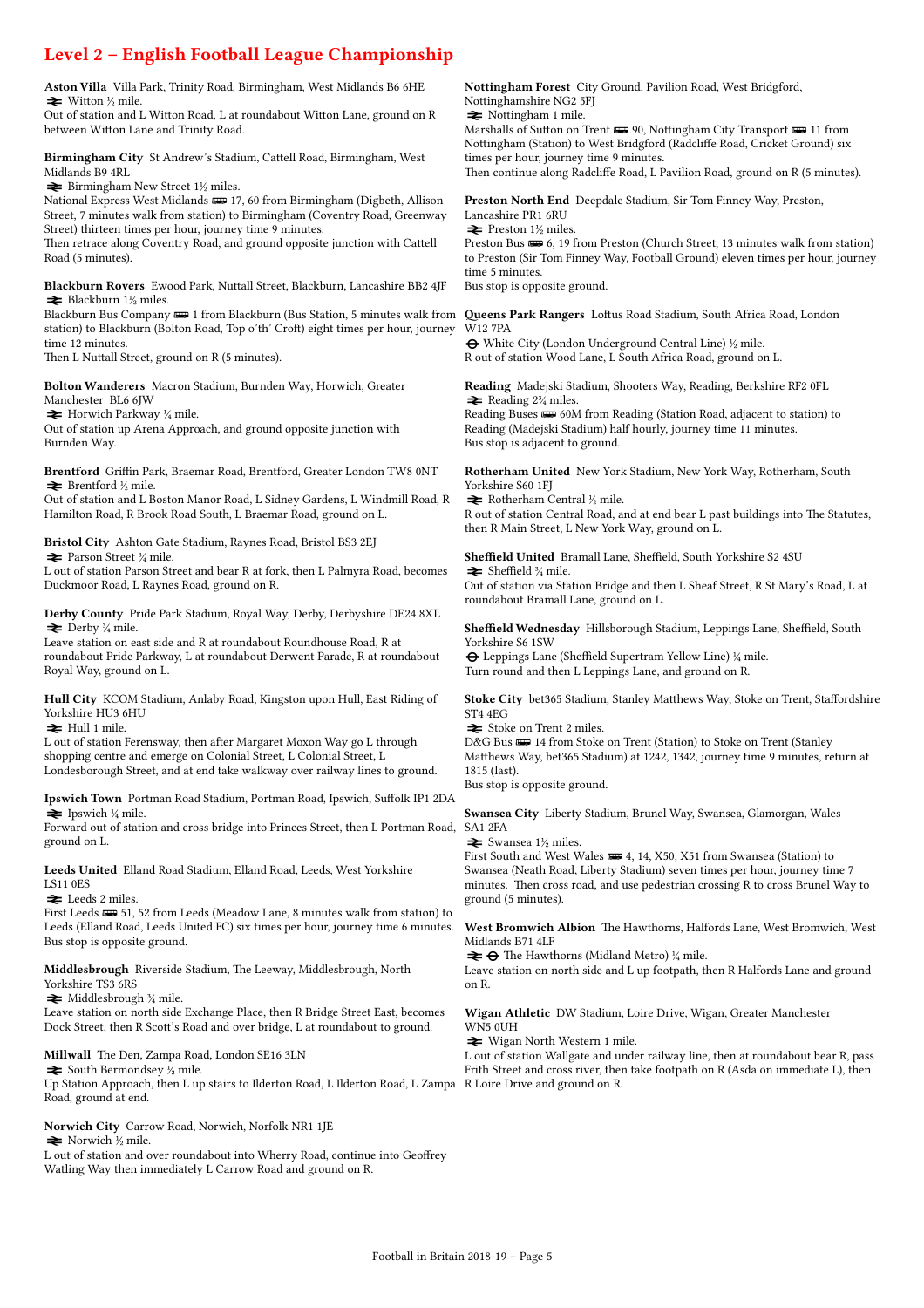### Level 3 – English Football League One

BB5 5BX

#### $\blacktriangleright$  Accrington 1 mile.

Blackburn Bus Company  $\equiv 7$  from Accrington (Bus Station, 5 minutes walk from station) to Accrington (Whalley Road, Crown PH) four times per hour, journey time 9 minutes. Return bus is Blackburn Bus Company  $\overline{\bullet}$  6. Then retrace along Whalley Road, L Livingstone Road, ground on L (5 minutes).

Barnsley Oakwell Stadium, Grove Street, Barnsley, South Yorkshire S71 1ET  $\blacktriangleright$  Barnsley ½ mile.

Leave station on east side and R Schwäbisch Gmünd Way, then L Kendray Street, becomes Pontefract Road, L Bala Street, becomes Belgrave Road, R Thirlmere Road, L Grasmere Road, L Grove Street, ground on R.

Blackpool Bloomfield Road, Blackpool, Lancashire FY1 6JJ

 $\blacktriangleright$  Blackpool South ½ mile.

Forward out of station and L at roundabout Seasiders Way, under bridge, R Bloomfield Road, ground on L.

Bradford City Northern Commercials Stadium, Valley Parade, Bradford, West Yorkshire BD8 7DY

 $\blacktriangleright$  Bradford Interchange 1 mile.

Arriva Yorkshire Tiger  $\equiv$  737, First Bradford  $\equiv$  622, 626, Keighley Bus Company  $\equiv$  662 from Bradford (Interchange, adjacent to station) to Bradford (Manningham Lane, Grosvenor Road) thirteen times per hour, journey time 9 minutes.

Then retrace along Manningham Lane, L Valley Parade, ground at end (5 minutes).

Bristol Rovers Memorial Stadium, Filton Avenue, Bristol BS7 0AQ  $\blacktriangleright$  Bristol Parkway 3 miles.

First Bristol Bath and the West  $\frac{1}{2}$  73 from Bradley Stoke (Bristol Parkway Station) to Bristol (Filton Avenue) four times per hour, journey time 19 minutes. Then continue along Filton Avenue, ground on L (5 minutes).

Burton Albion Pirelli Stadium, Derby Road, Burton upon Trent, Staffordshire DE13 0BH

 $\blacktriangleright$  Burton upon Trent 1½ miles.

Arriva Derby / trentbarton **B** X38 from Burton upon Trent (High Street, 10 minutes walk from station) to Burton upon Trent (Derby Road, Pirelli Sports Club) three times per hour, journey time 5 minutes. Bus stop is adjacent to ground.

Charlton Athletic The Valley, Harvey Gardens, London SE7 8BL

 $\blacktriangleright$  Charlton ¼ mile.

Leave station on south side and L Delafield Road, cross into Floyd Road, ground on R as road becomes Harvey Gardens.

Coventry City Ricoh Arena, Phoenix Way, Coventry, West Midlands CV6 6GE  $\triangleq$  Coventry Arena  $\frac{1}{4}$  mile.

Station is adjacent to ground.

Doncaster Rovers Keepmoat Stadium, Stadium Way, Doncaster, South Yorkshire DN4 5JW

 $\blacktriangleright$  Doncaster 1½ miles.

First South Yorkshire  $\equiv$  56 from Doncaster (Interchange, 5 minutes walk from station) to Doncaster (Stadium Way, Middle Bank) four times per hour, journey time 11 minutes. Return bus is First South Yorkshire  $\equiv$  55.

Then continue along Stadium Way, ground on L (5 minutes). Return bus stop is opposite ground.

Fleetwood Town Highbury Stadium, Park Avenue, Fleetwood, Lancashire FY7 6TX

® Stanley Road (Blackpool Tramway) ¼ mile.

From station, L Stanley Road, L Park Avenue, ground on R (5 minutes).

Gillingham Priestfield Stadium, Redfern Avenue, Gillingham, Kent ME7 4DD  $\blacktriangleright$  Gillingham ½ mile.

L out of station and immediately L Balmoral Road, L Gillingham Road, R Linden Road, R Redfern Avenue, ground on R.

Luton Town Kenilworth Road Stadium, Clifton Road, Luton, Bedfordshire LU4 8AW

 $\blacktriangleright$  Luton 1 mile.

Arriva Beds and Bucks  $\equiv A$ , F70, F77, Z, Centrebus  $\equiv B$ , Grant Palmer  $\equiv C$ , CX from Luton (Station) to Luton (Busway, Clifton Road) twenty times per hour, journey time 5 minutes.

Then retrace along north side of Busway, L to road junction, R Clifton Road, ground is on L (5 minutes).

Accrington Stanley Crown Ground, Livingstone Road, Accrington, Lancashire Oxford United Kassam Stadium, Grenoble Road, Oxford, Oxfordshire OX4 4XP  $\blacktriangleright$  Oxford  $4\frac{1}{2}$  miles.

Oxford Bus Company / Stagecoach Oxfordshire  $\equiv$  3A from Oxford (Norfolk Street, Westgate, 11 minutes walk from station) to Oxford (Grenoble Road, Kassam Stadium) half hourly, journey time 22 minutes. Return bus runs from same stop.

Bus stop is adjacent to ground.

Peterborough United ABAX Stadium, London Road, Peterborough, Cambridgeshire PE2 8AL

 $\blacktriangleright$  Peterborough 1 mile.

Stagecoach Peterborough  $\equiv$  3, 5, 6, 31, 33 from Peterborough (Bus Station, 6 minutes walk from station) to Peterborough (London Road, Town Bridge Corner) seventeen times per hour, journey time 5 minutes.

Bus stop is adjacent to ground. For return bus, L out of ground, continue into Fletton Road, and bus stop is on R (5 minutes).

Plymouth Argyle Home Park, Outland Road, Plymouth, Devon PL2 3DQ  $\blacktriangleright$  Plymouth 1 mile.

Stagecoach South West  $\equiv 101$  from Plymouth (Station) to Plymouth (Milehouse Park and Ride) four times per hour, journey time 6 minutes. Return bus runs from Plymouth (Outland Road, adjacent to Milehouse Park and Ride). Bus stop is adjacent to ground. Return bus stop is on main road beyond car park (5 minutes).

Portsmouth Fratton Park, Frogmore Road, Portsmouth, Hampshire PO4 8RA  $\blacktriangleright$  Fratton ½ mile.

L out of station and immediately take stairs L to cross railway line, then L Goldsmith Avenue, over roundabout then L Frogmore Road, ground at end.

Rochdale Spotland Stadium, Sandy Lane, Rochdale, Greater Manchester OL11 5DR

® Rochdale Town Centre (Manchester Metrolink Line 5) 1½ miles. Rosso  $\implies$  468 from Rochdale (Interchange, adjacent to station) to Rochdale (Sandy Lane, Spotland Stadium) three times per hour, journey time 9 minutes. Bus stop is opposite ground.

Scunthorpe United Glanford Park, Jack Brownsword Way, Scunthorpe, Lincolnshire DN15 8TD

 $\blacktriangleright$  Scunthorpe 2 miles.

Stagecoach Lincolnshire  $\equiv$  31 from Scunthorpe (High Street, Dunstall Street, 8 minutes walk from station) to Scunthorpe (Doncaster Road, Tesco) three times per hour, journey time 14 minutes. Return bus is Stagecoach Lincolnshire  $\equiv 32$ from same stop.

Then return to roundabout, cross into Jack Brownsword Way, over one roundabout then ground on R (5 minutes).

Shrewsbury Town New Meadow, Oteley Road, Shrewsbury, Shropshire SY2 6ST  $\blacktriangleright$  Shrewsbury 2¼ miles.

Arriva Midlands  $\equiv 27$  from Shrewsbury (5 minutes walk from station) to Shrewsbury (Moneybrook Way, Stapleton Road Junction) three times per hour, journey time 15 minutes.

Then return to roundabout, second exit from R Oteley Road (shopping centre to R), over railway line then ground on R (11 minutes).

Southend United Roots Hall, Fairfax Drive, Southend on Sea, Essex SS2 6NQ  $\blacktriangleright$  Prittlewell ½ mile.

R out of station East Street, R Victoria Avenue, L Fairfax Drive, ground on L.

Sunderland Stadium of Light, Stadium Way, Sunderland, Tyne and Wear SR5 1SU

® St Peter's (Tyne and Wear Metro Green Line) ¼ mile. Out of station and L Sheepfolds North, R Hay Street, R Millennium Way, L

Stadium Way, ground on L.

Walsall Banks's Stadium, Bescot Crescent, Walsall, West Midlands WS1 4SA  $\blacktriangleright$  Bescot Stadium ¼ mile.

Leave station on north side and take footpath under motorway, then R Bescot Crescent and ground on L.

Wimbledon Kingsmeadow, Jack Goodchild Way, Kingston, Greater London KT1 3PB – see page 999 for details

Wycombe Wanderers Adams Park, Hillbottom Road, High Wycombe, Buckinghamshire HP12 4HJ – see page 999 for details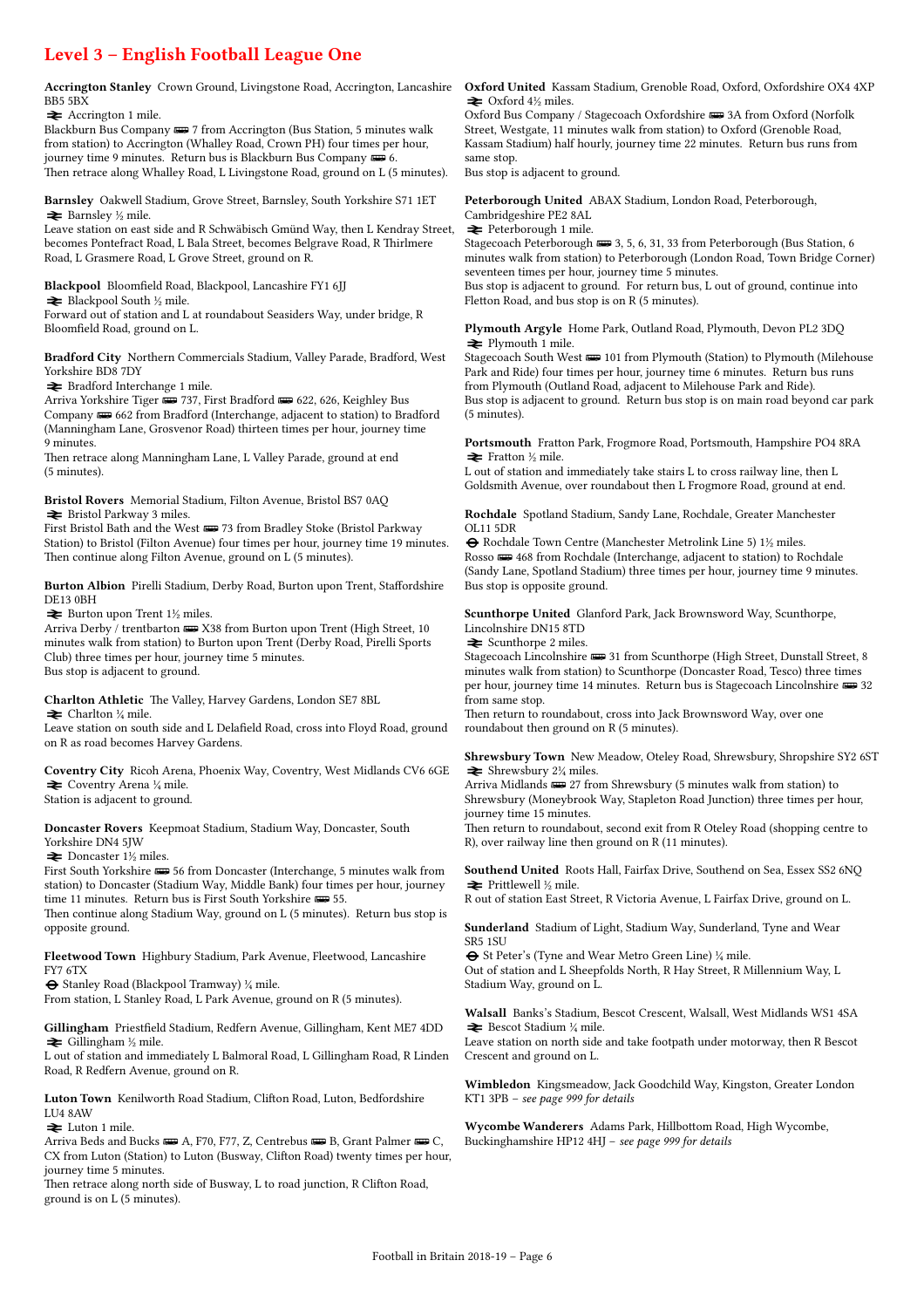# Level 4 – English Football League Two

Bury Gigg Lane, Bury, Greater Manchester BL9 9HR ® Bury (Manchester Metrolink Lines 1, 4) ¾ mile. Turn round out of station and L Angouleme Way, then R Market Street, R at roundabout Wellington Road, L Devon Street, R Gigg Lane, ground on L.

Cambridge United Abbey Stadium, Newmarket Road, Cambridge, Cambridgeshire CB5 8LN

 $\blacktriangleright$  Cambridge 2 miles.

Stagecoach Cambridge <del>⊯</del> 3 from Cambridge (Station) to Cambridge (Newmarket Mansfield Town One Call Stadium, Quarry Lane, Mansfield, Nottinghamshire Road, Ditton Walk) six times per hour, journey time 22 minutes. Bus stop is opposite ground.

Carlisle United Brunton Park, Warwick Road, Carlisle, Cumbria CA1 1LL  $\triangle$  Carlisle 1 mile.

Stagecoach Cumbria and North Lancashire  $\equiv$  76 from Carlisle (Lowther Street, Lloyds Bank) to Carlisle (Warwick Road, Brunton Park Football Ground) three times per hour, journey time 10 minutes. Bus stop is adjacent to ground.

Cheltenham Town Jonny-Rocks Stadium, Whaddon Road, Cheltenham, Gloucestershire GL52 5NA

 $\blacktriangleright$  Cheltenham Spa 2 miles.

Stagecoach West  $\blacksquare$ D, E from Cheltenham (Cheltenham Spa Station) to Cheltenham (Evesham Road, Wellington Square) six times per hour, journey time Morecambe Globe Arena, Westgate, Morecambe, Lancashire LA4 4TB 18 minutes.

Then return to crossroads and L Wellington Road, at roundabout second exit from Stagecoach Cumbria and North Lancashire ø 6, 6A from Morecambe (Bus L Prestbury Road, R Whaddon Road, ground on L (9 minutes).

Colchester United Weston Homes Community Stadium, United Way, Colchester, Essex CO4 5UP

 $\blacktriangleright$  Colchester 1¼ miles.

Arriva Herts and Essex  $\equiv$  2 from Colchester (Station Way, Bus Layby, adjacent to station) to Colchester (Nayland Road, Boxted Road) three times per hour, journey time 6 minutes. Return bus runs from Colchester (Defoe Crescent, Nayland Road). Last return bus 1728.

Then continue along Nayland Road, over roundabout Boxted Road, over next roundabout and out of town, R United Way and ground on left (12 minutes). For return bus, continue past alighting stop, L Defoe Crescent, bus stop on L (12 minutes).

Crawley Town checkatrade.com Stadium, Coachmans Drive, Crawley, Sussex RH11 9RX

 $\blacktriangleright$  Crawley 1¼ miles.

Metrobus  $\blacksquare$  10 from Crawley (Bus Station, adjacent to station) to Crawley (Coachmans Drive, Stadium) ten times per hour, journey time 6 minutes. Bus stop is adjacent to ground.

Crewe Alexandra Alexandra Stadium, Gresty Road, Crewe, Cheshire CW2 6EB  $\blacktriangleright$  Crewe  $\frac{1}{4}$  mile.

L out of station Nantwich Road, L Gresty Road, ground on L.

Exeter City St James Park, St James Road, Exeter, Devon EX4 6PX  $\blacktriangleright$  St James' Park ¼ mile.

Out of station and R Powderham Crescent, R Well Street and over railway line, L St James Road and ground on L.

Forest Green Rovers New Lawn, Nympsfield Road, Nailsworth, Gloucestershire Oldham Hospital) seven times per hour, journey time 14 minutes. GL6 0ET

 $\equiv$  Stroud 4 miles.

Stagecoach West  $\equiv$  63 from Stroud (Merrywalks, 5 minutes walk from station) to Nailsworth (Nortonwood, Carters Way) half hourly, journey time 28 minutes. Return bus runs from Nailsworth (Nympsfield Road, Primary School). Then continue to roundabout, straight ovcr and ground on R (5 minutes). For return bus, R at roundabout Nympsfield Road, bus stop on L (5 minutes).

Grimsby Town Blundell Park, Imperial Avenue, Cleethorpes, Lincolnshire DN35 7PY

 $\triangleq$  Grimsby Town 2 miles. ( $\triangleq$  New Clee is  $\frac{3}{4}$  mile from ground, but has an infrequent service which does not operate at suitable times.)

Stagecoach Grimsby  $\equiv 3, 9, 10$  from Grimsby (Riverhead Exchange, 5 minutes walk from station) to Cleethorpes (Grimsby Road, Imperial Avenue) eight times per hour, journey time 15 minutes.

Then L Imperial Avenue, ground at end (5 minutes).

Lincoln City Sincil Bank Stadium, Sincil Bank, Lincoln, Lincolnshire LN5 8LD  $\blacktriangleright$  Lincoln  $\frac{3}{4}$  mile.

R out of station Oxford Street, then use footbridge R to cross railway line, forward through car park and across Tentercroft Street into Kesteven Street, becomes Sincil Bank, ground on L.

Macclesfield Town Moss Rose Stadium, London Road, Macclesfield, Cheshire SK11 7SP

 $\blacktriangleright$  Macclesfield 1¼ miles.

Arriva North West  $\equiv 9$  from Macclesfield (Bus Station, 5 minutes walk from station) to Macclesfield (Moss Lane, Cornbrook Road) half hourly, journey time 14 minutes. Return bus runs from same stop. Then continue along Moss Lane, R London Road, ground on R (5 minutes).

NG18 5DA

 $\blacktriangleright$  Mansfield ½ mile.

Forward out of station and then L Station Road, L Portland Street, R Quarry Lane, ground on R.

Milton Keynes Dons Stadium MK, Stadium Way, Bletchley, Buckinghamshire MK1 1ST

 $\blacktriangleright$  Bletchley 1½ miles.

Arriva Beds and Bucks  $\equiv 6$ , Red Rose Travel  $\equiv 24$  from Bletchley (Bus Station, 7 minutes walk from station) to Bletchley (Saxon Street, Stadium MK) four times per hour, journey time 9 minutes. Return buses are Arriva Beds and Bucks  $\equiv 6$ , Red Rose Travel **um** 25.

Bus stop is adjacent to ground.

 $\blacktriangleright$  Morecambe 1 mile.

Station, opposite station) to Morecambe (Westgate, Morecambe FC) four times per hour, journey time 18 minutes. Bus stop is adjacent to ground.

Newport County Rodney Parade, Rodney Road, Newport, Monmouthshire, Wales NP19 0UU

 $\blacktriangleright$  Newport  $\frac{3}{4}$  mile.

Leave station on east side and L Queensway, forward at roundabout over bridge, then R Rodney Road, ground on L.

Northampton Town Sixfields Stadium, Edgar Mobbs Way, Northampton, Northamptonshire NN5 5QA

 $\blacktriangleright$  Northampton 1½ miles.

Stagecoach Northamptonshire  $\equiv$  15, D3, Stagecoach Warwickshire  $\equiv$  D1, D2 from Northampton (Station Approach, adjacent to station) to Northampton (Sixfields Roundabout, Bella Italia) six times per hour, journey time 9 minutes. Return bus runs from same stop.

Then take footpath beside bus stop to ground (5 minutes).

Notts County Meadow Lane Stadium, Meadow Lane, Nottingham, Nottinghamshire NG2 3HJ  $\blacktriangleright$  Nottingham ½ mile.

L out of station Carrington Street, L Queen's Road, R London Road, L Cattle Market Road, R Meadow Lane, ground on R.

Oldham Athletic Boundary Park, Furtherwood Road, Oldham, Greater Manchester OL1 2PA

® Oldham King Street (Manchester Metrolink Line 5) 1¼ miles. First Greater Manchester  $\equiv$  409, Stagecoach Greater Manchester  $\equiv$  183 from Oldham (King Street, adjacent to station) to Oldham (Rochdale Road, Royal Then continue along Rochdale Road, L Sheepfoot Lane, over roundabout becomes Furtherwood Road, ground on R (7 minutes).

Port Vale Vale Park, Hamil Road, Burslem, Staffordshire ST6 1AW – see page 999 for details

Stevenage Lamex Stadium, Broadhall Way, Stevenage, Hertfordshire SG2 8RH – see page 999 for details

Swindon Town County Ground, County Road, Swindon, Wiltshire SN1 2ED – see page 999 for details

Tranmere Rovers Prenton Park, Prenton Road West, Birkenhead, Merseyside CH42 9PY – see page 999 for details

Yeovil Town Huish Park Stadium, Lufton Way, Yeovil, Somerset BA22 8YF – see page 999 for details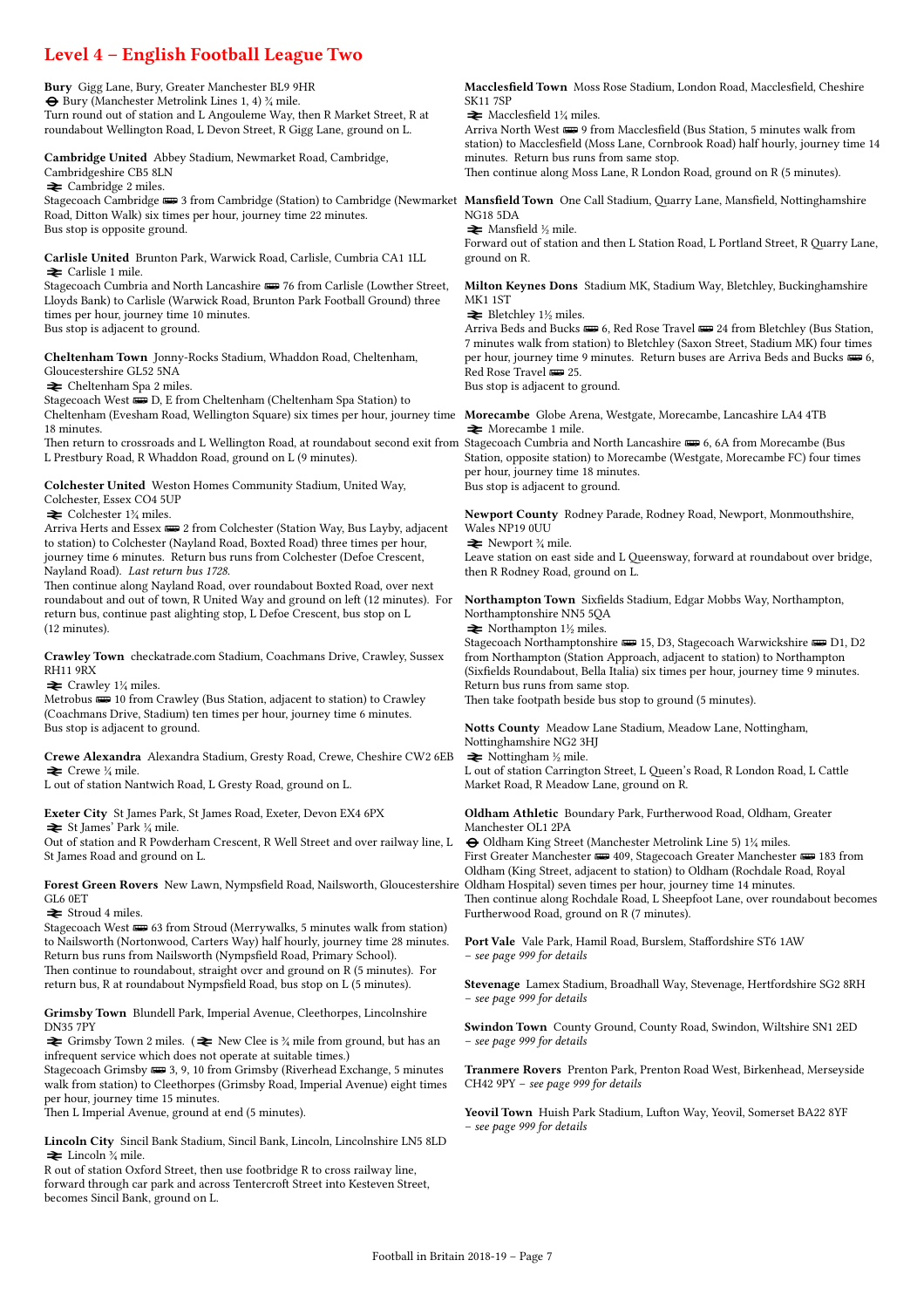### Step 1 – National League

Aldershot Town EBB Stadium, High Street, Aldershot, Hampshire GU11 1TW  $\blacktriangleright$  Aldershot ¼ mile.

Out of station and up Station Road, then forward at roundabout Arthur Street, R Windsor Way, R Victoria Road, ground opposite junction with High Street.

Barnet The Hive, Camrose Avenue, Edgware, Greater London HA8 6AG ® Canons Park (London Underground Jubilee Line) ¼ mile. L out of station Whitchurch Lane, ground on R.

Barrow Furness Building Society Stadium, Wilkie Road, Barrow in Furness, Cumbria LA14 5UW

 $\blacktriangleright$  Barrow  $\frac{3}{4}$  mile.

Up Station Approach and then R Holker Street, ground on L at junction with Wilkie Road.

Boreham Wood Meadow Park, Broughinge Road, Borehamwood, Hertfordshire Up Station Approach then R Church Street, cross into Clarence Road, ground WD6 5AL

 $\blacktriangleright$  Elstree and Borehamwood  $\mathcal{H}$  mile.

Up Station Approach then L Station Road, at once R Shenley Road, L Eldon Avenue, R Fairway Avenue, L Brook Road, R Broughinge Road, ground on R.

Braintree Town IronmongeryDirect Stadium, Clockhouse Way, Braintree, Essex Stagecoach Portsmouth  $\equiv$  20, 21 from Havant (Bus Station, 5 minutes walk from CM7 3DE

 $\blacktriangleright$  Braintree 1 mile.

Stephensons of Essex  $\equiv$  30, 38A from Braintree (Bus Park, 6 minutes walk from station) to Braintree (Cressing Road, Bartram Avenue South) twice per hour, journey time 8 minutes.

Then continue along Cressing Road, R Clockhouse Way, ground on L (5 minutes).

Bromley Hayes Lane, Bromley, Greater London BR2 9EF  $\blacktriangleright$  Bromley South 1 mile.

TfL **B** 119, 146, 314 from Bromley (Bromley South Station) to Bromley (Hayes Road, Hayes Lane) ten times per hour, journey time 5 minutes. Then continue to junction, R Hayes Lane, ground on L (6 minutes).

Chesterfield Proact Stadium, Sheffield Road, Chesterfield, Derbyshire S41 8NZ  $\blacktriangleright$  Chesterfield 1½ miles.

Stagecoach Chesterfield  $\equiv$  25, 43, 44, 50, 50A from Chesterfield (Cavendish Street, 8 minutes walk from station) to Chesterfield (Sheffield Road, Proact Stadium) eight times per hour, journey time 6 minutes. Bus stop is opposite ground.

Dagenham and Redbridge Chigwell Construction Stadium, Victoria Road, Dagenham, Greater London RM10 7XL

® Dagenham East (London Underground District Lane) ½ mile. L out of station Rainham Road South, L Victoria Road, ground at end.

Dover Athletic Crabble Athletic Ground, Crabble Road, Dover, Kent CT17 0JB  $\blacktriangleright$  Dover Priory 1<sup>3</sup>/<sub>4</sub> miles.

Stagecoach East Kent  $\equiv$  90, 91, 92, 92A from Dover (Priory Street, 5 minutes walk from station) to Dover (Crabble Road, Crabble Avenue) three times per hour, Solihull Moors Automated Technology Group Stadium, Damson Parkway, journey time 15 minutes.

Then continue along Crabble Road and ground on L (5 minutes).

Eastleigh Silverlake Stadium, Stoneham Lane, Eastleigh, Hampshire SO50 9HT  $\blacktriangleright$  Eastleigh 2 miles.

BlueStar Bus  $\equiv$  2 from Eastleigh (Station) to Eastleigh (Stoneham Lane, St Nicolas Church) four times per hour, journey time 16 minutes. Then continue along Stoneham Lane and ground on L (5 minutes).

Ebbsfleet United Kuflink Stadium, Stonebridge Road, Northfleet, Kent DA11 9GN

 $\blacktriangleright$  Northfleet  $\frac{1}{4}$  mile.

Out of station and L Station Road, R Hamerton Road, L Stonebridge Road, ground on R.

Fylde Mill Farm Sports Village, Coronation Way, Wesham, Lancashire PR4 3JZ  $\blacktriangleright$  Kirkham and Wesham  $\frac{3}{4}$  mile.

R out of station Station Road, R Garstang Road North, across roundabout Coronation Way, ground on R.

Gateshead Gateshead International Stadium, Neilson Road, Gateshead, Tyne and Wear NE10 0EF

 $\Theta$  Gateshead Stadium (Tyne and Wear Metro Green Line, Yellow Line)  $\frac{1}{2}$  mile. R out of station and over bridge into St James Road, take footpath first R and follow to Old Fold Road, L Old Fold Road, R Holmes Drive, cross into Neilson Road, ground on R.

Halifax Town MBi Shay Stadium, Shaw Hill, Halifax, West Yorkshire HX1 2YT  $\blacktriangleright$  Halifax ½ mile.

Forward out of station and then L Church Street, becomes South Parade and then Shay Syke, R Shaw Hill, ground on R.

Harrogate Town CNG Stadium, Wetherby Road, Harrogate, North Yorkshire HG2 7SA

 $\rightleftarrows$  Harrogate 1 mile.

Connexions Buses  $\equiv$  X70, Harrogate Bus Company  $\equiv$  7 from Harrogate (Bus Station, adjacent to station) to Harrogate (Wetherby Road, Football Ground) four times per hour, journey time 6 minutes. Then continue along Wetherby Road and ground on L (5 minutes).

Hartlepool United Victoria Park, Clarence Road, Hartlepool, Durham TS24 8BZ  $\blacktriangleright$  Hartlepool ½ mile.

on L.

Havant and Waterlooville Westleigh Park, Martin Road, Havant, Hampshire PO9 5TH

 $\blacktriangleright$  Havant 1 mile.

station) to Havant (Martin Road, Douglas Gardens) four times per hour, journey time 7 minutes.

Bus stop is adjacent to ground.

Leyton Orient Matchroom Stadium, Brisbane Road, London E10 5NF  $\Theta$  Leyton (London Underground Central Line)  $\frac{1}{2}$  mile.

R out of station High Road, L Osborne Road, ground opposite junction with Brisbane Road.

Maidenhead United York Road, Maidenhead, Berkshire SL6 1SF  $\blacktriangleright$  Maidenhead  $\frac{1}{2}$  mile.

Up Station Approach then L King Street, R Queen Street, R York Road, ground on R.

Maidstone United Gallagher Stadium, James Whatman Way, Maidstone, Kent ME14 1LQ

 $\blacktriangleright$  Maidstone East  $\frac{1}{4}$  mile. L out of station Sandling Road, L Staceys Street, over roundabout into James Whatman Way, ground at end.

Salford City Peninsula Stadium, Moor Lane, Salford, Greater Manchester M7 3PZ

 $\blacktriangleright$  Manchester Piccadilly 3½ miles.

Blackburn Bus Company **W** X41, Burnley Bus Company **W** X43 from Manchester (Chorlton Street, 6 minutes walk from station) to Salford (Bury New Road, Moor Lane) six times per hour, journey time 19 minutes. Then turn round and R Moor Lane, ground on L (7 minutes).

Solihull, West Midlands B92 9EJ

 $\geq$  Solihull 2½ miles.

National Express West Midlands **BED** X12 from Solihull (Station) to Solihull (Damson Lane, Land Rover Works) three times per hour, journey time 17 minutes.

Then continue along Damson Lane, over roundabout into Damson Parkway, ground on L (5 minutes).

Sutton United Borough Sports Ground, Gander Green Lane, Sutton, Greater London SM1 2EY

 $\blacktriangleright$  West Sutton ¼ mile.

R out of station Gander Green Lane, ground on R.

Wrexham Racecourse Ground, Mold Road, Wrexham, Denbighshire, Wales LL11 2AH

 $\blacktriangleright$  Wrexham General ¼ mile.

Up Station Approach, R Regent Street, becomes Mold Road, ground on R.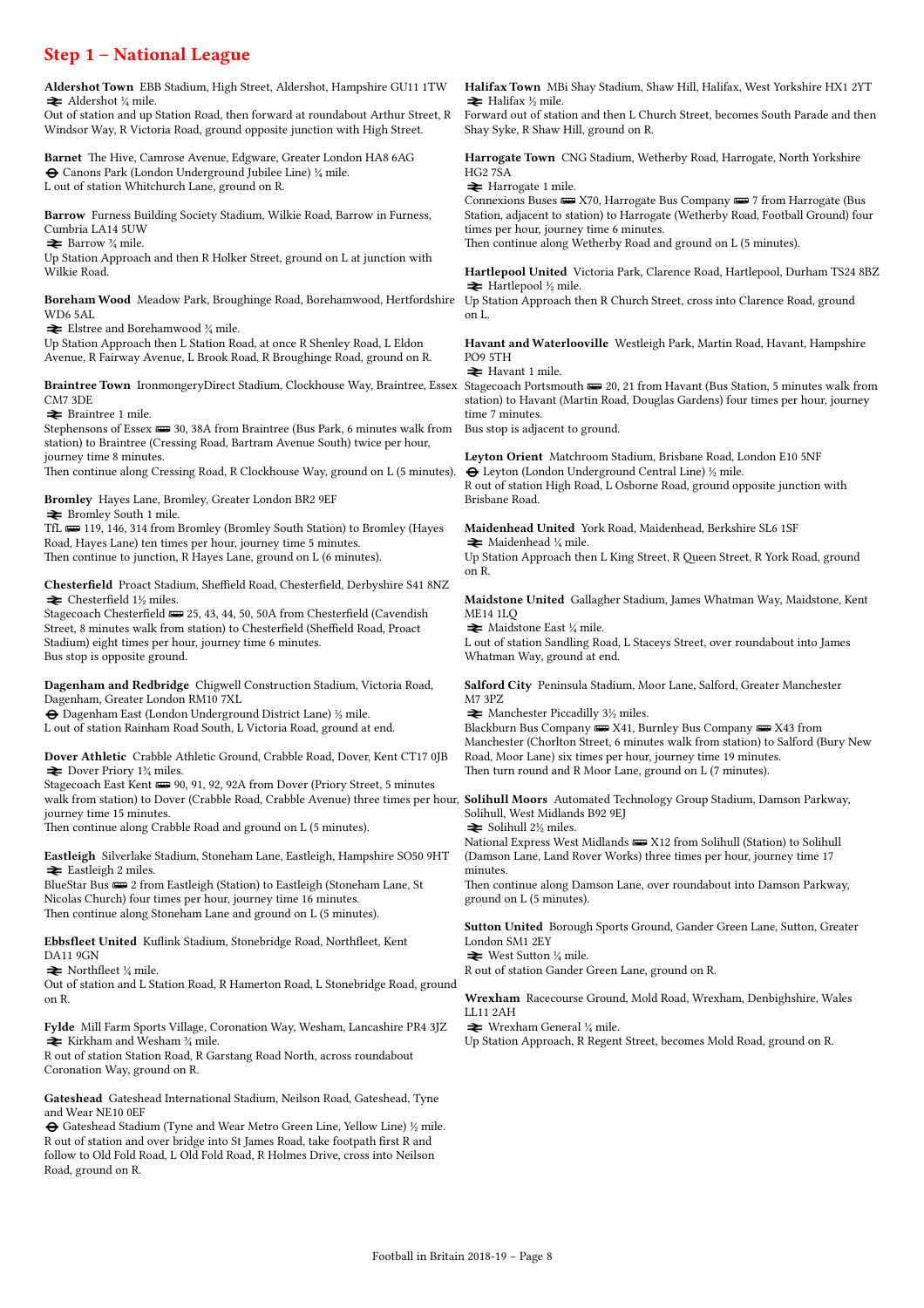### Step 2 – National League North

Alfreton Town Impact Arena, North Street, Alfreton, Derbyshire DE55 7FZ  $\triangleq$  Alfreton  $\frac{3}{4}$  mile.

Up Station Approach then L Salcombe Road, R Mansfield Road, L Prospect Street, R Nottingham Road, L North Street, ground on R at junction with Bentley Close.

Altrincham J Davidson Stadium, Moss Lane, Altrincham, Greater Manchester WA15 8AP

 $\bigstar \Theta$  Altrincham (Manchester Metrolink Lines 1, 2)  $\frac{3}{4}$  mile.

Leave station on west side and L Stamford New Road, L Moss Lane, ground on L.

Ashton United Hurst Cross Stadium, Surrey Street, Ashton under Lyne, Greater Leave station on west side and R Station Road, take footpath L to Morton Terrace Manchester OL6 8DY

® Ashton under Lyne (Manchester Metrolink Line 3) 1¼ miles.

First Greater Manchester  $\equiv$  38 from Ashton under Lyne (Bus Station, 5 minutes walk from station) to Ashton under Lyne (Kings Road, Hurst Cross) half hourly, journey time 8 minutes. Return bus is First Greater Manchester  $\equiv$  39. Then continue along Kings Road, L Andrew Street, ground opposite junction with on L. Surrey Street (5 minutes).

Blyth Spartans Croft Park, Plessey Road, Blyth, Northumberland NE24 3JE ® Haymarket (Tyne and Wear Metro Green Line, Yellow Line) 12½ miles. Arriva North East  $\equiv$  X7 from Newcastle upon Tyne (Haymarket Bus Station, adjacent to station) to Blyth (Plessey Road, Croft Park) half hourly, journey time 62 minutes.

Bus stop is adjacent to ground.

Boston United Jakemans Stadium, York Street, Boston, Lincolnshire PE21 6JN  $\blacktriangleright$  Boston  $\frac{3}{4}$  mile.

Out of station and forward Station Street, L Tower Street, R Irby Place, L over bridge, R Church Street, L Shodfriars Lane, L John Adams Way, R Main Ridge East, R York Street, ground on R.

Brackley Town St James Park, Churchill Way, Brackley, Northamptonshire NN13 7EJ

 $\blacktriangleright$  Banbury 9¼ miles.

Stagecoach Oxfordshire (500 from Banbury (Bus Station, 5 minutes walk from station) to Brackley (Banbury Road, Southfield Primary School) half hourly, journey time 33 minutes.

Then continue along Banbury Road, R Bridge Street, L Churchill Way, ground at end (6 minutes).

Bradford Park Avenue Horsfall Stadium, Cemetery Road, Bradford, West Yorkshire BD6 2NG

 $\blacktriangleright$  Bradford Interchange 3 miles.

First Bradford  $\overline{\bullet}$  681 from Bradford (Interchange, adjacent to station) to Bradford (Halifax Road, Cemetery Road) half hourly, journey time 15 minutes. Then continue along Halifax Road, L Cemetery Road, ground on L (5 minutes).

Chester Swansway Chester Stadium, Bumpers Lane, Chester, Cheshire CH1 4LT  $\blacktriangleright$  Chester 2¼ miles.

Arriva Wales  $\implies$  10, 10A from Chester (Bus Interchange, 11 minutes walk from station) to Chester (Sealand Road, Tesco) four times per hour, journey time 5 minutes.

Then turn round and R Bumpers Lane, ground on R (12 minutes).

Chorley Chorley Group Victory Park Stadium, Ashby Street, Chorley, Lancashire PR7 3DU

 $\triangleq$  Chorley ½ mile.

Leave station on west side and L Shepherds Way, continue into Lyons Lane and Lyons Lane South, then R at roundabout Bolton Street, at once L Duke Street, L Ashby Street, R Ashby Street and follow around to L for ground.

Curzon Ashton Tameside Stadium, Richmond Street, Ashton under Lyne, Greater Manchester OL7 9HG

® Ashton West (Manchester Metrolink Line 3) ½ mile.

Continue along line of Metrolink to junction then L Richmond Street, ground on L.

Darlington Blackwell Meadows, Grange Road, Darlington, Durham DL1 5NR  $\blacktriangleright$  Darlington 1¼ miles.

Arriva North East  $\equiv$  X26, X27 from Darlington (Station) to Darlington (Grange Road, Blackwell Grange Hotel) three times per hour, journey time 5 minutes. Then turn round, and R towards ground (5 minutes).

#### FC United of Manchester Broadhurst Park, Lightbowne Road, Manchester M40 0FJ

® Newton Heath and Moston (Manchester Metrolink Line 5) 1 mile. First Greater Manchester  $\equiv 52, 181, 182$  from Manchester (Dean Lane, Oldham Road, 5 minutes walk from station) to Manchester (St Mary's Road, Arden Grove) six times per hour, journey time 5 minutes. Bus stop is adjacent to ground.

Guiseley Nethermoor Park, Otley Road, Guiseley, West Yorkshire LS20 8BT  $\blacktriangleright$  Guiseley ¼ mile.

and up Morton Terrace, R Otley Road, ground on R.

Hereford Edgar Street, Hereford, Herefordshire HR4 9JU  $\blacktriangleright$  Hereford ½ mile.

Up Station Approach then R Hereford City Link Road, L Edgar Street, ground

Kidderminster Harriers Aggborough Stadium, Hoo Road, Kidderminster, Worcestershire DY10 1NB  $\blacktriangleright$  Kidderminster ½ mile.

Out of station and L Comberton Road, L Comberton Place, continue into Stadium Close, L Hoo Road, ground on L.

Leamington Phillips 66 Community Stadium, Harbury Road, Leamington Spa, Warwickshire CV33 9QB  $\blacktriangleright$  Leamington Spa 3½ miles There is no public transport to the ground.

Nuneaton Borough Liberty Way, Nuneaton, Warwickshire CV11 6RR  $\blacktriangleright$  Nuneaton 1½ miles.

Stagecoach Warwickshire  $\equiv$  7 from Nuneaton (Bus Station, 5 minutes walk from station) to Nuneaton (Eastboro Way, Townsend Drive) at 1310, 1410, journey time 6 minutes, return at 1747.

Then continue along Eastboro Way, L Townsend Drive, L Liberty Way, L towards ground (10 minutes).

Southport Merseyrail Community Stadium, Haig Avenue, Southport, Merseyside PR8 6JZ  $\blacktriangleright$  Southport 1¼ miles.

Arriva Merseyside  $\equiv$  44 from Southport (Station) to Southport (Forest Road, Curzon Road) three times per hour, journey time 11 minutes. Then continue along Forest Road, R Beatty Road, L Haig Avenue, ground on R (6 minutes).

Spennymoor Town Brewery Field, Wood Vue, Spennymoor, Durham DL16 6JN  $\Rightarrow$  Durham 6 miles.

Arriva North East  $\equiv 6$ , Go North East  $\equiv$  X21 from Durham (Bus Station, 5 minutes walk from station) to Spennymoor (Durham Road, Burn Terrace) seven times per hour, journey time 33 minutes.

Then retrace up Durham Road, L Wood Vue, ground on L (5 minutes).

Stockport County Edgeley Park, Hardcastle Road, Stockport, Greater Manchester SK3 9DD

 $\blacktriangleright$  Stockport ½ mile.

Leave station on west side and L Station Road, L Shaw Heath, R at roundabout Mercian Way, L Worrall Street, R Hardcastle Road, ground on L.

Telford United New Bucks Head Stadium, Watling Street, Wellington, Shropshire TF1 2TU

 $\bigstar$  Wellington 1 mile.

Arriva Midlands  $\equiv 4, 7, X4$  from Wellington (Bus Station, adjacent to station) to Wellington (Watling Street, Whitehouse Hotel) ten times per hour, journey time 6 minutes.

Bus stop is adjacent to ground.

York City Bootham Crescent Ground, Grosvenor Road, York, North Yorkshire YO30 7AQ

 $\blacktriangleright$  York 1 mile.

Out of station and L to follow footpath alongside railway line, continue over bridge and through car park, and then L to cross railway line, then R Bootham Terrace, L Bootham, R Bootham Crescent, L Grosvenor Road, ground on R.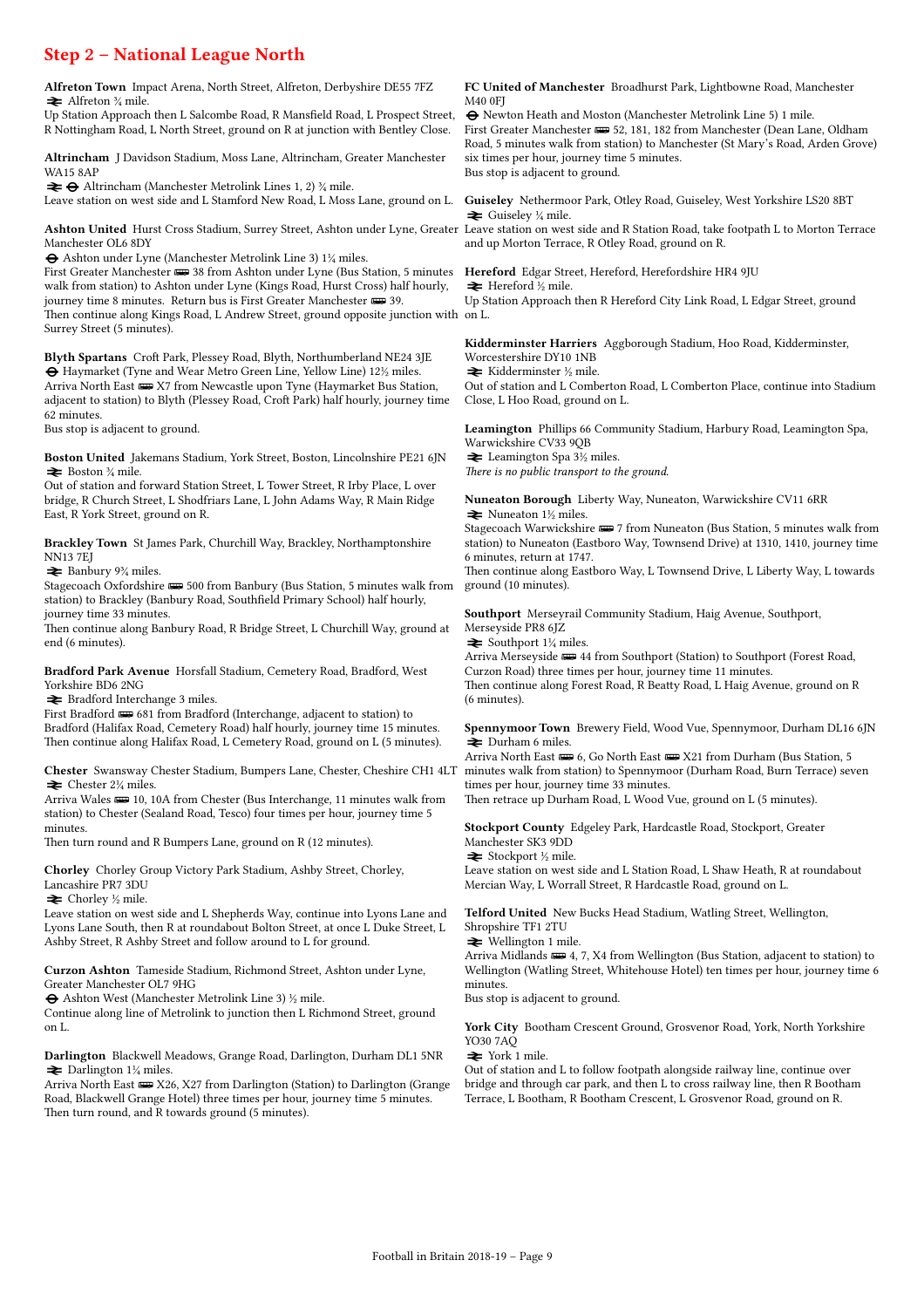### Step 2 – National League South

Bath City Twerton Park, High Street, Bath, Somerset BA2 1DB  $\blacktriangleright$  Bath Spa 1¼ miles.

First Bristol Bath and the West  $\equiv 5$  from Bath (Bus Station, adjacent to station) to Bath (High Street, Twerton Parade) four times per hour, journey time 15 minutes.

Then turn round and ground on R.

Billericay Town New Lodge, Blunts Wall Road, Billericay, Essex CM12 9SA  $\blacktriangleright$  Billericay 1 mile.

Out of station and R Radford Way, R Stock Road and over railway line, R Western **Hungerford Town** Bulpit Lane, Hungerford, Berkshire RG17 0AY Road, becomes Tye Common Road, R Blunts Wall Road, ground on R.

Chelmsford City Melbourne Community Stadium, Salerno Way, Chelmsford, Essex CM1 2EH

 $\blacktriangleright$  Chelmsford 1½ miles.

First Essex  $\equiv 54$  from Chelmsford (Bus Station, adjacent to station) to Chelmsford (Melbourne Avenue, Langton Avenue) three times per hour, journey time 9 minutes. Then turn round and L Salerno Way, L towards ground (6 minutes).

Chippenham Town Hardenhuish Park, Bristol Road, Chippenham, Wiltshire SN14 6LR

 $\blacktriangleright$  Chippenham  $\frac{3}{4}$  mile.

Out of station and use stairs to cross to north of railway line, then L Union Road, L New Road, R Marshfield Road, becomes Bristol Road, R towards ground.

Concord Rangers Aspect Arena, Thames Road, Canvey Island, Essex SS8 0HH  $\blacktriangleright$  Benfleet 2<sup>3</sup>/<sub>4</sub> miles.

First Essex  $\equiv$  21 from Benfleet (Station) to Canvey Island (Thorney Bay Road, Thames Road) half hourly, journey time 10 minutes. Then turn round and L Thames Road, ground on L (9 minutes).

Dartford Princes Park, Grass Banks, Dartford, Kent DA1 1RT

**≥** Dartford 1 mile. Arriva Kent Thameside — B from Dartford (Home Gardens, 5 minutes walk from hour, journey time 34 minutes. station) to Dartford (Princes Road, Princes Park) six times per hour, journey time 5 minutes.

Bus stop is opposite footpath to ground.

Dulwich Hamlet KNK Stadium, Bishopsford Road, Morden, Greater London SM4 6BF

® Mitcham (London Tramlink Route 3) ¼ mile.

L out of station London Road, becomes Bishopsford Road, ground on L.

East Thurrock United FutureFuel Stadium, Rookery Hill, Stanford le Hope, Essex SS17 9LB

 $\blacktriangleright$  Stanford le Hope 2 miles.

First Essex  $\implies$  100 from Stanford le Hope (Station) to Stanford le Hope (Lampits Hill, Social Club) four times per hour, journey time 10 minutes.

Then retrace up Lampits Hill, continue into Church Road, R Rookery Hill, ground on R (6 minutes).

Eastbourne Borough Priory Lane, Eastbourne, Sussex BN23 7QH  $\blacktriangleright$  Eastbourne 3¼ miles.

Stagecoach Eastbourne  $\equiv$  Loop from Eastbourne (Terminus Road, adjacent to station) to Eastbourne (Priory Road, Shelley Walk) three times per hour, journey time 25 minutes.

Then continue along Priory Road, R Priory Lane, ground on R (5 minutes).

Gloucester City Spiers and Hartwell Jubilee Stadium, Cheltenham Road, Evesham, Worcestershire WR11 2LZ

 $\equiv$  Evesham 1% miles.

Astons Coaches  $\equiv$  540 from Evesham (Bus Station, 7 minutes walk from station) to Evesham (Cheltenham Road, Thistledown) at 1248, 1348, journey time 9 minutes, return at 1740 (last).

Then continue along Cheltenham Road, ground on R at roundabout (6 minutes).

Hampton and Richmond Borough Beveree Stadium, Beaver Close, Hampton, Greater London TW12 2BX

 $\rightleftharpoons$  Hampton ½ mile.

Leave station on south side and L Station Road, L Beaver Close, ground at end.

Hemel Hempstead Town Vauxhall Road Ground, Wilma Way, Hemel Hempstead, Hertfordshire HP2 4HW

 $\triangleq$  St Albans City 5<sup>3</sup>/<sub>4</sub> miles. ( $\triangleq$  Hemel Hempstead is less convenient to use.) Arriva Herts and Essex  $\equiv$  300, 301 from St Albans (St Albans City Station) to Hemel Hempstead (St Albans Road, Leverstock Green Road) three times per hour, journey time 32 minutes.

Then turn round and L Ranelagh Road, continue into Wilma Way, ground at end (5 minutes).

 $\rightleftharpoons$  Hungerford  $\frac{3}{4}$  mile.

Leave station on south side and up Station Approach, then L Station Road, R Park Street, L Fairview Road, becomes Priory Avenue, L Bulpit Lane, ground on L.

Oxford City Marsh Lane, Oxford, Oxfordshire OX3 0NQ  $\geq$  Oxford 3 miles.

Stagecoach Oxfordshire  $\equiv 14A$  from Oxford (Station) to Oxford (Marsh Lane, Horseman Close) at 1320, 1420, journey time 23 minutes. Return at 1724 (last). Then continue up Marsh Lane, and R towards ground (5 minutes).

St Albans City Clarence Park Stadium, York Road, St Albans, Hertfordshire AL1 4PL

 $\blacktriangleright$  St Albans City ½ mile.

Out of station and L Station Way, L Hatfield Road, just before railway bridge take footpath R and down stairs alongside railway line, R York Road, ground on R.

Slough Town Arbour Park, Stoke Road, Slough, Berkshire SL2 5AY  $\triangleq$  Slough  $\frac{3}{4}$  mile.

Out of station and R Brunel Way, R Stoke Road, ground on R.

Torquay United Plainmoor, Westlands Lane, Torquay, Devon TQ1 3PS  $\blacktriangleright$  Torquay 1½ miles.

Stagecoach South West  $\equiv$  22 from Torquay (Torbay Road, Grand Hotel, 5 minutes walk from station) to Torquay (Manor Road, Town Hall) three times per

Then continue along Manor Road, L Warbro Road, ground on R (7 minutes).

Truro City Treyew Road Ground, Green Lane, Truro, Cornwall TR1 2TH  $\blacktriangleright$  Truro ½ mile.

R out of station Station Road, L Treyew Road, becomes Green Lane, ground on R.

Wealdstone Grosvenor Vale, Ruislip, Greater London HA4 6JQ ® Ruislip (London Underground Metropolitan Line, Piccadilly Line) ¾ mile. L out of station and up stairs to West End Road, L West End Road, L Grosvenor Vale, ground at end.

Welling United Park View Road, Welling, Greater London DA16 1SY  $\blacktriangleright$  Welling 1 mile.

TfL  $\equiv$  89, 486, B16 from Welling (Bellegrove Road, Central Avenue, 5 minutes walk from station) to Welling (Park View Road, Guy Earl of Warwick PH) fifteen times per hour, journey time 5 minutes. Bus stop is opposite ground.

Weston super Mare Woodspring Stadium, Winterstoke Road, Weston super Mare, Somerset BS24 9AA

 $\blacktriangleright$  Weston super Mare 1½ miles.

First Bristol Bath and the West  $\equiv$  7 from Weston super Mare (Walliscote Road, Town Hall, 5 minutes walk from station) to Weston super Mare (Brompton Road, Bus Layby) four times per hour, journey time 14 minutes. Then continue along Brompton Road (passing bus stop for return journey on L), L Winterstoke Road, ground on L (13 minutes).

Woking Laithwaite Community Stadium, Kingfield Road, Woking, Surrey GU22 9AA

 $\blacktriangleright$  Woking 1 mile.

Arriva Kent and Surrey  $\equiv$  34, 462, 463 from Woking (Station) to Woking (Kingfield Road, Leisure Centre) three times per hour, journey time 7 minutes. Then retrace up Kingfield Road and ground on L (5 minutes).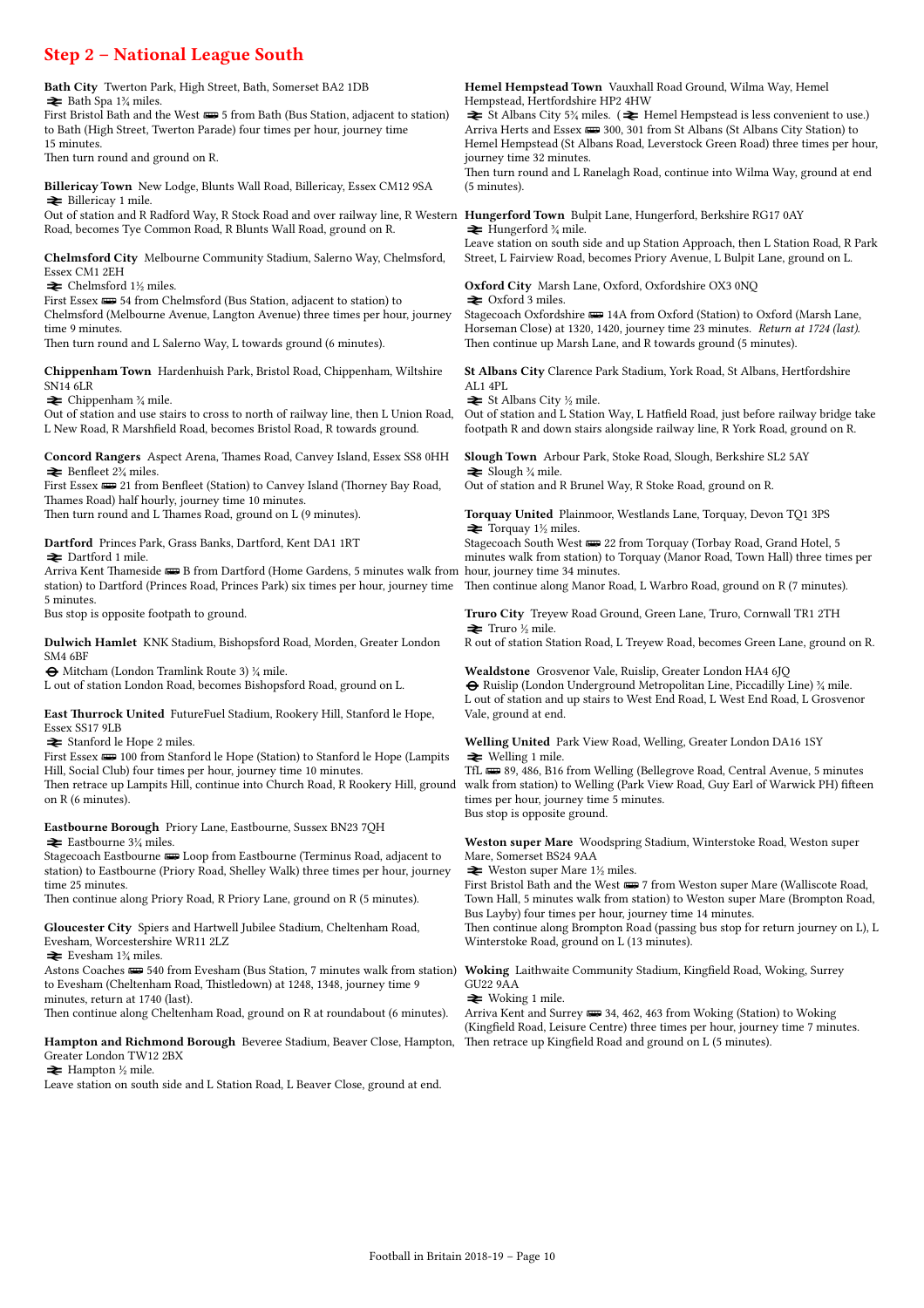Step 3 – Isthmian League Premier Division Bishop's Stortford ProKit UK Stadium, Woodside, Bishop's Stortford, Hertfordshire CM23 5RG  $\blacktriangleright$  Bishop's Stortford 1½ miles. Arriva Herts and Essex  $\equiv$  508, 509, TrustyBus  $\equiv$  7, 7A from Bishop's Stortford (Riverside, 6 minutes walk from station) to Bishop's Stortford (Dunmow Road, Shortcroft) five times per hour, journey time 12 minutes. Then continue along Dunmow Road, L Woodside, bear R, ground at end (6 minutes). Bognor Regis Town Nyewood Lane Ground, Elain Llwyd Avenue West, Bognor Leave station on west side and L Station Approach, then L Station Road, R Regis, Sussex PO21 2TY  $\blacktriangleright$  Bognor Regis  $\frac{3}{4}$  mile. Out of station and R Richmond Road, R Station Road, becomes Linden Road, L Sturges Road, R Burnham Avenue, L Victoria Drive, R Marshall Avenue, bear L at **Lewes** The Dripping Pan, Mountfield Road, Lewes, Sussex BN7 2XA fork, L Holly Atterton Walk, becomes Cliffords Walk, R Nyewood Lane, L Elain Llwyd Avenue West, ground on R. Brightlingsea Regent Taydal Stadium, North Road, Brightlingsea, Essex CO7 0PL  $\blacktriangleright$  Colchester 10½ miles. First Essex  $\equiv 62$  from Colchester (Station) to Brightlingsea (High Street, Victoria Place) half hourly, journey time 56 minutes. Then continue along High Street, R Queen Street, L Spring Road, R North Road, and ground at end (9 minutes). Burgess Hill Town Green Elephants Stadium, Maple Drive, Burgess Hill, Sussex RH15 8DL  $\blacktriangleright$  Wivelsfield ¼ mile. Take footpath north from station and then L Leylands Road, R Leylands Park, L Maple Drive, ground on R. Carshalton Athletic War Memorial Sports Ground, Colston Avenue, Carshalton, Greater London SM5 2PW  $\triangleq$  Carshalton ¼ mile. R out of station Station Approach, then R West Street, L Colston Avenue, ground on R. Corinthian-Casuals King George's Field, Queen Mary Close, Surbiton, Greater London KT6 7NA  $\blacktriangleright$  Tolworth ½ mile. L out of station Kingston Road, L Toby Way, L Hook Rise South (runs alongside A3), L Queen Mary Close, under bridge and ground on R. Dorking Wanderers Meadowbank Stadium, Mill Lane, Dorking, Surrey RH4 1DX  $\blacktriangleright$  Dorking  $\frac{3}{4}$  mile. Up Station Approach and L London Road, pass Dorking Deepdene station then R London Road, R Tuffs Close and continue on footpath along river bank, which emerges on Mill Lane adjacent to ground. Enfield Town Queen Elizabeth Stadium, Donkey Lane, Enfield, Greater London EN1 3PL  $\blacktriangleright$  Gordon Hill 1½ miles. TfL  $\equiv$  191 from Enfield (Chase Side, 7 minutes walk from station) to Enfield (Carterhatch Lane, Baynes Close) five times per hour, journey time 10 minutes. Kingstonian King George's Field, Queen Mary Close, Surbiton, Greater London KT6 7NA  $\blacktriangleright$  Tolworth  $\frac{1}{2}$  mile. L out of station Kingston Road, L Toby Way, L Hook Rise South (runs alongside A3), L Queen Mary Close, under bridge and ground on R. Leatherhead Fetcham Grove Ground, Guildford Road, Leatherhead, Surrey KT22 9AS  $\blacktriangleright$  Leatherhead ½ mile. Waterway Road, R Guildford Road, and just before railway bridge L towards ground.  $\blacktriangleright$  Lewes  $\frac{1}{4}$  mile. L out of station Station Road, L Mountfield Road, ground on R. Margate Hartsdown Park, Hartsdown Road, Margate, Kent CT9 5QZ  $\rightleftharpoons$  Margate  $\frac{3}{4}$  mile. R out of station Station Approach, R at roundabout All Saints Avenue and over railway line, L Tivoli Park Avenue, then take footpath on R through park, R Hartsdown Road, ground on R. Merstham Specsavers Stadium, Weldon Way, Redhill, Surrey RH1 3QB  $\blacktriangleright$  Merstham ½ mile. L out of station Station Road South, L School Hill and continue under railway line, becomes Bletchingley Road, R Albury Road, take footpath on L towards Weldon Way, ground on R. Potters Bar Town Pakex Stadium, Watkins Rise, Potters Bar, Hertfordshire EN6 1QB  $\blacktriangleright$  Potters Bar ½ mile. R out of station and cross road into The Walk, L Watkins Rise, ground on R. Tonbridge Angels Longmead Stadium, Darenth Avenue, Tonbridge, Kent TN10 3JF  $\blacktriangleright$  Tonbridge 1¼ miles. Arriva Kent and Surrey  $\implies$  219 from Tonbridge (Station) to Tonbridge (Darenth Avenue, Waveney Road) half hourly, journey time 10 minutes. Return bus is Arriva Kent and Surrey  $\Box$  218 Then continue along Darenth Avenue, R towards ground (5 minutes). Whitehawk TerraPura Ground, Wilson Avenue, Brighton, Sussex BN2 5TS  $\triangleq$  Brighton 2<sup>3</sup>/<sub>4</sub> miles. Brighton & Hove Buses  $\equiv 7$ , The Big Lemon  $\equiv 47, 57$  from Brighton (Station) to Brighton (Roedean Road) ten times per hour, journey time 24 minutes. Return bus runs from Brighton (Arundel Road). Then continue along Roedean Road, L Wilson Avenue, R into East Brighton Park, pass cricket pitches on R and then ground on R (11 minutes). For return bus, continue beyond alighting stop and L Arundel Road (12 minutes). Wingate and Finchley Maurice Rebak Stadium, Summers Lane, London N12 0PD  $\blacktriangleright$  New Southgate 1½ miles. TfL **w** 382 from London (New Southgate Station) to London (Summers Lane,

Then continue along Carterhatch Lane, R Donkey Lane, ground on R (6 minutes). Woodgrange Avenue) four times per hour, journey time 8 minutes. Then continue along Summers Lane and ground on L (5 minutes).

Folkestone Invicta Cheriton Road Sports Ground, Cheriton Road, Folkestone, Kent CT19 5IU

 $\blacktriangleright$  Folkestone West ½ mile.

Bus stop is opposite ground.

Leave station on north side and R Station Road, then L Beachborough Road, R Cheriton Road, ground on L.

Haringey Borough Coles Park Stadium, White Hart Lane, London N17 7JP ® Wood Green (London Underground Piccadilly Line) 1 mile. TfL **W**3 from London (Wood Green Station) to London (White Hart Lane, Haringey Borough FC) seven times per hour, journey time 8 minutes.

Harlow Town Harlow Arena, Elizabeth Way, Harlow, Essex CM19 5BE  $\blacktriangleright$  Harlow Town 1½ miles. There is no public transport to the ground.

Hornchurch The Stadium, Bridge Avenue, Upminster, Greater London RM14 2LX

® Upminster Bridge (London Underground District Line) ½ mile. R out of station Upminster Road, R Bridge Avenue, R towards ground. Worthing Bibby Financial Services Stadium, Woodside Road, Worthing, Sussex BN14 7HQ

 $\blacktriangleright$  Worthing ½ mile.

R out of station Railway Approach, R Cross Street, R South Farm Road and over level crossing, L Henty Road, R Woodside Road, ground on L.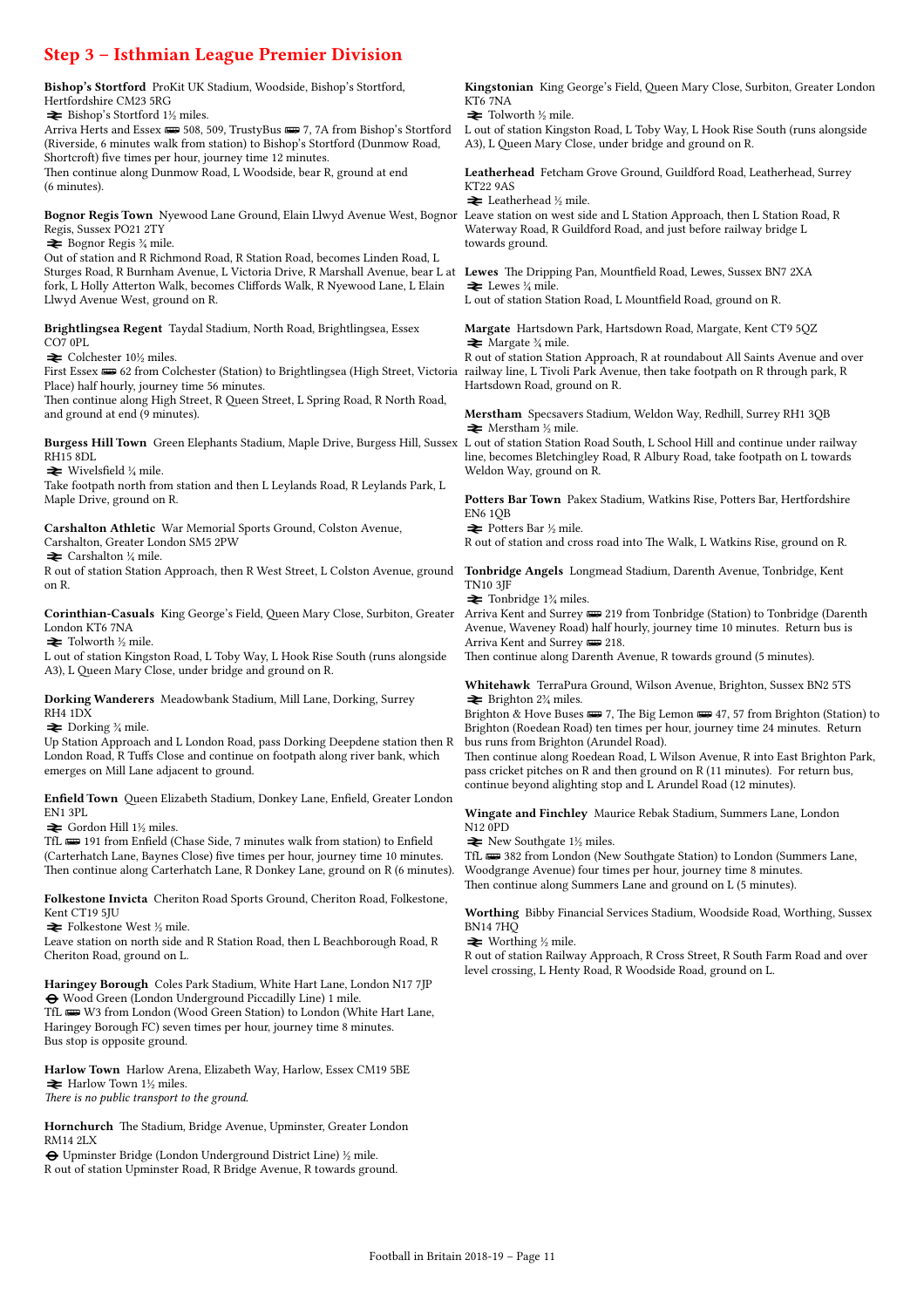### Step 3 – Northern Premier League Premier Division

Bamber Bridge Sir Tom Finney Stadium, Brownedge Road, Bamber Bridge, Lancashire PR5 6UU

 $\blacktriangleright$  Bamber Bridge  $\frac{3}{4}$  mile.

L out of station Station Road, L Carr Street, R Queensway, R Meanygate, L Brownedge Lane, R at roundabout to stay in Brownedge Lane, then L towards ground.

Basford United Greenwich Avenue, Nottingham, Nottinghamshire NG6 0LD  $\Theta$  Cinderhill (Nottingham Express Transit Line 2)  $\frac{1}{2}$  mile. Out of station and R Bagnall Road, L Greenwich Avenue, ground at end.

Buxton Tarmac Silverlands Stadium, Silverlands, Buxton, Derbyshire SK17 6QH  $\blacktriangleright$  Buxton ½ mile.

R out of station Station Road, L Station Approach, L Terrace Road, L Hardwick Mount, L to remain on Hardwick Mount, L Hardwick Square South, becomes Silverlands, ground on R.

Farsley Celtic Throstle Nest, Newlands, Pudsey, West Yorkshire LS28 5BE  $\blacktriangleright$  New Pudsey 1 mile.

Leave station on south side and L into footpath alongside railway line, then L over bridge and R into New Pudsey Square, R Bradford Road, L New Street, R Newlands, and where road bends sharply R go L towards ground.

Gainsborough Trinity Gainsborough Martin & Co Arena, Northolme,

Gainsborough, Lincolnshire DN21 2QW

 $\blacktriangleright$  Gainsborough Lea Road 1½ miles.

Stagecoach Lincolnshire  $\equiv$  100 from Gainsborough (Gainsborough Lea Road Station) to Gainsborough (Bus Station) at 1310, 1410, journey time 10 minutes. Return at 1710 (last).

Then L out of bus station Etherington Street, L Beaumont Street, becomes North Street, R Northolme, ground on R (11 minutes).

Grantham Town South Kesteven Sports Stadium, Trent Road, Grantham, Lincolnshire NG31 7XQ

 $\blacktriangleright$  Grantham 1½ miles.

Centrebus  $\equiv 1$  from Grantham (Bus Station, 5 minutes walk from station) to Grantham (Meres Leisure Centre Entrance) three times per hour, journey time 9 minutes. Return bus runs from same stop. Bus stop is adjacent to ground.

Hyde United Ewen Fields Stadium, Walker Lane, Hyde, Greater Manchester SK14 5PL

 $\blacktriangleright$  Hyde Central  $\frac{3}{4}$  mile.

R out of station Great Norbury Street, L Cross Street, R Market Street, L Clarendon Street, R Market Place, becomes Clarendon Place, R to remain in Clarendon Place, R Union Street, L Ridling Lane (cut off to vehicles but there is access on foot), R Lumn Road, L Walker Lane, ground on L.

#### Lancaster City Giant Axe, West Road, Lancaster, Lancashire LA1 5PE  $\blacktriangleright$  Lancaster  $\frac{1}{4}$  mile.

Leave station on west side and R Station Road, L West Road, ground on R.

Marine Marine Travel Arena, College Road, Crosby, Merseyside L23 3AS  $\blacktriangleright$  Blundellsands and Crosby  $\frac{1}{2}$  mile.

Leave station on east side and L Blundellsands Road East, R Kenilworth Road, L Mersey Road, R College Road, ground on R.

#### Matlock Town Causeway Lane, Matlock, Derbyshire DE4 3AR  $\blacktriangleright$  Matlock ½ mile.

Forward out of station and then R Derwent Way, L Snitterton Road and over bridge, then R into park and follow footpath alongside river, L in park to pass bandstand, then R Causeway Lane and ground on L.

#### Mickleover Sports Don Amott Arena, Station Road, Derby, Derbyshire DE3 9FB Then continue along Upgang Lane and ground on L (5 minutes).  $\blacktriangleright$  Derby 4 miles.

trentbarton  $\blacksquare$  Mickleover Blue from Derby (Bus Station, 13 minutes walk from station) to Derby (East Avenue) four times per hour, journey time 22 minutes. Return bus is trentbarton  $\equiv$  Mickleover Green and runs from Derby (Station Road, East Avenue).

Then continue along East Avenue, R Station Road and out of town, and ground is on R (12 minutes). For return bus, remain on Station Road and stop is opposite junction with East Avenue (12 minutes).

Nantwich Town Weaver Stadium, Waterlode, Nantwich, Cheshire CW5 5BS  $\triangleq$  Crewe 4¼ miles. ( $\triangleq$  Nantwich has an infrequent service which does not operate at suitable times.)

Arriva North West  $\equiv$  84 from Crewe (Nantwich Road, Ernest Street, 8 minutes walk from station) to Nantwich (Bus Station) four times per hour, journey time 19 minutes.

Then L out of bus station into Beam Street, where this turns sharply L bear R through car park, L Wall Lane, R Waterlode, ground on R (10 minutes).

North Ferriby United E.ON Visual Media Stadium, Grange Lane, North Ferriby, East Riding of Yorkshire HU14 3AB

 $\blacktriangleright$  Ferriby ¼ mile. L out of station Station Road, R New Walk, R Church Road, L Grange Lane, ground on R.

Scarborough Athletic Flamingo Land Stadium, Ashburn Road, Scarborough, North Yorkshire YO11 2JW

 $\blacktriangleright$  Scarborough  $\frac{3}{4}$  mile.

Out of station and L Westborough, L Belgrave Terrace and over railway line, R Westwood, L Westwood Road, R Valley Road, L Weaponess Valley Road, R Ashburn Road, ground on R.

Shaw Lane Sheerien Park, Ollerton Road, Barnsley, South Yorkshire S71 3DP  $\blacktriangleright$  Barnsley 2½ miles.

Stagecoach Yorkshire  $\equiv$  11 from Barnsley (Interchange, adjacent to station) to Barnsley (Ollerton Road, Trowell Way) five times per hour, journey time 17 minutes. Return bus runs from same stop. Then retrace along Ollerton Road, and ground on L (5 minutes).

South Shields Mariners Park, Shaftesbury Avenue, Jarrow, Tyne and Wear NE32 3UP

® Bede (Tyne and Wear Metro Yellow Line) ¼ mile. R out of station Monksway, R Shaftesbury Avenue, ground on R.

Stafford Rangers Marston Road, Stafford, Staffordshire ST16 3BX  $\triangleq$  Stafford 1¼ miles.

Out of station and cross into Victoria Road, then L Tenterbanks, over roundabout into Chell Road, over next roundabout into Gaol Street, becomes Marston Road, ground on R.

Stalybridge Celtic Bower Fold, Mottram Road, Stalybridge, Greater Manchester SK15 2RT

 $\blacktriangleright$  Stalybridge 1 mile.

MCT Travel  $\equiv$  387, Stagecoach Greater Manchester  $\equiv$  236, 237 from Stalybridge (Station) to Stalybridge (Mottram Road, Bower Fold) four times per hour, journey time 9 minutes. Bus stop is opposite ground.

Warrington Town Winner Recruitment Stadium, Common Lane, Warrington, Cheshire WA4 2RS

 $\blacktriangleright$  Warrington Central 1¼ miles.

Network Warrington  $\equiv 12$  from Warrington (Bus Interchange, 5 minutes walk from Warrington Central Station) to Warrington (Loushers Lane, Pearson Avenue) half hourly, journey time 13 minutes. Return bus is Network Warrington  $\equiv$  11.

Then continue along Loushers Lane, R Common Lane, ground on R (5 minutes).

Whitby Town Turnbull Ground, Upgang Lane, Whitby, North Yorkshire YO21 3HZ

 $\blacktriangleright$  Saltburn 18 miles. ( $\blacktriangleright$  Whitby has an infrequent service which does not operate at suitable times.)

Arriva North East  $\equiv$  X4 from Saltburn by the Sea (Saltburn Station) to Whitby (Upgang Lane, The Parade) half hourly, journey time 60 minutes.

#### Witton Albion Chapel Street, Northwich, Cheshire CW9 6DA  $\blacktriangleright$  Northwich 1¼ miles.

Up Station Approach and L Manchester Road, then R Station Road, R at roundabout New Warrington Road and out of town, R Chapel Street, and R towards ground.

Workington Borough Park, A597, Workington, Cumbria CA14 2DT  $\blacktriangleright$  Workington ½ mile.

Forward out of station and L Falcon Street, R A597, over roundabout and ground on R.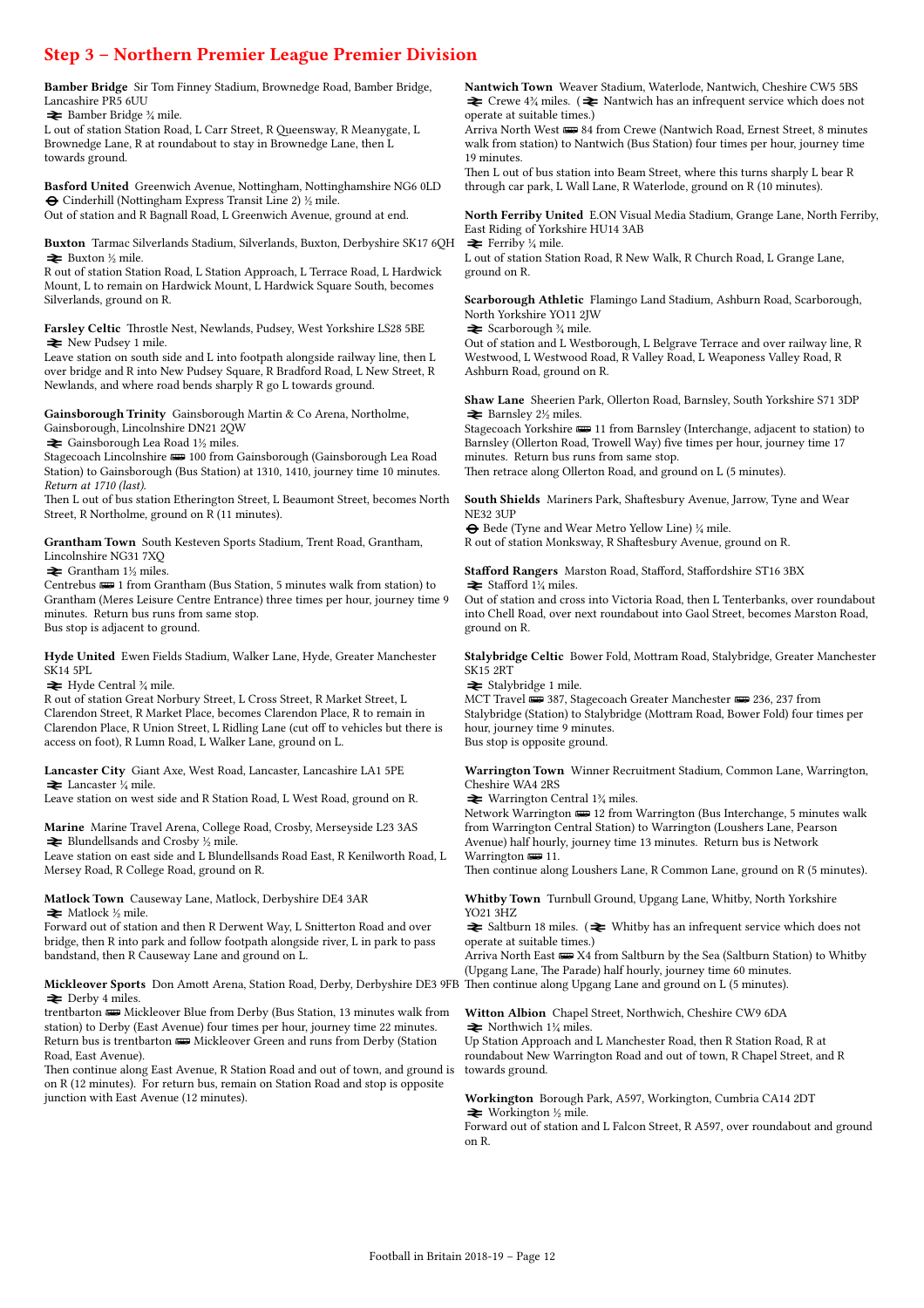## Step 3 – Southern League Central Premier Division

Alvechurch Redditch Road, Alvechurch, Worcestershire B48 7RS  $\blacktriangleright$  Alvechurch ¼ mile. Up Station Approach then R Station Road, R School Lane, R to remain in School Lane, R Redditch Road, ground on L.

Barwell Kirkby Road Sports Ground, Kirkby Road, Barwell, Leicestershire LE9 8FQ

 $\blacktriangleright$  Nuneaton 7¼ miles.

Arriva Midlands  $\equiv$  158, Stagecoach Warwickshire  $\equiv$  48 from Nuneaton (Bus Station, 5 minutes walk from station) to Barwell (The Square) six times per hour, journey time 32 minutes.

Then L Stapleton Lane, R Kirkby Road, and R towards ground (8 minutes).

Bedworth United Miners Welfare Park, Coventry Road, Bedworth,

Warwickshire CV12 8NN  $\blacktriangleright$  Bedworth ½ mile.

Out of station and R Tintern Way, R Bulkington Road, L at roundabout Rye Piece Ringway, L Coventry Road, ground on L.

Biggleswade Town Langford Road, Biggleswade, Bedfordshire SG18 9JT  $\blacktriangleright$  Biggleswade ¼ mile.

Out of station and cross into Saffron Road, then L Hitchin Street, pass under A1 and becomes Langford Road, ground on R.

Coalville Town Owen Street Sports Ground, Owen Street, Coalville, Leicestershire LE67 3DA

 $\blacktriangleright$  Leicester 13½ miles.

Arriva Midlands (29, 29, 29A from Leicester (St Margaret's Bus Station, 15 minutes walk from station) to Coalville (Memorial Square) three times per hour, journey time 65 minutes.

Then retrace to crossroads, R Belvoir Road, R Jackson Street, R Margaret Street, L at end and take footpath past junction with Owen Street and past cricket ground, then ground on R (9 minutes).

Halesowen Town The Grove, Old Hawne Lane, Halesowen, West Midlands B63 3TB

 $\blacktriangleright$  Birmingham New Street 7¼ miles.

National Express West Midlands  $\implies$  9 from Birmingham (Colmore Row, 5 minutes walk from station) to Halesowen (Stourbridge Road, Slims Gate) six times per hour, journey time 42 minutes. Bus stop is opposite footpath to ground.

Hednesford Town Keys Park, Keys Park Road, Hednesford, Staffordshire

WS12 2DZ  $\blacktriangleright$  Cannock 2¼ miles.

Arriva Midlands **(1)** 60 from Cannock (Lichfield Road, Elmcroft Court, 8 minutes walk from station) to Hednesford (Hill Street, Levetts Hollow) half hourly, journey time 7 minutes.

Then retrace up Hill Street to roundabout, R Keys Park Road, and R towards ground (7 minutes).

Hitchin Town Top Field, Fishponds Road, Hitchin, Hertfordshire SG5 1NU  $\equiv$  Hitchin 1 mile.

Centrebus  $\equiv$  80, 81 from Hitchin (Station) to Hitchin (Bedford Road, Fishponds Road) three times per hour, journey time 11 minutes. Return bus is Centrebus **ED** 80, 81A and runs from stop immediately outside ground.

Then retrace up Bedford Road to roundabout, L Fishponds Road, ground on L (5 minutes).

Kettering Town Latimer Park, Polwell Lane, Burton Latimer, Northamptonshire NN15 5PS

 $\blacktriangleright$  Kettering 3 miles.

Stagecoach Northamptonshire  $\equiv$  49, 50 from Kettering (Bus Interchange, 11 minutes walk from station) to Burton Latimer (Polwell Lane, Station Road) half hourly, journey time 15 minutes.

Bus stop is adjacent to ground. For return bus, R out of ground Polwell Lane, L opposite Morrisons into Polwell Lane, and stop is on L (5 minutes).

King's Lynn Town Walks Stadium, Tennyson Road, King's Lynn, Norfolk PE30 5PB

 $\blacktriangleright$  King's Lynn ½ mile.

L out of station Blackfriars Road, where road turns sharply R go L into park and follow footpath alongside railway line, then R Tennyson Avenue, becomes Tennyson Road, ground on R.

Leiston Victory Road, Leiston, Suffolk IP16 4DQ  $\blacktriangleright$  Saxmundham  $4\frac{1}{2}$  miles.

First Norfolk and Suffolk  $\equiv$  64 from Saxmundham (High Street, Street Farm Road, 5 minutes walk from station) to Leiston (Main Street, Library) at 1316, 1416, journey time 14 minutes, return at 1720, 1820 (last).

Then retrace up Main Street to crossroads, L Park Hill, R Victory Road, ground on L (6 minutes).

Lowestoft Town Amber Dew Events Stadium, Love Road, Lowestoft, Suffolk NR32 2PA

#### $\blacktriangleright$  Lowestoft ½ mile.

L out of station Denmark Road, R Raglan Street, L Love Road, ground on R.

Needham Market Bloomfields, Quinton Road, Needham Market, Suffolk IP6 8DA

 $\blacktriangleright$  Needham Market ½ mile.

Out of station and up Station Yard, then cross into footpath (to left of Swan PH), pass park on right and then continue across Quinton Road to ground.

Redditch United TRICO Stadium, Holmwood Drive, Redditch, Worcestershire B97 4RN

 $\blacktriangleright$  Redditch ½ mile.

Up Station Approach then R Unicorn Hill, becomes Bromsgrove Road, R Holmwood Drive, ground on R.

Royston Town Garden Walk, Royston, Hertfordshire SG8 7HP  $\blacktriangleright$  Royston ½ mile.

Up Station Approach then R Kneesworth Street, L Mill Road, R The Green, L Butchers Baulk, R Melbourn Road, L Garden Walk, ground on L.

Rushall Olympic Dales Lane Ground, Daw End Lane, Walsall, West Midlands WS4 1LJ

 $\blacktriangleright$  Walsall 2½ miles.

National Express West Midlands (1997 from Walsall (Bus Station, 5 minutes) walk from station) to Walsall (Daw End Lane, Royal Oak PH) half hourly, journey time 12 minutes.

Bus stop is opposite ground.

Rushden and Diamonds Hayden Road Sports Ground, Hayden Road, Rushden, Northamptonshire NN10 0HX

 $\blacktriangleright$  Wellingborough 5<sup>3</sup>/<sub>4</sub> miles.

Stagecoach Northamptonshire  $\equiv$  X46, X47 from Wellingborough (London Road, Post Office, 13 minutes walk from station) to Rushden (Church Street, Salvation Army Citadel) half hourly, journey time 30 minutes. Return bus runs from Rushden (Skinners Hill).

Then continue along Church Street, over crossroads into Newton Road, L Cromwell Road, becomes Hayden Road, ground on L (10 minutes). For return bus, pass alighting stop and go L Skinners Hill, and stop is across road (11 minutes).

St Ives Town Westwood Road, St Ives, Cambridgeshire PE27 6DT  $\blacktriangleright$  Huntingdon 5¼ miles.

Stagecoach Fens **WB** B from Huntingdon (Bus Station, 7 minutes walk from station) to St Ives (Ramsey Road, Langley Close) four times per hour, journey time 25 minutes.

Then continue along Ramsey Road, R Westwood Road, R at end (6 minutes).

St Neots Town Rowley Park Stadium, Kester Way, St Neots, Cambridgeshire PE19 6SL

 $\blacktriangleright$  St Neots ¼ mile.

Leave station on east side and L Kester Way, ground on L.

Stourbridge War Memorial Athletic Ground, High Street, Stourbridge, West Midlands DY8 4HN

 $\blacktriangleright$  Stourbridge Town  $\frac{3}{4}$  mile.

Leave station on west side and take footpath past church, then R St John's Road, R High Street, ground on L.

Stratford Town MoodChimp Stadium, Knights Lane, Stratford upon Avon, Warwickshire CV37 7BZ – see page 999 for details

Tamworth EST Electrical Services Stadium, Kettlebrook Road, Tamworth, Staffordshire B77 1AA – see page 999 for details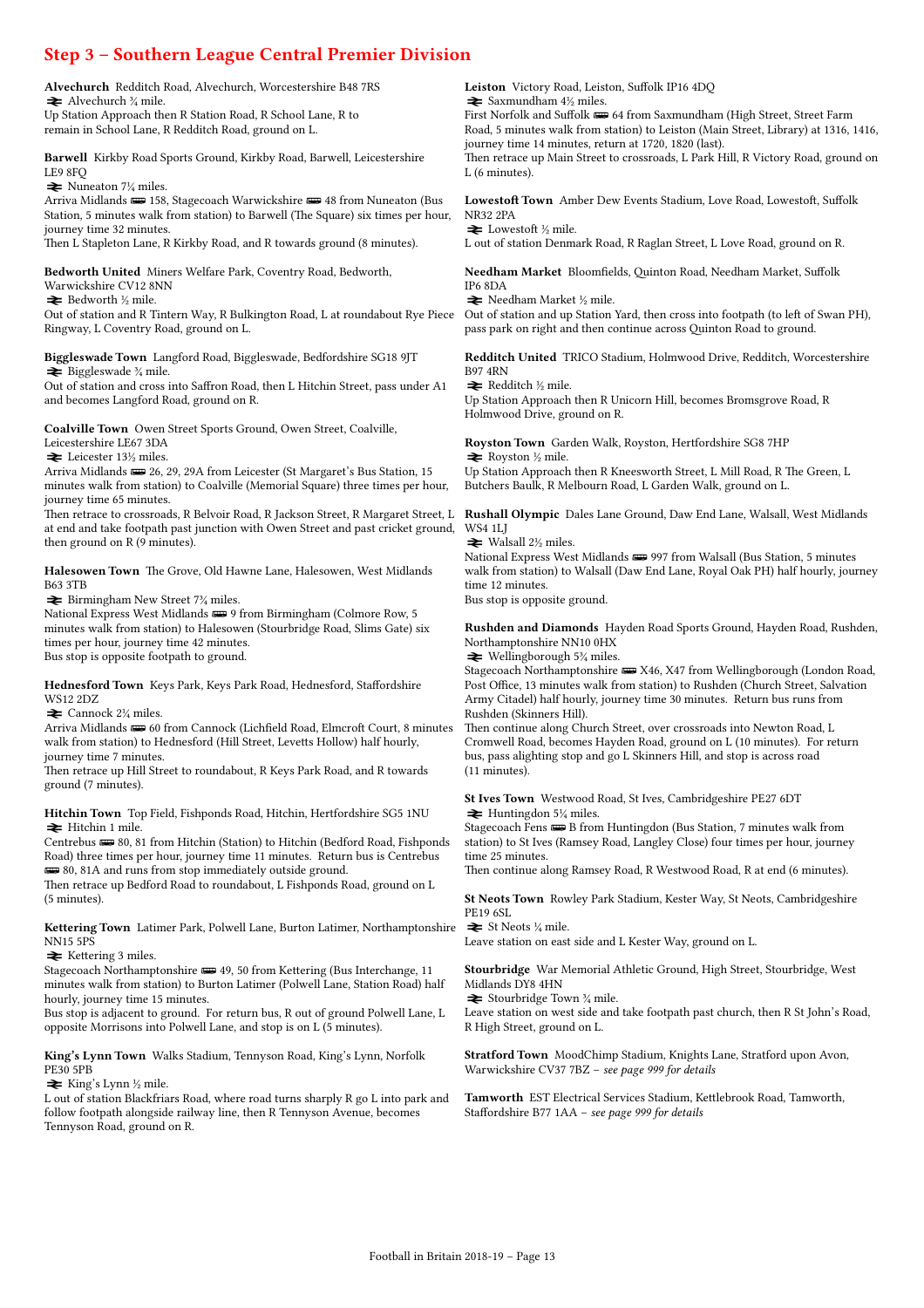### Step 3 – Southern League South Premier Division

Banbury United Banbury Plant Hire Community Stadium, Station Approach, Banbury, Oxfordshire OX16 5AB  $\blacktriangleright$  Banbury ¼ mile.

Leave station on west side and L Station Approach, ground on R.

Basingstoke Town Ark Cancer Charity Stadium, Western Way, Basingstoke, Hampshire RG22 6EZ

 $\blacktriangleright$  Basingstoke 2 miles.

Stagecoach Hampshire  $\equiv 1$  from Basingstoke (Station) to Basingstoke (Winchester Road, Brighton Hill Retail Park) five times per hour, journey time 18 minutes.

Then continue along Winchester Road, R Western Way, ground on R (5 minutes).

Beaconsfield Town Holloways Park, Windsor Road, Beaconsfield, Buckinghamshire HP9 2SE

 $\triangleq$  Slough 6½ miles. ( $\triangleq$  Beaconsfield is less convenient to use.)

First Berkshire and Thames Valley  $\equiv$  X74 from Slough (Bus Station, adjacent to station) to Beaconsfield (Windsor Road, M40 Junction) at 1320, 1420, journey time Surrey KT8 0BT 28 minutes, return at 1647, 1747. Bus stop is adjacent to ground.

Chesham United The Meadow, Amy Lane, Chesham, Buckinghamshire HP5 1NE

® Chesham (London Underground Metropolitan Line) ½ mile.

L out of station and immediately L into footpath alongside railway line, where this forks bear R, then L Red Lion Street, R at roundabout Amersham Road, then ground is off roundabout beyond cricket ground.

Dorchester Town Avenue Stadium, Weymouth Avenue, Dorchester, Dorset DT1 2RY

 $\blacktriangleright$  Dorchester South  $\frac{3}{4}$  mile.

L out of station Copper Street, L Weymouth Avenue, L at Tesco roundabout, R just after petrol station, ground on L.

Farnborough Easy as HGV Stadium, Wren Way, Farnborough, Hampshire GU14 8UD

 $\blacktriangleright$  Farnborough (Main) 1½ miles.

Stagecoach Hants and Surrey **B** Yoyo from Farnborough (Union Street, Station Road, 5 minutes walk from station) to Farnborough (Wren Way, Farnborough FC) six times per hour, journey time 10 minutes. Return bus runs from same stop. Bus stop is opposite ground.

Frome Town Blindmans Brewery Stadium, Berkley Road, Frome, Somerset BA11 2EH

 $\blacktriangleright$  Bath Spa 12 miles. (  $\blacktriangleright$  Frome has an infrequent service which does not operate at suitable times.)

First Bristol Bath and West  $\blacksquare$  D2 from Bath (Bus Station, adjacent to station) to Frome (Fromefield, North Hill House) half hourly, journey time 45 minutes. Then retrace up Fromefield, R Berkley Road, ground on R (8 minutes).

#### Gosport Borough Privett Park, Privett Road, Gosport, Hampshire PO12 3SX π Gosport Ferry 2 miles.

First Hampshire  $\equiv 9, 9A$  from Gosport (Bus Station, 5 minutes walk from Gosport Ferry) to Gosport (Privett Road, Oval Gardens) four times per hour, journey time 10 minutes.

Then continue along Privett Road, ground on R (5 minutes).

Harrow Borough Earlsmead, Harrow, Greater London HA2 8SS ® South Harrow (London Underground Piccadilly Line) 1 mile.

TfL **w** 114, H10 from Harrow (South Harrow Station) to Harrow (Eastcote Lane, Kings Road) eleven times per hour, journey time 6 minutes. Return bus is TfL **ggg 114**, H9.

Then continue along Eastcote Lane, L Carlyon Avenue, R Earlsmead, ground on L (15 minutes). (6 minutes).

#### Hartley Wintney Memorial Fields, Green Lane, Hartley Wintney, Hampshire RG27 8DL

 $\blacktriangleright$  Fleet 3¼ miles.

Reading Buses  $\equiv 7$  from Fleet (Station) to Hartley Wintney (Fleet Road, Green Lane) at 1333, 1433, journey time 12 minutes, return at 1710, 1810. Then continue along Fleet Road, L Green Lane, ground on R (7 minutes).

#### Hendon Silver Jubilee Park, Townsend Lane, London NW9 7NE

 $\pmb{\Theta}$  Wembley Park (London Underground Jubilee Line, Metropolitan Line) 1¾ miles.

TfL  $\equiv$  83 from London (Wembley Park Station) to London (Church Lane, Queensbury Road) six times per hour, journey time 10 minutes. Then cross into Reeves Avenue, L Kingsmead Avenue, L Townsend Lane, R towards ground (8 minutes).

Kings Langley Global Metcorp Stadium, Hempstead Road, Kings Langley, Hertfordshire WD4 8BS

 $\blacktriangleright$  Kings Langley 1½ miles.

Arriva Herts and Essex  $\equiv 500$  from Kings Langley (Watford Road, Home Park Industrial Estate, 8 minutes walk from station) to Kings Langley (Hempstead Road, Coniston Road) half hourly, journey time 5 minutes. Then continue along Hempstead Road and ground is on R (5 minutes).

Merthyr Town Loadlok Community Stadium, Park Terrace, Merthyr Tydfil, Glamorgan, Wales CF47 8RF

 $\blacktriangleright$  Merthyr Tydfil  $\frac{3}{4}$  mile.

From station, walk forward through Tesco car park into Beacons Place and then R High Street, L Glebeland Street, R Castle Street, L Glebeland Place, follow around large building and then take footpath R through trees, R Abermorlais Terrace, cross into Brecon Road, R The Walk, R Park Terrace, ground at end.

Metropolitan Police Imber Court Sports Club, Ember Lane, East Molesey,

 $\blacktriangleright$  Thames Ditton ½ mile.

Out of station and cross into Embercourt Road, over roundabout and then ground is opposite junction with Ember Lane

Poole Town Black Gold Stadium, School Lane, Poole, Dorset BH15 1AU  $\blacktriangleright$  Poole 1 mile.

Forward out of station and cross railway line, then R to take footpath north alongside railway line, then R Sterte Road and over railway line, L Stanley Green Road, and take footpath on R to ground.

Salisbury Raymond McEnhill Stadium, Partridge Way, Salisbury, Wiltshire SP4 6PU

 $\blacktriangleright$  Salisbury 3 miles.

Salisbury Reds  $\equiv$  X4 from Salisbury (Blue Boar Row, 11 minutes walk from station) to Salisbury (A345, Beehive) half hourly, journey time 9 minutes. Then continue to roundabout, R Portway, over one roundabout, then L Partridge Way, ground at end (15 minutes).

Staines Town Wheatsheaf Park, Wheatsheaf Lane, Staines upon Thames, Surrey TW18 2PD

 $\blacktriangleright$  Staines 1 mile.

Hallmark Buses **322** 458 from Staines (Bus Station, 8 minutes walk from station) to Staines (Laleham Road, Wheatsheaf Lane) half hourly, journey time 5 minutes. Then continue along Laleham Road, R Wheatsheaf Lane, ground on L (5 minutes).

Swindon Supermarine Webbswood Stadium, Supermarine Road, Swindon, Wiltshire SN3 4BZ

 $\blacktriangleright$  Swindon 4 miles.

Stagecoach West $\overline{\bullet\bullet}$  7 from Swindon (Bus Station, 5 minutes walk from station) to Swindon (Stirling Road, Exel) four times per hour, journey time 25 minutes. Then continue along Stirling Road, R Supermarine Road, ground on L (7 minutes).

Taunton Town Viridor Stadium, Wordsworth Drive, Taunton, Somerset TA1 2HG

 $\equiv$  Taunton 1¼ miles.

Out of station and L Trenchard Way, L at roundabout Priory Avenue, R at next roundabout Chritchard Way, L Wordsworth Drive, ground on L.

Tiverton Town Ladysmead, Kennedy Way, Tiverton, Devon EX16 6SG  $\blacktriangleright$  Exeter Central 15 miles.

Stagecoach South West  $\equiv$  55, 55A, 155 from Exeter (Paris Street, 9 minutes walk from station) to Tiverton (Bus Station) half hourly, journey time 37 minutes. Then R out of bus station Phoenix Lane, R Fore Street, L Bampton Street, L Newport Street, R The Works, becomes Park Hill, L Kennedy Way, ground on L

Walton Casuals Elmbridge Sports Hub, Waterside Drive, Walton on Thames, Surrey KT12 2JP

 $\blacktriangleright$  Hersham 2½ miles. ( $\blacktriangleright$  Walton on Thames is less convenient to use.) Falcon Coaches  $\equiv 564$  from Hersham (Station) to Walton on Thames (Waterside Drive, Xcel Leisure Centre) at 1324, 1424, journey time 24 minutes, return at 1648, 1745 (last).

Then continue along Waterside Drive and ground on R (6 minutes).

Weymouth Bob Lucas Stadium, Radipole Lane, Weymouth, Dorset DT4 9XJ  $\blacktriangleright$  Weymouth 1\% miles.

First Wessex Dorset and South Somerset  $\equiv$  3 from Weymouth (Commercial Road, 9 minutes walk from station) to Weymouth (Radipole Road, Westhaven) half hourly, journey time 15 minutes. There is no return bus. Then retrace up Radipole Lane, continue out of town, over roundabout and

ground on L (9 minutes).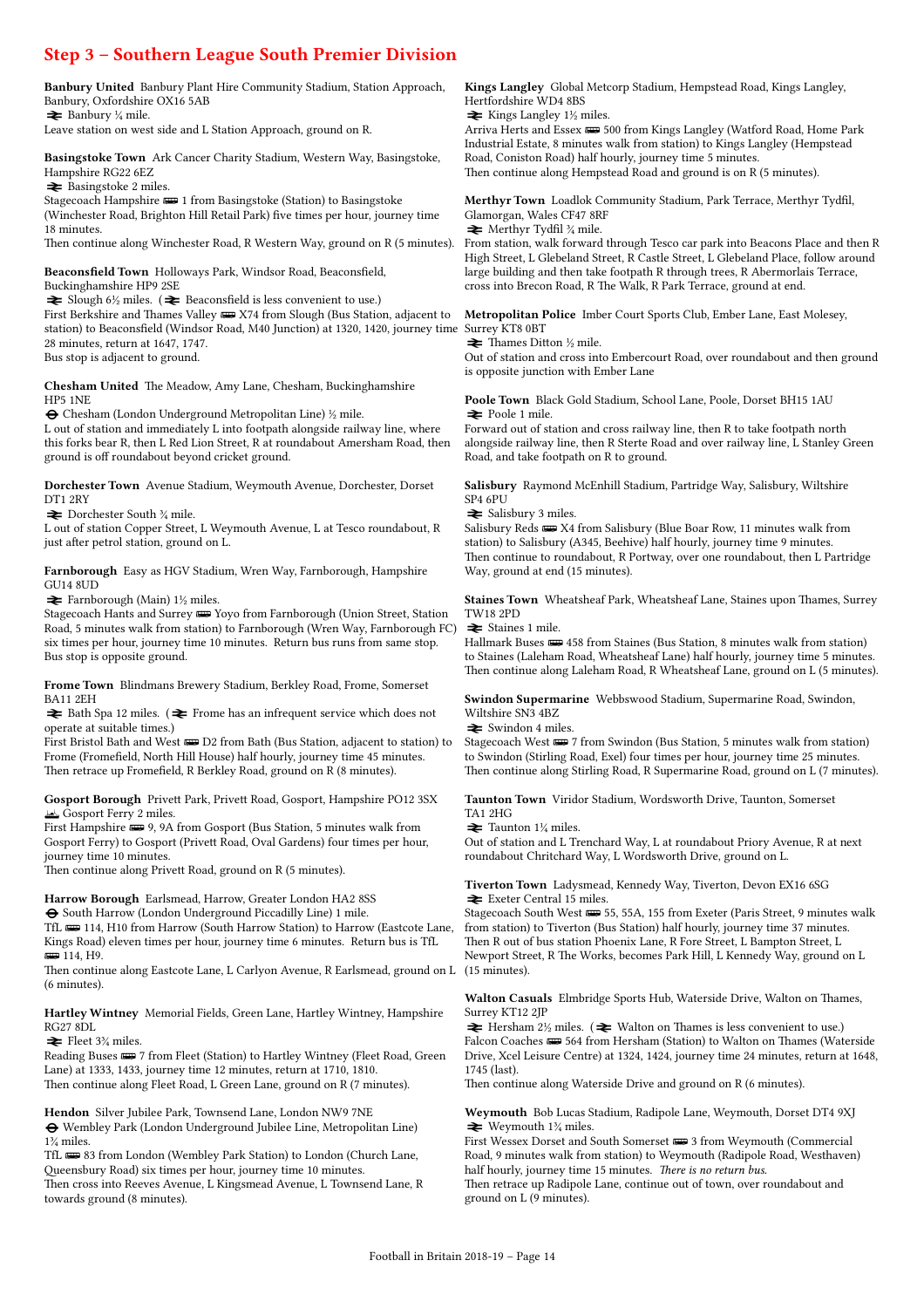### Step 4 – Isthmian League Division One North

| Step 4 – Isthmian League Division One North                                                                                                                                                                                                                                                                                                                                                                                                                                                                                         |                                                                                                                                                                                                                                                                                                                                                                                                                                                                    |
|-------------------------------------------------------------------------------------------------------------------------------------------------------------------------------------------------------------------------------------------------------------------------------------------------------------------------------------------------------------------------------------------------------------------------------------------------------------------------------------------------------------------------------------|--------------------------------------------------------------------------------------------------------------------------------------------------------------------------------------------------------------------------------------------------------------------------------------------------------------------------------------------------------------------------------------------------------------------------------------------------------------------|
| Aveley Parkside, Park Lane, Aveley, Essex RM15 4PX<br>$\blacktriangleright$ Chafford Hundred Lakeside 2 <sup>3</sup> / <sub>4</sub> miles.<br>Ensignbus $\equiv$ 22 from Lakeside Bus Station (8 minutes walk from station) to<br>Aveley (Stifford Road, Stanford Gardens) three times per hour, journey time 19<br>minutes.<br>Then continue along Stifford Road, R Park Lane, and at end use footbridge over<br>Aveley Bypass to ground (9 minutes).                                                                              | <b>Grays Athletic</b> Parkside, Park Lane, Aveley, Essex RM15 4PX<br>$\rightleftarrows$ Chafford Hundred Lakeside 2 <sup>3</sup> / <sub>4</sub> miles.<br>Ensignbus $\equiv$ 22 from Lakeside Bus Station (8 minutes walk from station) to<br>Aveley (Stifford Road, Stanford Gardens) three times per hour, journey time 19<br>minutes.<br>Then continue along Stifford Road, R Park Lane, and at end use footbridge over<br>Aveley Bypass to ground (9 minutes). |
| Barking Mayesbrook Park, Lodge Avenue, Dagenham, Greater London RM8 2JR Great Wakering Rovers Burroughs Park, Little Wakering Hall Lane, Great<br>$\blacktriangleright$ Chadwell Heath 2 miles.<br>TfL = 368 from Romford (Chadwell Heath Station) to Dagenham (Lodge<br>Avenue, Ilchester Road) six times per hour, journey time 10 minutes.<br>Then continue along Lodge Avenue, ground on R (5 minutes).<br>Basildon United Ho Ho Stadium, Gardiners Close, Basildon, Essex SS14 3AW<br>$\blacktriangleright$ Basildon 2½ miles. | Wakering, Essex SS3 0HH<br>$\rightleftharpoons$ Thorpe Bay 2 <sup>3</sup> / <sub>4</sub> miles.<br>Arriva Herts and Essex $\equiv 7$ from Southend on Sea (Thorpe Bay Station) to Great<br>Wakering (High Street, Exhibition PH) half hourly, journey time 14 minutes.<br>Most return buses are Arriva Herts and Essex $\equiv 8$ .<br>Then continue along High Street, L Little Wakering Hall Lane, ground on L<br>$(5 \text{ minutes})$ .                        |
| First Essex (Fig. 25 from Basildon (Bus Station, 5 minutes walk from station) to<br>Basildon (Whitmore Way, Matching Green) eight times per hour, journey time 8<br>minutes.<br>Then continue along Whitmore Way, immediately after school take footpath on L<br>and cross into Gardiners Lane South, L Gardiners Close, ground on R<br>$(13 \text{ minutes})$ .                                                                                                                                                                    | <b>Heybridge Swifts</b> Aspen Waite Arena, Scraley Road, Heybridge, Essex<br>CM9 8JA<br>$\blacktriangleright$ Witham 6 miles.<br>Stephensons of Essex (1990) from Witham (Station) to Heybridge (Colchester<br>Road, Oak Road) at 1308, 1408, journey time 25 minutes, return at 1730 (last).<br>Then retrace up Colchester Road, R Scraley Road, ground on R (8 minutes).                                                                                         |
| <b>Bowers and Pitsea</b> Len Salmon Stadium, Crown Avenue, Basildon, Essex<br><b>SS13 2BE</b><br>$\blacktriangleright$ Pitsea 1½ miles.<br>First Essex (HD 5 from Basildon (Pitsea Broadway, 8 minutes walk from station) to First Essex (HD 31R, 31X from Chelmsford (Bus Station, adjacent to station) to<br>Basildon (Rectory Road, Kenneth Road) four times per hour, journey time<br>5 minutes.<br>Then retrace up Rectory Road, L Kenneth Road, R Crown Avenue, ground on L<br>$(8 \text{ minutes})$ .                        | Maldon and Tiptree Park Drive, Maldon, Essex CM9 5JQ<br>$\rightleftharpoons$ Chelmsford 11 miles.<br>Maldon (Mundon Road) half hourly, journey time 41 minutes.<br>Then continue along Mundon Road, L at roundabout Park Drive, ground on R<br>(11 minutes).                                                                                                                                                                                                       |
| Brentwood Town The Arena, Doddinghurst Road, Brentwood, Essex CM15 9NN $\blacktriangleright$ Bury St Edmunds 12 miles.<br>$\blacktriangleright$ Brentwood 1½ miles.<br>First Essex $\equiv$ 37 from Brentwood (Station) to Brentwood (Doddinghurst Road,<br>Leisure Centre) three times per hour, journey time 12 minutes. Return bus runs<br>from Brentwood (Elizabeth Road, Green Lane).                                                                                                                                          | Mildenhall Town Recreation Way, Mildenhall, Suffolk IP28 7HG<br>Mulleys Motorways (1995), Stephensons of Essex (1996) from Bury St Edmunds<br>(Station) to Mildenhall (Bus Station) half hourly, journey time 28 minutes.<br>L out of bus station Recreation Way and ground on R (5 minutes).                                                                                                                                                                      |
| Then cross road into car park, bear R through car park, and ground on R (5<br>minutes). For return bus, cross from car park into Elizabeth Road and bus stop is<br>on $R$ (5 minutes).<br>Bury Town Frames Conservatories Ram Meadow Stadium, Cotton Lane, Bury St Then retrace up Lampits Hill, continue into Church Road, R Rookery Hill, ground                                                                                                                                                                                  | <b>Romford</b> FutureFuel Stadium, Rookery Hill, Stanford le Hope, Essex SS17 9LB<br><b><math>\geq</math></b> Stanford le Hope 2 miles.<br>First Essex $\equiv 100$ from Stanford le Hope (Station) to Stanford le Hope (Lampits<br>Hill, Social Club) four times per hour, journey time 10 minutes.                                                                                                                                                               |
| Edmunds, Suffolk IP33 1XP<br>$\blacktriangleright$ Bury St Edmunds ½ mile.<br>L out of station up Station Approach, then R Northgate, over roundabout into<br>Northgate Street, L Cotton Lane, L into Ram Meadow car park, bear L through car $\approx$ Ely 5 miles.<br>park and ground at far end.                                                                                                                                                                                                                                 | on R (6 minutes).<br><b>Soham Town Rangers</b> Julius Martin Lane, Soham, Cambridgeshire CB7 5EQ<br>Stagecoach Cambridge $\equiv 12$ from Ely (Station) to Soham (Hall Street, Julius<br>Martin Lane) at 1249, 1349, journey time 17 minutes, return at 1713, 1836.                                                                                                                                                                                                |
| Canvey Island Frost Financial Stadium, Park Lane, Canvey Island, Essex<br>SS8 7PX<br>$\blacktriangleright$ Benfleet 3½ miles.<br>First Essex $\equiv$ 22, 27 from Benfleet (Station) to Canvey Island (Point Road,<br>Transport Museum) eight times per hour, journey time 20 minutes.<br>Then turn road and L Park Lane, ground at end opposite junction with Leigh Beck<br>Road (5 minutes).                                                                                                                                      | Then retrace up Hall Street, L Julius Martin Lane, ground on L (5 minutes).<br><b>Sudbury</b> King's Marsh Stadium, Brundon Lane, Sudbury, Suffolk CO10 7HN<br>$\geq$ Sudbury 1 <sup>3</sup> / <sub>4</sub> miles.<br>There is no public transport to the ground.<br>Tilbury Chadfields, Tilbury, Essex RM18 8NL                                                                                                                                                   |
| Coggeshall Town West Street, Coggeshall, Essex CO6 1NT<br>$\blacktriangleright$ Marks Tey 5 miles.<br>First Essex (Fig. 70 from Marks Tey (Station) to Coggeshall (West Street, Nursery)<br>half hourly, journey time 20 minutes.<br>Then continue along West Street, ground on L (5 minutes).                                                                                                                                                                                                                                      | <b>≥</b> Tilbury Town 1 mile.<br>Leave station on north side and R Calcutta Road, L Lansdowne Road, L Toronto<br>Road, R at roundabout South View Avenue, L St Chads Road, L Chadfields,<br>ground on L.<br>Witham Town Village Glass Stadium, Spa Road, Witham, Essex CM8 1UN                                                                                                                                                                                     |
| Dereham Town Aldiss Park, Norwich Road, Dereham, Norfolk NR20 3PX<br>$\blacktriangleright$ Norwich 15 miles.                                                                                                                                                                                                                                                                                                                                                                                                                        | $\blacktriangleright$ Witham 1 mile.<br>Stephensons of Essex (1995) 39 from Witham (Station) to Witham (Highfields Road,<br>Cuppers Close) half hourly, journey time 16 minutes. Return bus runs from                                                                                                                                                                                                                                                              |

konectbus  $\equiv 8$  from Norwich (Station) to Dereham (Norwich Road, Windmill Avenue) half hourly, journey time 43 minutes. Then retrace up Norwich Road, ground on L (6 minutes).

Felixstowe and Walton United Goldstar Ground, Dellwood Avenue, Felixstowe, Suffolk IP11 9HT

 $\blacktriangleright$  Felixstowe  $\frac{1}{4}$  mile.

L out of station Railway Approach, R High Road West, L at roundabout Beatrice Avenue, R Dellwood Avenue, ground on L.

Cuppers Close) half hourly, journey time 16 minutes. Return bus runs from same stop.

Then continue along Highfields Road under bridge, and L towards ground (5 minutes).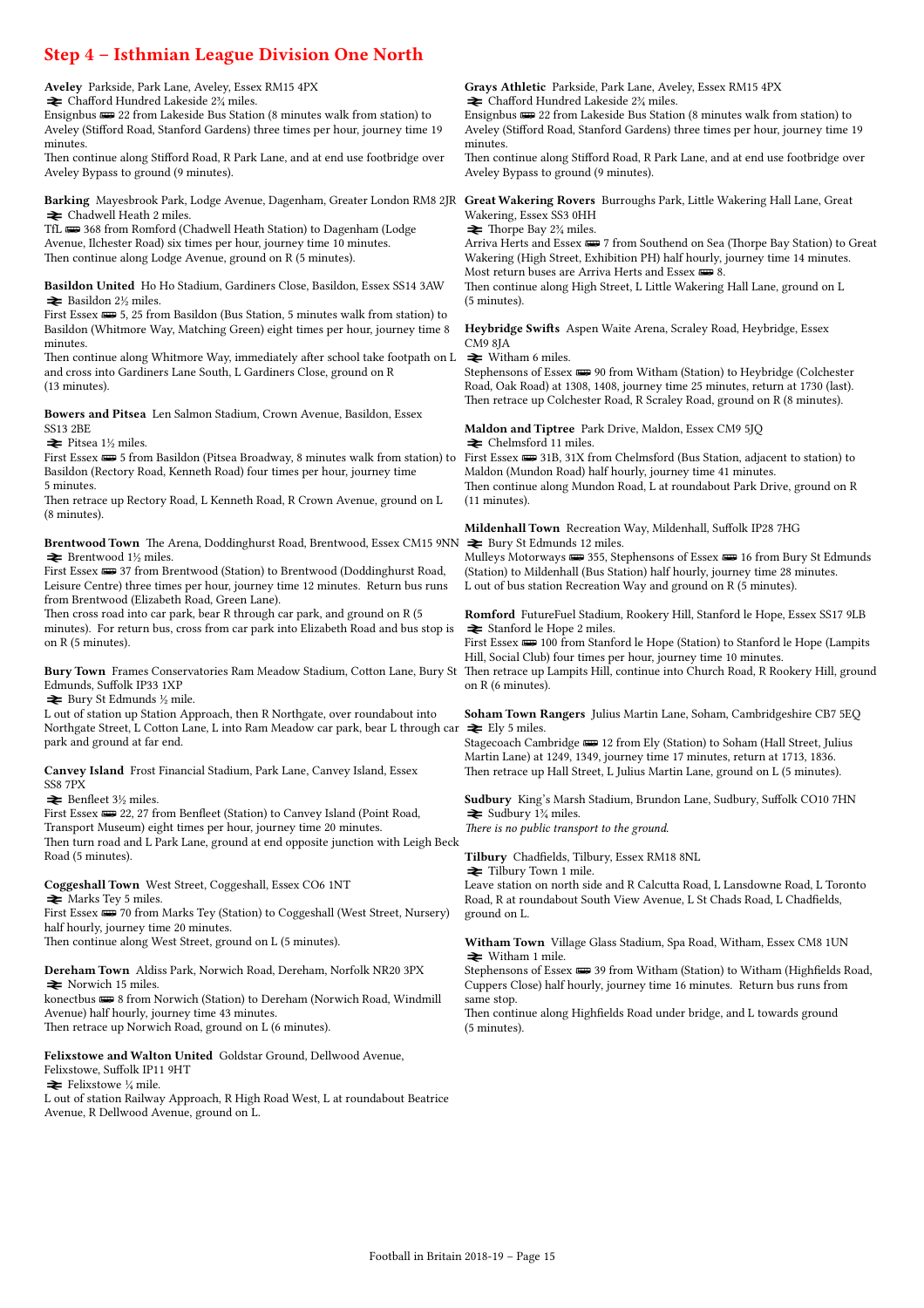## Step 4 – Isthmian League Division One South Central

Ashford Town (Middlesex) Robert Parker Stadium, Short Lane, Ashford, Surrey TW19 7BH

® Hatton Cross (London Underground Piccadilly Line) 2½ miles. Hallmark Buses  $\equiv$  555, TfL  $\equiv$  203 from Hounslow (Hatton Cross Station) to Ashford (Bedfont Road, Long Lane) three times per hour, journey time 12 minutes.

Then L Long Lane, L Short Lane, ground on L (10 minutes).

Bedfont Sports Bedfont Sports Ground, Hatton Road, Feltham, Greater London TW14 8JA

 $\Theta$  Hatton Cross (London Underground Piccadilly Line)  $\frac{1}{2}$  mile. Leave station on south side and cross Great South West Road, then R Faggs Road, R Hatton Road, ground is second football ground on L, immediately adjacent to Bedfont and Feltham FC.

Bracknell Town Larges Lane, Bracknell, Berkshire RG12 9AN  $\blacktriangleright$  Bracknell ½ mile.

L out of station Market Street, then R Crowthorne Road North to cross railway line and use stairs to footpath L to bypass roundaboout, then L to recross railway line, R Mount Pleasant alongside railway line, L Larges Lane, ground on L.

Chalfont St Peter Mill Meadow, Gravel Hill, Chalfont St Peter,

Buckinghamshire SL9 9QX

 $\blacktriangleright$  Gerrards Cross 1¼ miles.

Hill, Waggon and Horses PH) at 1254, 1354, journey time 10 minutes, return at 1716, 1816 (last).

Then retrace down Gravel Hill, R towards ground (5 minutes).

Cheshunt The Stadium, Theobalds Lane, Waltham Cross, Hertfordshire EN8 8RU

 $\blacktriangleright$  Theobalds Grove ½ mile.

L out of station Crossbrook Street, L Theobalds Lane, ground on R.

Chipstead The High Road, High Road Chipstead, Coulsdon, Surrey CR5 3SF  $\blacktriangleright$  Coulsdon South 2½ miles.

TfL  $\equiv$  405 from Coulsdon (Coulsdon South Station) to Coulsdon (Brighton Road, Star Lane) four times per hour, journey time 7 minutes.

Then continue along Brighton Road, R Star Lane, R to remain in Star Lane, R Elmore Road, L High Road, ground on L (1 mile).

Egham Town Runnymede Stadium, Wards Place, Egham, Surrey TW20 8XD  $\stackrel{\sim}{\blacktriangleright}$  Egham 1 mile.

First Berkshire and Thames Valley  $\equiv$  8 from Egham (Church Road, 5 minutes walk from station) to Egham (Pooley Green Road, Charta Road) half hourly, journey time 13 minutes.

Then continue along Pooley Green Road, R at roundabout Holbrook Meadow, L Pond Road, R Wards Place, ground at end (5 minutes).

Fleet Town Franki Foundations Stadium, Crookham Road, Fleet, Hampshire GU51 5FA

 $\blacktriangleright$  Fleet 1¼ miles.

Stagecoach Hants and Surrey  $\equiv$  10 from Fleet (Station) to Fleet (Crookham Road, Leawood Road) half hourly, journey time 9 minutes, return at 1725, 1848 (last). Then retrace up Crookham Road, ground on L (5 minutes).

Hanwell Town Powerday Stadium, Perivale Lane, Greenford, Greater London UB6 8TL

® Perivale (London Underground Central Line) ½ mile.

L out of station Horsenden Lane South, use footbridge to cross A40 and forward into Old Church Lane, R Perivale Lane, ground on R.

Hayes and Yeading United SKYex Community Stadium, Beaconsfield Road, Hayes, Greater London UB4 0SL

 $\rightleftharpoons \bigoplus$  Ealing Broadway (London Underground Central Line, District Line) 4¾ miles.

TfL **w** 207 from London (Ealing Broadway Station) to Hayes (Uxbridge Road, Springfield Road) eight times per hour, journey time 29 minutes.

Then retrace up Uxbridge Road, R Springfield Road, L Beaconsfield Road, ground on R (12 minutes).

Hertford Town Hertingfordbury Park, Cole Green Way, Hertford, Hertfordshire SG13 8EZ

 $\blacktriangleright$  Hertford North 1 mile.

R out of station North Road, over roundabout and then take footpath R to pass under Gascoyne Way, L Gascoyne Way, R West Street, becomes Horns Road, R Cole Green Way to ground.

Marlow Oak Tree Road, Marlow, Buckinghamshire SL7 3ED  $\blacktriangleright$  Marlow ½ mile. Up Station Approach then R Lock Road, cross into Glade Road, L Little Marlow Road, R Wycombe Road, L Oak Tree Road, ground on L.

Molesey Walton Road Ground, Mole Place, East Molesey, Surrey KT8 2JG  $\blacktriangleright$  Hampton Court 1¼ miles.

TfL **w** 411 from East Molesey (Hampton Court Station) to East Molesey (Walton Road, Grange Road) three times per hour, journey time 8 minutes. Then continue along Walton Road, L Mole Place, ground on L (5 minutes).

Northwood Northwood Park, Chestnut Avenue, Northwood, Greater London HA6 1HR

® Northwood Hills (London Underground Metropolitan Line) ¾ mile. R out of station Joel Street, L at roundabout Pinner Road, L Chestnut Avenue and under railway line, L to ground.

Carousel Buses **000** 105 from Gerrards Cross (Station) to Chalfont St Peter (Gravel **South Park** King George's Field, Whitehall Lane, Reigate, Surrey RH2 8LG  $\rightleftharpoons$  Redhill 2<sup>3</sup>/<sub>4</sub> miles.

Metrobus  $\implies$  435 from Redhill (Bus Station, adjacent to station) to Reigate (Allingham Road, Eastnor Road) half hourly, journey time 15 minutes. Return bus runs from same stop. Then continue along Allingham Road, R Sandcross Lane, L Whitehall Lane,

ground on R (5 minutes).

Tooting and Mitcham United KNK Stadium, Bishopsford Road, Morden, Greater London SM4 6BF

® Mitcham (London Tramlink Route 3) ¼ mile. L out of station London Road, becomes Bishopsford Road, ground on L.

Uxbridge Honeycroft, Horton Road, West Drayton, Greater London UB7 8HX  $\blacktriangleright$  West Drayton 1 mile.

TfL **B** 350 from West Drayton (Station) to West Drayton (Horton Road, Horton Close) three times per hour, journey time 5 minutes.

Then retrace up Horton Road, and R towards ground (5 minutes).

Waltham Abbey Capershotts, Sewardstone Road, Waltham Abbey, Essex EN9 1NX

 $\blacktriangleright$  Waltham Cross 1<sup>3</sup>/<sub>4</sub> miles.

Arriva Herts and Essex  $\equiv$  251, EOS London  $\equiv$  66 from Waltham Cross (Station) to Waltham Abbey (Farm Hill Road) three times per hour, journey time 8 minutes. Return bus runs from Waltham Abbey (Sewardstone Road, Greek Taverna). Then retrace up Farm Hill Road, L Sewardstone Road, L towards ground just before bridge over M25 (9 minutes). For return journey, continue along Sewardstone Road beyond Farm Hill Road and bus stop is on L (9 minutes).

Ware Wodson Park, Wadesmill Road, Ware, Hertfordshire SG12 0UQ  $\blacktriangleright$  Ware 1½ miles.

Centrebus  $\equiv$  M1 from Ware (Station) to Ware (Quincey Road, Amberley Green) at 1303, 1403, journey time 9 minutes. Return bus is Arriva Herts and Essex ø 331 from Ware (Wadesmill Road, Wodson Park, adjacent to ground) to Ware (Hertford Road, Hertford Regional College, 5 minutes walk from station) at 1738, journey time 5 minutes.

Then continue along Quincey Road, L Wadesmill Road, ground on R (5 minutes).

Westfield Woking Park, Elmbridge Lane, Woking, Surrey GU22 9BA  $*$  Woking  $\frac{3}{4}$  mile.

Leave station on south side and, via stairs, cross into White Rose Lane, continue until turning for Ockenden Road and then a cricket field, then take footpath on R into park, bear L within park, then L again to pass to L of skate park and small football pitches, then after small football pitches immediately R and ground is on L.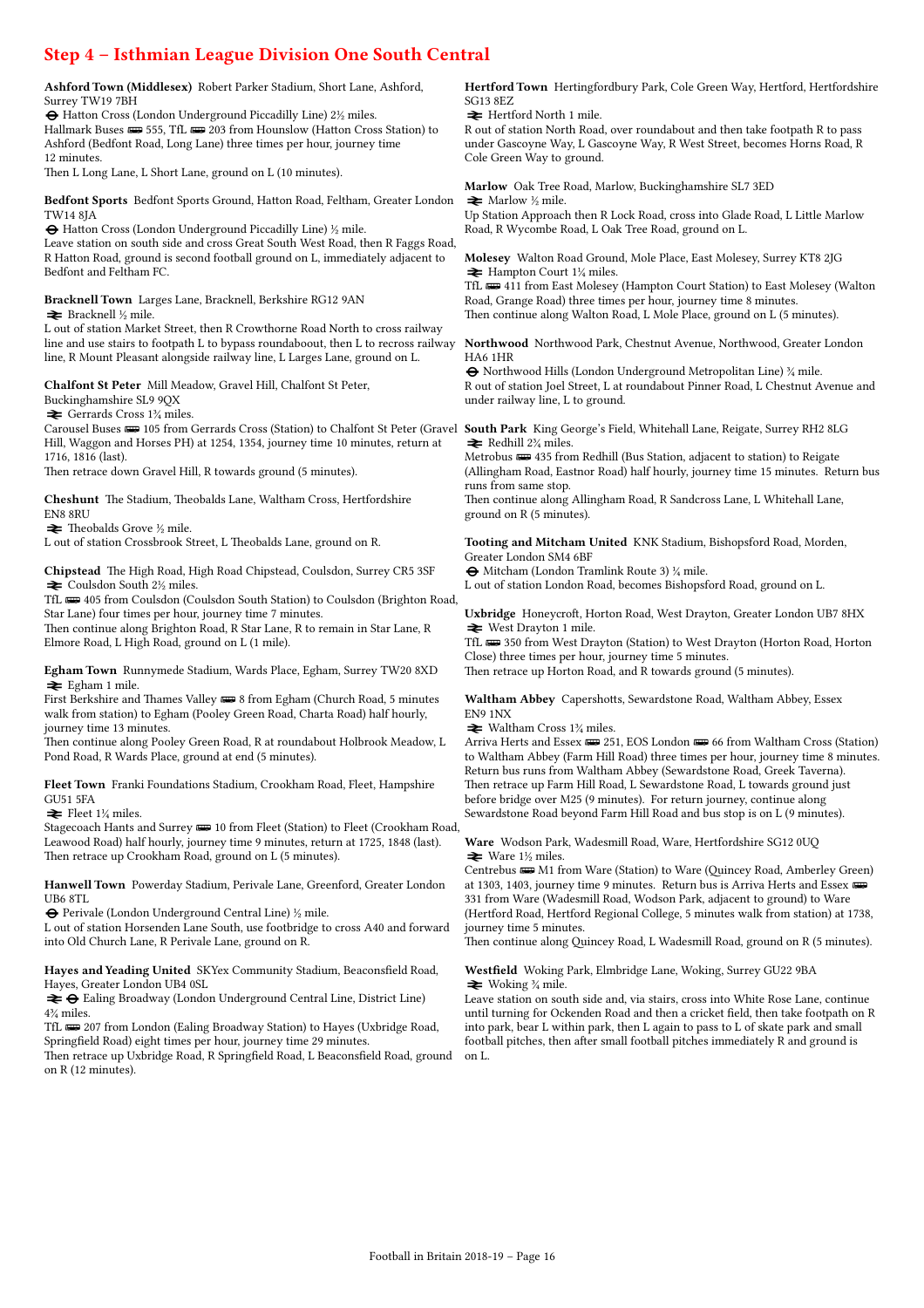### Step 4 – Isthmian League Division One South East

Ashford United Homelands Stadium, Ashford Road, Kingsnorth, Kent TN26 1NJ

 $\blacktriangleright$  Ashford International 3 miles.

Stagecoach East Kent  $\equiv$  2A, 11 from Ashford (Ashford International Station) to Kingsnorth (Ashford Road, Smithfields Crossroads) at 1318, 1329, 1418, journey time 23 minutes, return at 1734, 1822.

Then continue along Ashford Road beyond crossroads, ground on L (8 minutes).

Cray Wanderers Hayes Lane, Bromley, Greater London BR2 9EF  $\blacktriangleright$  Bromley South 1 mile.

TfL **w** 119, 146, 314 from Bromley (Bromley South Station) to Bromley (Hayes Road, Hayes Lane) ten times per hour, journey time 5 minutes. Then continue to junction, R Hayes Lane, ground on L (6 minutes).

East Grinstead Town GAC Stadium, College Lane, East Grinstead, Sussex RH19 3LS

 $\blacktriangleright$  East Grinstead 1 mile.

Metrobus  $\implies$  281, 400 from East Grinstead (Broadway, 7 minutes walk from station) to East Grinstead (Holtye Road, East Court) half hourly, journey time 10 minutes. Return buses continue to station.

Then retrace along Holtye Road, and take sharp L at roundabout to ground (5 minutes).

Faversham Town Shepherd Neame Stadium, Salters Lane, Faversham, Kent ME13 8ND

 $\blacktriangleright$  Faversham ½ mile.

Leave station on south side via car park and then L Preston Lane, R St Catherine's Drive, R Preston Park, L Canterbury Road, R Salters Lane, ground on L.

Greenwich Borough DGS Stadium, Middle Park Avenue, London SE9 5HP  $\blacktriangleright$  New Eltham 2 miles.

TfL **WE** 160 from London (New Eltham Station) to London (Middle Park Avenue, Westhorne Avenue) four times per hour, journey time 20 minutes. Bus stop is adjacent to ground.

#### Guernsey Footes Lane Stadium, Footes Lane, Guernsey

π Guernsey Ferry Terminal 2 miles.

Guernsey Buses  $\implies$  51, 52 from St Peter Port (Town Terminus) to Footes Lane at 1315, 1415, journey time 24 minutes, return at 1710, 1740. Bus stop is adjacent to ground.

Hastings United Pilot Field, Elphinstone Road, Hastings, Sussex TN34 2AX  $\blacktriangleright$  Hastings 1½ miles.

Stagecoach Hastings  $\equiv$  21A from Hastings (Station) to Hastings (Downs Road) half hourly, journey time 16 minutes. Return bus is Stagecoach Hastings  $\implies$  21 and runs from Hastings (Elphinstone Road, Hoad's Wood Road). Then continue along Downs Road, L Elphinstone Road, ground on R (5 minutes).

For return bus, continue along Elphinstone Road past turning for Downs Road and bus stop is on R (5 minutes).

Haywards Heath Town Hanbury Stadium, Allen Road, Haywards Heath, Sussex RH16 3PT

 $\blacktriangleright$  Haywards Heath 1¼ miles.

Compass Travel  $\blacksquare$  30 from Haywards Heath (Perrymount Road, adjacent to station) to Haywards Heath (America Lane, Boston Court) at 1308, 1405, journey time 19 minutes, return at 1735 (last).

Then continue along America Lane, L Allen Road, L to remain in Allen Road, ground at end (5 minutes).

Herne Bay Altira Park Stadium, Stanley Gardens, Herne Bay, Kent CT6 5SG  $\blacktriangleright$  Herne Bay ½ mile.

R out of station Station Road, R Spenser Road, R Stanley Gardens, ground on L.

Horsham Sussex County FA Ground, Culver Road, Lancing, Sussex BN15 9AX  $\blacktriangleright$  Lancing ¼ mile.

L out of station North Road, L Culver Road, ground on R.

Hythe Town Reachfields Stadium, Fort Road, Hythe, Kent CT21 6JS  $\blacktriangleright$  Folkestone Central 5 miles.

Stagecoach East Kent  $\equiv 16, 102$  from Folkestone (Bus Station, 10 minutes walk from Folkestone Central station) to Hythe (Dymchurch Road, Fort Road) six times per hour, journey time 22 minutes. Return bus runs from Hythe (London Road, Light Railway Station).

Then turn round and R Fort Road, and R to ground (5 minutes). For return bus, from Fort Road go R Dymchurch Road, L London Road and bus stop is on L (6 minutes).

Phoenix Sports Mayplace Ground, Mayplace Road East, Bexleyheath, Greater London DA7 6JT

 $\blacktriangleright$  Barnehurst  $\frac{3}{4}$  mile.

Leave station on south side and L up Station Approach, then L Northall Road, R Beverley Road, R Westfield Road, R Manor Way, L Mayplace Road East, ground on L.

Ramsgate Southwood Stadium, Price's Avenue, Ramsgate, Kent CT11 0AN  $\blacktriangleright$  Ramsgate  $\frac{3}{4}$  mile.

Out of station and sharp R Wilfred Road, R Park Road, immediate L Grange Road, R Ashburnham Road, L Southwood Road, R Price's Avenue, ground at end.

Sevenoaks Town Greatness Park, Mill Lane, Sevenoaks, Kent TN14 5BX  $\blacktriangleright$  Bat and Ball  $\frac{1}{2}$  mile.

R out of station Bat and Ball Road, L Otford Road, L Seal Road, L Mill Lane, ground on R,

Sittingbourne Woodstock Club, Broadoak Road, Sittingbourne, Kent ME9 8AG  $\triangleq$  Sittingbourne 2½ miles.

Chalkwell  $\overline{\bullet}$  9 from Sittingbourne (Station Street, Forum Shopping Centre, across road from station) to Sittingbourne (Woodstock Road, Cromers Corner) at 1310, journey time 10 minutes. Return bus runs from same stop at 1719 (last). Then continue over crossroads into Ruins Barn Lane and out of town, L Broadoak Road, and L to ground (1 mile).

Thamesmead Town Princes Park, Grass Banks, Dartford, Kent DA1 1RT  $\blacktriangleright$  Dartford 1 mile.

Arriva Kent Thameside  $\implies$  B from Dartford (Home Gardens, 5 minutes walk from station) to Dartford (Princes Road, Princes Park) six times per hour, journey time 5 minutes.

Bus stop is opposite footpath to ground.

Three Bridges Jubilee Walk, Crawley, Sussex RH10 1LQ

 $\triangleq$  Three Bridges  $\frac{1}{2}$  mile. L out of station Haslett Avenue, then R Three Bridges Road, L to remain in Three Bridges Road, L Jubilee Walk, ground at end.

#### VCD Athletic Old Road, Dartford, Kent DA1 4DN

 $\blacktriangleright$  Crayford  $\frac{3}{4}$  mile.

Leave station on north side and take footpath R, then L Station Road, L at roundabout Crayford Road, becomes Crayford High Street and then Old Road, ground on R.

Whitstable Town Belmont Ground, Wickets End, Whitstable, Kent CT5 1QP  $\blacktriangleright$  Whitstable ½ mile.

Leave station on south side and R Old Bridge Road, R Belmont Road, L Wickets End just after cricket ground, ground at end.

Whyteleafe Church Road, Whyteleafe, Surrey CR3 0AR

 $\blacktriangleright$  Whyteleafe ½ mile.

R out of station Whyteleafe Hill, L Church Road, ground on L.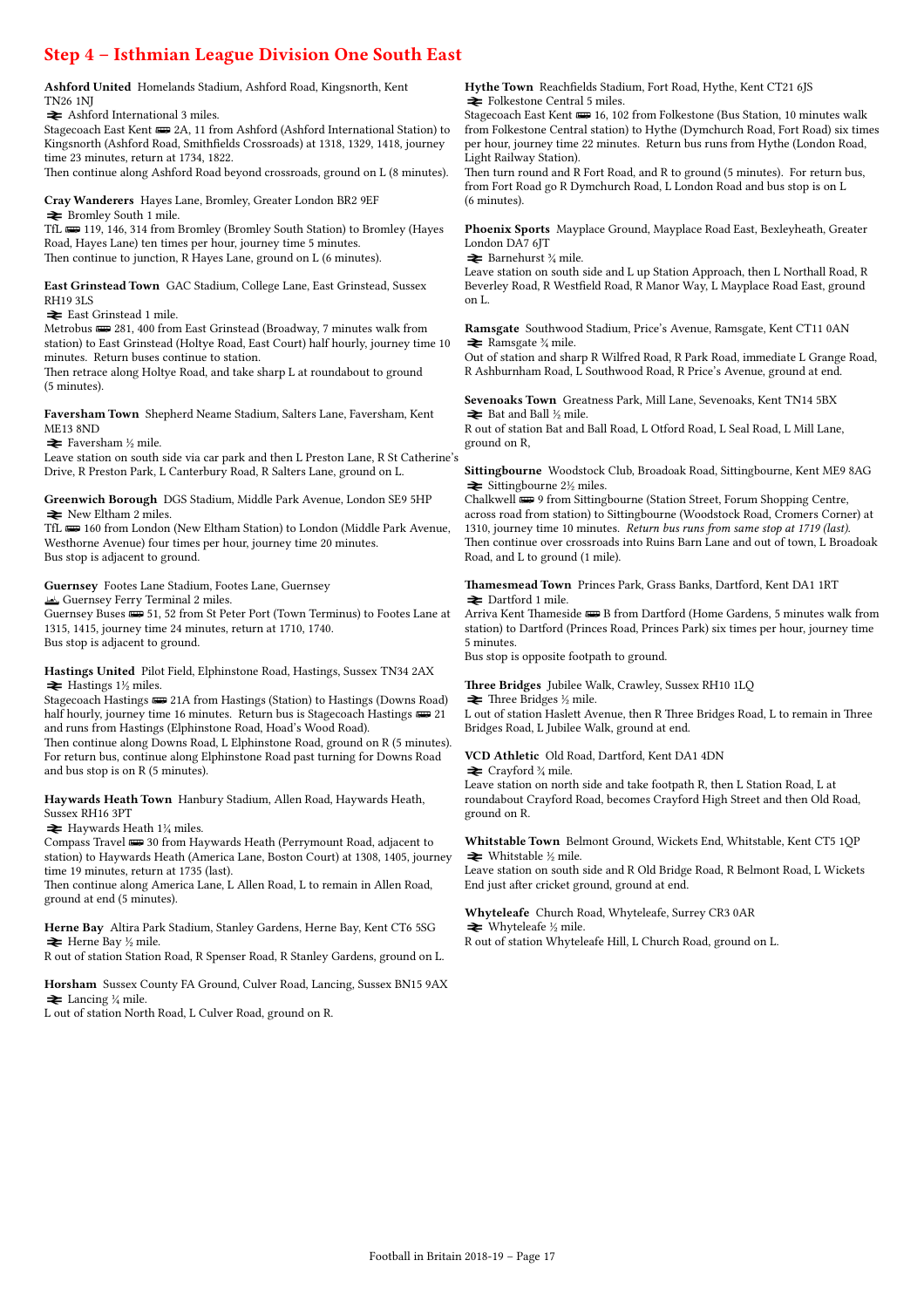## Step 4 – Northern Premier League Division One East

Belper Town Marston's Stadium, Bridge Street, Belper, Derbyshire DE56 1BA  $\bigstar$  Belper  $\frac{1}{2}$  mile.

R out of station and then immediately R again through car park, and continue forward then L Field Lane, R Bridge Street, ground on L.

Brighouse Town Yorkshire Payments Stadium, Spout House Lane, Brighouse, West Yorkshire HD6 2PL

 $\blacktriangleright$  Brighouse 2 miles.

First Halifax Calder Valley and Huddersfield **(Bus** 549 from Brighouse (Bus Station, 8 minutes walk from station) to Brighouse (Upper Green Lane, Spout House Lane) half hourly, journey time 8 minutes.

Then cross into Spout House Lane, ground on R (7 minutes).

Carlton Town Bill Stokeld Stadium, Stoke Lane, Carlton, Nottinghamshire NG4 2QS

 $\Theta$  Royal Centre (Nottingham Express Transit Line 1, Line 2)  $4\frac{1}{2}$  miles. Nottingham City Transport **B** 100 from Nottingham (King Street, 5 minutes walk from station) to Carlton (Burton Road, Florence Road) half hourly, journey time 22 minutes.

Then continue along Burton Road, R Stoke Lane, ground on L (8 minutes).

Cleethorpes Town Bradley Community Stadium, Bradley Road, Grimsby, Lincolnshire DN37 0AG

 $\blacktriangleright$  Grimsby Town 2½ miles.

Stagecoach Grimsby $\overline{\bullet\bullet\bullet}$ 3, Humber Flyer from Grimsby (Bethlehem Street, St James Church, adjacent to station) to Grimsby (Laceby Road, Brocklesby Road) five times per hour, journey time 17 minutes.

Then continue along Laceby Road, L at roundabout Bradley Road and out of town, L to ground (10 minutes).

Frickley Athletic Bigfellas Stadium, Westfield Lane, South Elmsall, West Yorkshire WF9 2EQ

 $\blacktriangleright$  South Elmsall  $\frac{3}{4}$  mile.

L out of station High Street, R Doncaster Road, L Westfield Lane, pass cricket ground and then L to ground.

Gresley Moat Ground, Moat Street, Swadlincote, Derbyshire DE11 9RE  $\blacktriangleright$  Burton upon Trent 5½ miles.

Midland Classic  $\equiv$  21 from Burton upon Trent (New Street, 13 minutes walk from station) to Swadlincote (Church Street) half hourly, journey time 29 minutes.

Then continue along Church Street, L Queen Street, R Oxford Street, R Moat Street, ground on R (6 minutes). For return bus, go L from Queen Street into Church Street and bus stop is on R (5 minutes).

Lincoln United Sun Hat Villas and Resorts Stadium, Ashby Avenue, Lincoln, Lincolnshire LN6 0DY

 $\blacktriangleright$  Lincoln 2½ miles.

Stagecoach Lincolnshire  $\blacksquare$  6 from Lincoln (Bus Station, opposite station) to Lincoln (Ashby Avenue, Jarvis House) four times per hour, journey time 19 minutes. Return bus is Stagecoach Lincolnshire  $\blacksquare$  9 from Lincoln (Ashby Avenue, Eccleshare Court).

Then retrace up Ashby Avenue, and go R and past cricket ground to ground (5 minutes). For return bus, out of ground go R into Ashby Avenue and bus stop is on L (5 minutes).

#### Loughborough Dynamo Watermead Lane, Loughborough, Leicestershire LE11 3TN

 $\blacktriangleright$  Loughborough 2<sup>3</sup>/<sub>4</sub> miles.

Paul S Winson Coaches  $\equiv 3$  from Loughborough (Baxter Gate, 13 minutes walk from station) to Loughborough (Mardale Way, Wythburn Close) at 1325, 1425, journey time 9 minutes. Return bus runs from Loughborough (Thirlmere Drive, Holywell School) at 1740, 1840 (last).

Then continue along Mardale Way, L Thirlmere Drive, R Nanpantan Road, L Watermead Lane, ground on L (10 minutes). For return bus, continue along Thirlmere Drive beyond turning for Mardale Way and bus stop is on L (10 minutes).

Mansfield Forest Town Arena, Clipstone Road West, Mansfield, Nottinghamshire NG19 0EE

 $\blacktriangleright$  Mansfield 2 miles.

Stagecoach East Midlands **(20)** 14, 15, 16 from Mansfield (Bus Station, 5 minutes walk from station) to Mansfield (Clipstone Road West, Forest Town School) five times per hour, journey time 11 minutes.

Bus stop is opposite ground.

Marske United GER Stadium, Mount Pleasant Avenue, Marske by the Sea, North Yorkshire TS11 7BW

 $\blacktriangleright$  Marske ½ mile.

Out of station up Station Road and cross into Meadow Road, then L Southfield Road, L Mount Pleasant Avenue, ground on L.

Morpeth Town Craik Park, B6524, Morpeth, Northumberland NE61 2YX  $\blacktriangleright$  Morpeth 1<sup>3</sup>/<sub>4</sub> miles.

Arriva North East **WE** X16 from Morpeth (Bus Station, 13 minutes walk from station) to Morpeth (Spelvit Lane, West End) half hourly, journey time 13 minutes. Return bus runs from same stop.

Then continue along Spelvit Lane, L Highmoor, L The Pastures, then take footpath R to Abbey Gate and cross into Townsend Crescent, second R Townsend Crescent, then L into road across common and L to ground (1 mile).

Ossett United Ingfield, Prospect Road, Ossett, West Yorkshire WF5 9HA  $\blacktriangleright$  Wakefield Westgate 3½ miles.

Arriva Yorkshire **326**, 127 from Wakefield (Westgate, 5 minutes walk from station) to Ossett (Bus Station) six times per hour, journey time 21 minutes. Bus station is opposite ground.

Pickering Town Mill Lane, Pickering, North Yorkshire YO18 8DJ  $\blacktriangleright$  York 27 miles.

Coastliner  $\equiv$  840 from York (Station) to Pickering (Eastgate, Royal Oak PH) at 1219, 1319, journey time 79 minutes, return at 1706, 1851 (last). Then retrace to roundabout, L Malton Road, R Mill Lane, ground on R (5 minutes).

Pontefract Collieries Beechnut Lane, Pontefract, West Yorkshire WF8 4RA  $\blacktriangleright$  Pontefract Tanshelf  $\frac{1}{4}$  mile.

Out of station up Station Approach, R Beechnut Lane, ground on R.

Sheffield Coach and Horses Ground, Sheffield Road, Dronfield, Derbyshire S18 2GD

 $\blacktriangleright$  Dronfield  $\frac{3}{4}$  mile.

L out of station Chesterfield Road, becomes Sheffield Road, continue of town, ground on L.

Spalding United Sir Halley Stewart Field, Winfrey Avenue, Spalding, Lincolnshire PE11 1DA  $\blacktriangleright$  Spalding  $\frac{1}{4}$  mile.

R out of station Kings Road, L Swan Street, L Winfrey Avenue, ground on R.

Stamford Borderville Sports Centre, Ryhall Road, Stamford, Lincolnshire PE9 1US

 $\blacktriangleright$  Stamford 1¼ miles.

Delaine Buses  $\implies$  201 from Stamford (North Street, Recreation Ground Road, 11 minutes walk from station) to Stamford (Ryhall Road, Guash Way) at 1255, 1355, journey time 8 minutes. There is no return bus.

Then continue along Ryhall Road, ground on L (5 minutes).

#### Stocksbridge Park Steels Bracken Moor Lane, Stocksbridge, South Yorkshire S36 2AN

® Middlewood (Sheffield Supertram Yellow Line) 6¼ miles.

Stagecoach Yorkshire  $\equiv$  SL1 from Sheffield (Middlewood Park and Ride, adjacent to station) to Stocksbridge (Bracken Moor Lane, Victoria Road) three times per hour, journey time 19 minutes. Return bus runs from same stop. Bus stop is adjacent to ground.

Tadcaster Albion Ings Lane Ground, Centre Lane, Tadcaster, North Yorkshire LS24 9AY

 $\blacktriangleright$  York 11 miles.

Coastliner  $\equiv$  840, 843 from York (Station) to Tadcaster (High Street, John Smith's Brewery) half hourly, journey time 31 minutes.

Then retrace up High Street, R New Street, L Centre Lane, ground on L (5 minutes).

Wisbech Town Elgoods Fenland Stadium, Lynn Road, Wisbech, Cambridgeshire PE14 7AL

 $\blacktriangleright$  Peterborough 22 miles.

First Norfolk and Suffolk  $\overline{u}$  XL from Peterborough (Station) to Wisbech (Lynn Road, Waterlees Road) half hourly, journey time 55 minutes. Then continue along Lynn Road, ground on L (5 minutes).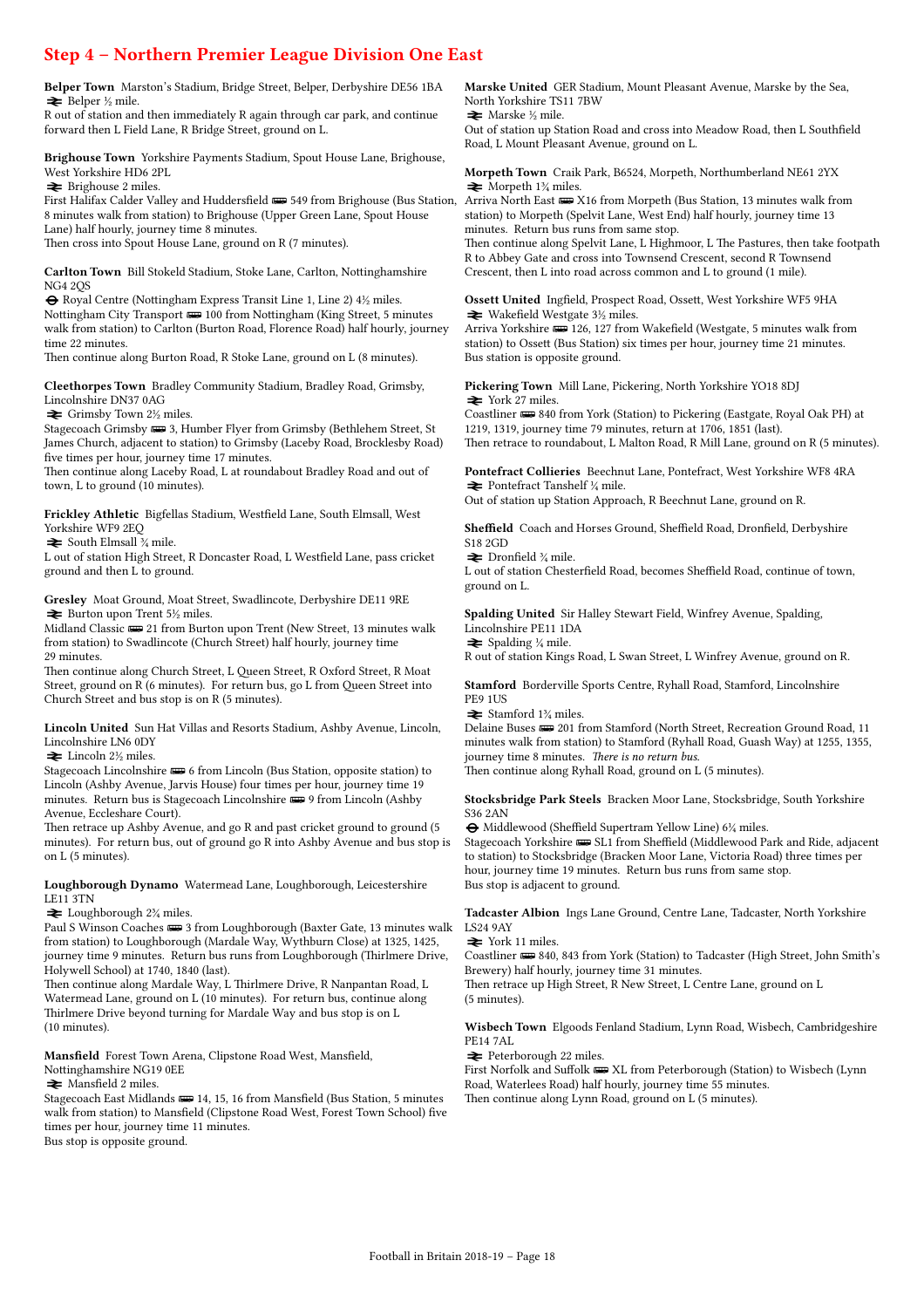## Step 4 – Northern Premier League Division One West

Atherton Collieries Kensite Stadium, Alder Street, Atherton, Greater Manchester M46 9EY

 $\blacktriangleright$  Atherton  $\frac{1}{2}$  mile.

L out of station Upton Road, R Bolton Road, L Bolton Old Road, L Alderfold Street, ground opposite junction with Alder Street.

Chasetown Scholars Green, Church Street, Burntwood, Staffordshire WS7 3QL  $\blacktriangleright$  Walsall 7¼ miles.

National Express West Midlands  $\equiv$  10 from Walsall (Bus Station, 5 minutes walk from station) to Burntwood (Highfields Road, King Street) three times per hour, journey time 33 minutes.

Then continue along Highfields Road, becomes Church Street, ground on L (7 minutes).

Clitheroe Shawbridge, Shawbridge Street, Clitheroe, Lancashire BB7 1LZ  $\triangleq$  Clitheroe ½ mile.

Leave station on east side and R Railway View Road, L King Street, L Market Place, R Wellgate, R Waterloo Road, L Shawbridge Street, ground on L.

Colne Utility Renewals Stadium, Harrison Drive, Colne, Lancashire BB8 9SF  $\blacktriangleright$  Nelson 3 miles.

Holmeswood Coaches  $\equiv$  95, 95A from Nelson (adjacent to station) to Colne (Birtwistle Avenue, Haverholt Close) half hourly, journey time 35 minutes. Then retrace to roundabout, R Harrison Drive, ground on R (7 minutes).

Colwyn Bay Four Crosses Construction Arena, Llanelian Road, Colwyn Bay, Denbighshire, Wales LL29 8UN  $\blacktriangleright$  Colwyn Bay 1<sup>3</sup>/<sub>4</sub> miles.

Arriva Wales  $\equiv$  23 from Colwyn Bay (Conway Road, Central Hotel, 5 minutes walk from station) to Colwyn Bay (Llanelian Road, Football Ground) at 1327, 1427, journey time 6 minutes, return at 1704, 1804 (last). Return bus runs to station.

Bus stop is opposite ground.

Droyslden Butchers Arms Ground, Market Street, Droylsden, Greater Manchester M43 7AW

® Droylsden (Manchester Metrolink Line 3) ¼ mile.

R out of station Market Street, ground on L.

#### Glossop North End Surrey Street, Glossop, Derbyshire SK13 7AJ  $\blacktriangleright$  Glossop ½ mile.

L out of station and immediately L Howard Street, L Arundel Street and over railway line, R Surrey Street, ground on L.

Kendal Town ST&B Accountants Stadium, Parkside Road, Kendal, Cumbria LA9 7BL

 $\blacktriangleright$  Oxenholme Lake District 1½ miles.

Stagecoach Cumbria and North Lancashire  $\equiv$  41, 41A from Kendal (Oxenholme Lake District Station) to Kendal (Lound Road, K Village) half hourly, journey time 14 minutes.

Then continue along Lound Road, R Parkside Road, ground on R (8 minutes).

Kidsgrove Athletic Novus Stadium, Hollinwood Road, Kidsgrove, Staffordshire ST7 1DQ

 $\blacktriangleright$  Kidsgrove 1 mile.

First Potteries  $\equiv$  3A, 4A from Kidsgrove (The Avenue, St John's School, 5 minutes walk from station) to Kidsgrove (Lower Ash Road, Grove Avenue) half hourly, journey time 5 minutes.

Then continue along Lower Ash Road, L Hollinwood Road, bear L to ground (5 minutes).

Leek Town Harrison Park, Macclesfield Road, Leek, Staffordshire ST13 8LD  $\triangleq$  Stoke on Trent 11 miles

D&G Bus  $\implies$  16, First Potteries  $\implies$  18 from Stoke on Trent (Hanley Bus Station, 1¼ miles from station) to Leek (Bus Station) five times per hour, journey time 38 minutes.

Then R out of bus station Cromwell Terrace, R Leonard Street, L Haywood Street, M41 5DL R St Edward Street, L Church Street, becomes Macclesfield Road, ground on L (1 mile).

D&G Bus  $\equiv 9, 14$ , First Potteries  $\equiv 21, 21A, 23, 23A, 25$  provide fourteen buses per hour between Stoke on Trent (Station) and Stoke on Trent (Hanley Bus Station).

Market Drayton Town Greenfields, Greenfields Lane, Market Drayton, Shropshire TF9 3SL

 $\triangleq$  Shrewsbury 19 miles.

Arriva Midlands  $\equiv$  64 from Shrewsbury (Bus Station, 5 minutes walk from station) to Market Drayton (Bus Station) at 1215, 1315, journey time 53 minutes, return at 1712, 1812.

Then R out of bus station Cheshire Street, L Greenfields Lane, ground on R (10 minutes).

Mossley Seel Park, Market Street, Mossley, Greater Manchester OL5 0ES  $\blacktriangleright$  Mossley ½ mile.

R out of station Manchester Road, R Old Brow and over railway line, R Round Hey, L Vale Side, R Old Brow, R Market Street, ground on R.

Newcastle Town Buckmaster Avenue, Newcastle under Lyme, Staffordshire ST5 3BX

 $\blacktriangleright$  Stoke on Trent 2½ miles.

D&G Bus  $\equiv 9$ , First Potteries  $\equiv 25$  from Stoke on Trent (Station) to Newcastle under Lyme (Bus Station) five times per hour, journey time 23 minutes. Then L out of bus station Stubbs Street, over roundabout Brooks Lane, over one roundabout then L Clayton Road, L Buckmaster Avenue, ground on L (1 mile).

Prescot Cables Volair Park, Eaton Street, Prescot, Merseyside L34 6HD  $\blacktriangleright$  Prescot ½ mile.

R out of station and then cross into Station Road, straight forward through car park and shopping centre and into a different Station Road, becomes Aspinal Street and then Atherton Street, L High Street, R Hope Street, L Eaton Street, ground on R.

Radcliffe Neuven Stadium, Pilkington Road, Radcliffe, Greater Manchester M26 3PE

® Radcliffe (Manchester Metrolink Lines 1, 4) 1 mile.

First Greater Manchester  $\equiv 98$ , Rosso  $\equiv 91$  from Radcliffe (Bus Station, 9) minutes walk from station) to Radcliffe (Pilkington Road, Lowe Street) four times per hour, journey time 6 minutes. Return bus runs from Radcliffe (Lowe Street, Pilkington Road).

Then retrace up Pilkington Street and ground on L (5 minutes). For return bus, L Lowe Street and bus stop on L (5 minutes).

Ramsbottom United Harry Williams Riverside Stadium, Bridge Street,

Ramsbottom, Greater Manchester BL0 0BS ® Bury (Manchester Metrolink Lines 1, 4) 4¾ miles.

First Greater Manchester  $\equiv$  472, Rosso  $\equiv$  485 from Bury (Interchange, adjacent to station) to Ramsbottom (Bridge Street, East Lancs Railway) six times per hour, journey time 22 minutes. Return bus is First Greater Manchester  $\equiv$  474,  $Rosso$   $\equiv$  485.

Then turn round and over railway line, then R past cricket ground to ground (5 minutes).

Runcorn Linnets Millbank Linnets Stadium, Stockham Lane, Runcorn, Cheshire WA7 6HP

 $\blacktriangleright$  Runcorn 3<sup>3</sup>/<sub>4</sub> miles.

Arriva North West  $\equiv$  79C, 110, Halton Transport  $\equiv$  62 from Runcorn (High Street Bus Station, 9 minutes walk from station) to Runcorn (Busway, Halton High) nine times per hour, journey time 21 minutes.

Then continue along Busway, R Barnfield Avenue, R at roundabout Murdishaw Avenue, L Stockham Lane, ground on L (7 minutes).

#### Skelmersdale United Volair Park, Eaton Street, Prescot, Merseyside L34 6HD  $\blacktriangleright$  Prescot ½ mile.

R out of station and then cross into Station Road, straight forward through car park and shopping centre and into a different Station Road, becomes Aspinal Street and then Atherton Street, L High Street, R Hope Street, L Eaton Street, ground on R.

# Trafford Shawe View, Pennybridge Lane, Urmston, Greater Manchester

 $\blacktriangleright$  Flixton ½ mile.

Leave station on south side and then L onto footpath alongside railway line, L onto Pennybridge Lane and cross back over railway line, and ground on R.

Widnes Hinchcliffe Holmes Stadium, Townfield Lane, Barnton, Cheshire CW8 4LH – see page 999 for details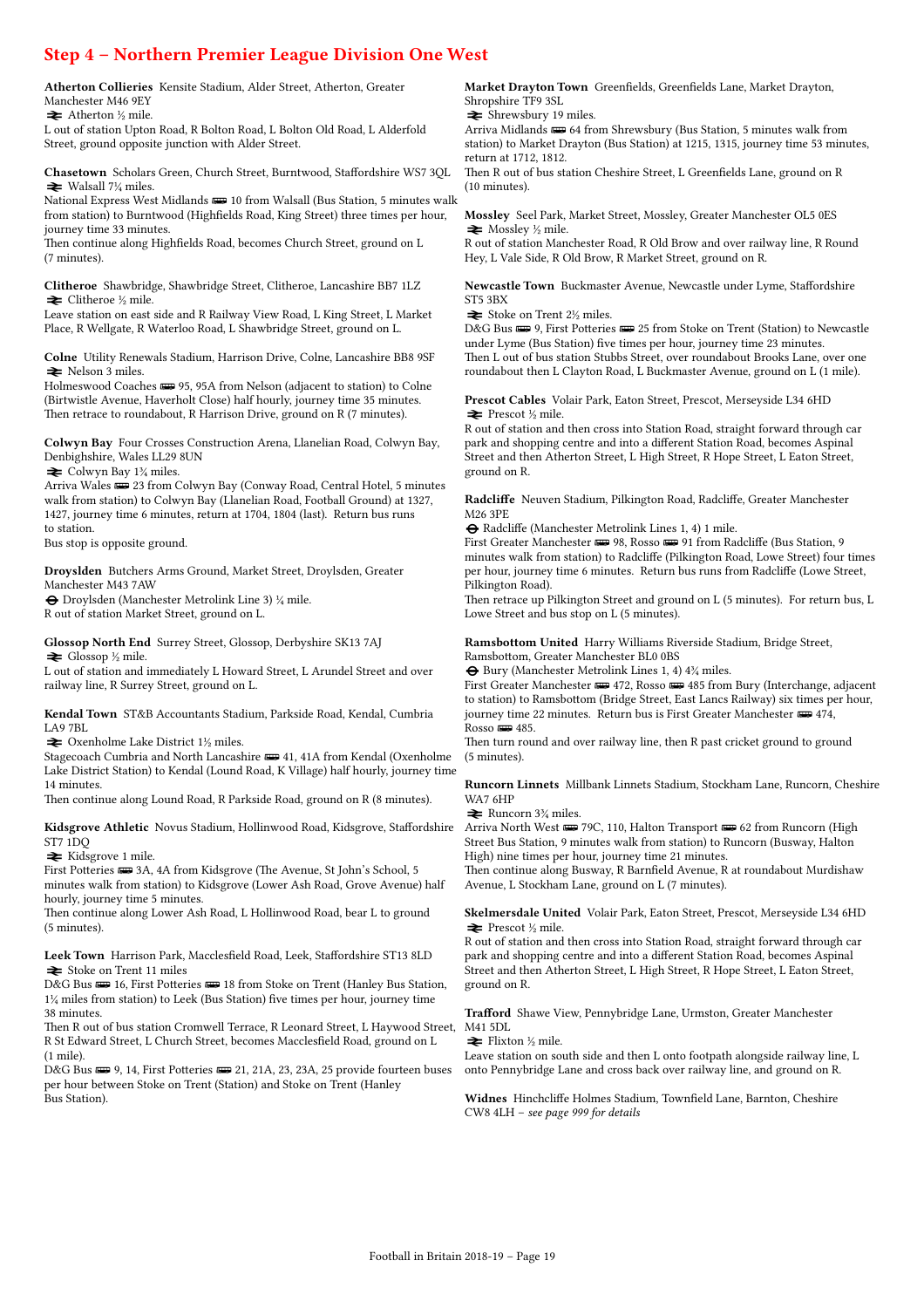### Step 4 – Southern League Division One East

Aylesbury SRD Stadium, Haywood Way, Aylesbury, Buckinghamshire HP19 9WZ

 $\blacktriangleright$  Aylesbury 2 miles.

Star Travel  $\implies$  5 from Aylesbury (Great Western Street, 5 minutes walk from station) to Aylesbury (Jackson Road, O'Grady Way) four times per hour, journey time 10 minutes. Return bus runs from same stop. Then retrace along Jackson Road, R Haywood Way, ground at end (5 minutes).

Aylesbury United The Meadow, Amy Lane, Chesham, Buckinghamshire HP5 1NE

® Chesham (London Underground Metropolitan Line) ½ mile.

L out of station and immediately L into footpath alongside railway line, where this forks bear R, then L Red Lion Street, R at roundabout Amersham Road, then ground is off roundabout beyond cricket ground.

Barton Rovers Sharpenhoe Road, Barton le Clay, Bedfordshire MK45 4LQ  $\blacktriangleright$  Luton 6<sup>3</sup>/<sub>4</sub> miles.

Stagecoach Bedford  $\equiv$  81 from Luton (New Bedford Road, Galaxy Centre, 6 minutes walk from station) to Barton le Clay (Bedford Road, Bull PH) at 1320, 1420, journey time 19 minutes, return at 1655, 1755.

Then retrace along Bedford Road, R Sharpenhoe Road, ground on L (5 minutes).

Bedford Town The Eyrie, Meadow Lane, Bedford, Bedfordshire MK44 3LW  $\blacktriangleright$  Bedford 3½ miles.

Stagecoach Bedford  $\equiv$  73 from Bedford (Bus Station, 10 minutes walk from station) to Bedford (Cambridge Road, Meadow Lane) half hourly, journey time 13 minutes.

Bus stop is adjacent to ground.

Berkhamsted Broadwater, Berkhamsted, Hertfordshire HP4 2AL  $\blacktriangleright$  Berkhamsted  $\frac{1}{4}$  mile.

R out of station Lower Kings Road, R Broadwater, bear L and ground on R.

Bromsgrove Sporting Victoria Ground, Birmingham Road, Bromsgrove, Worcestershire B61 0DR

 $\blacktriangleright$  Droitwich Spa 7 miles.

First Worcestershire  $\equiv$  144, 144A from Droitwich (Victoria Square, 8 minutes walk from station) to Bromsgrove (Bus Station) four times per hour, journey time 24 minutes.

Then leave bus station facing Asda and R Market Street, becomes Birmingham Road, ground on L (8 minutes).

Cambridge City Glassworld Stadium, Bridge Road, Histon, Cambridgeshire CB24 9PH

 $\triangle$  Cambridge 4 miles.

Stagecoach Fens **B** A from Cambridge (Station) to Histon (Busway Impington and Histon) four times per hour, journey time 23 minutes.

Then continue along Busway, R Station Road, R Bridge Road, ground on L (5 minutes).

#### Coleshill Town Pack Meadow, Packington Lane, Coleshill, Warwickshire B46 3JJ

 $\blacktriangleright$  Coleshill Parkway 2½ miles.

National Express West Midlands **B** X70 from Coleshill (Coleshill Parkway Station) to Coleshill (Coventry Road, Brendan Close) at 1345, 1425, journey time 8 to R then L Lower Queen Street, R Holland Road, L Coles Lane, ground on L. minutes, return at 1657, 1757.

Then continue along Coventry Road, L Packington Lane and out of town, ground **Thame United** ASM Stadium, Tythrop Way, Thame, Oxfordshire OX9 3RN on L (10 minutes).

Corby Town Steel Park, Jimmy Kane Way, Corby, Northamptonshire NN17 2FB  $\blacktriangleright$  Kettering 8½ miles. ( $\blacktriangleright$  Corby is less convenient to use.)

Stagecoach Northamptonshire  $\equiv$  X1, X4 from Kettering (Bus Interchange, 11 minutes walk from station) to Corby (George Street) four times per hour, journey time 36 minutes. Return buses on  $\overline{\mathbf{w}}$  X1 continue to station.

Then Stagecoach Northamptonshire  $\equiv 3$  from Corby (George Street to Corby (Ennerdale Road, Beech Close) five times per hour, journey time 8 minutes. Return bus runs from Corby (Welland Vale Road, Wharfedale Road). Then continue along Ennerdale Road, R Willow Brook Road, L Rockingham Road,

L Jimmy Kane Way, ground at end (1 mile). For return bus, continue along Rockingham Road beyond Willow Brook Road, R Welland Vale Road, bus stop on R (1 mile).

Didcot Town GWR Loop Meadow Stadium, Bowmont Water, Didcot, Oxfordshire OX11 7GA

 $\blacktriangleright$  Didcot Parkway ½ mile.

L out of station Station Road, L Cow Lane and over bridge, then take footpath L across field, turn R just before start of houses, and ground on R.

Dunstable Creasey Park, Creasey Park Drive, Dunstable, Bedfordshire LU6 1BB  $\triangleq$  Luton 5<sup>3</sup>/<sub>4</sub> miles.

Grant Palmer  $\equiv C$  from Luton (Station) to Dunstable (Brewers Hill Road, Langridge Court) half hourly, journey time 31 minutes. Return bus runs from same stop.

Then continue along Brewers Hill Road, L Creasey Park Drive, ground on R (5 minutes).

Dunstable Town Creasey Park, Creasey Park Drive, Dunstable, Bedfordshire LU6 1BB

 $\geq$  Luton 5<sup>3</sup>/<sub>2</sub> miles.

Grant Palmer  $\equiv C$  from Luton (Station) to Dunstable (Brewers Hill Road, Langridge Court) half hourly, journey time 31 minutes. Return bus runs from same stop.

Then continue along Brewers Hill Road, L Creasey Park Drive, ground on R (5 minutes).

Kempston Rovers Hillgrounds Stadium, Hillgrounds Road, Kempston, Bedfordshire MK42 8SZ

 $\blacktriangleright$  Bedford 1\% miles.

Stagecoach Bedford  $\mathbb{R}$  53 from Bedford (Bus Station, 10 minutes walk from station) to Kempston (Hillgrounds Road, Prentice Gardens) three times per hour, journey time 12 minutes. Bus stop is opposite ground.

Kidlington Yarnton Road, Kidlington, Oxfordshire OX5 1AT  $\blacktriangleright$  Oxford Parkway 1¼ miles.

Oxford Bus Company / Stagecoach Oxfordshire  $\equiv$  2, 2B from Oxford (Oxford Parkway Station) to Kidlington (Yarnton Road, Broad Close) eight times per hour, journey time 9 minutes. Return buses are Oxford Bus Company / Stagecoach Oxfordshire  $\equiv$  2A, 2B

Bus stop is adjacent to ground.

North Leigh Eynsham Park, A4095, North Leigh, Oxfordshire OX29 6SL  $\blacktriangleright$  Hanborough 2½ miles.

Stagecoach Oxfordshire  $\equiv$  233 from Long Hanborough (Station) to North Leigh (Park Road, Garden Centre) half hourly, journey time 8 minutes. Then retrace along Park Road, R A4095, R to ground (8 minutes).

Peterborough Sports PSL Ground, Lincoln Road, Peterborough,

Cambridgeshire PE1 3HA  $\blacktriangleright$  Peterborough 1½ miles.

Stagecoach Peterborough  $\equiv 1$  from Peterborough (Bus Station, 6 minutes walk from station) to Peterborough (Bourges Boulevard, Triangle) six times per hour, journey time 9 minutes. Return bus runs from Peterborough (Lincoln Road, Triangle).

Then continue along Bourges Boulevard, L Lincoln Road, then R to ground (5 minutes). For return bus, continue along Lincoln Road beyond turning for Bourges Boulevard, bus stop on L (5 minutes).

Sutton Coldfield Town Central Ground, Coles Lane, Sutton Coldfield, West Midlands B72 1NL

 $\blacktriangleright$  Sutton Coldfield  $\frac{3}{4}$  mile.

Out of station and up Station Street, becomes Brassington Avenue, follow around

 $\blacktriangleright$  Haddenham and Thame Parkway 2 miles.

Arriva Beds and Bucks  $\implies$  280 from Haddenham (Station) to Thame (Aylesbury Road, Queens Close) three times per hour, journey time 7 minutes. Then retrace up Aylesbury Road, R at roundabout Tythrop Way, ground on L (6 minutes).

Welwyn Garden City Herns Way, Welwyn Garden City, Hertfordshire AL7 1TA

 $\blacktriangleright$  Welwyn Garden City 1½ miles.

Arriva Herts and Essex  $\equiv 401$  from Welwyn Garden City (Bus Station, 5 minutes walk from station) to Welwyn Garden City (Moors Walk, Hazel Grove) half hourly, journey time 10 minutes. Return bus runs from same stop. Then retrace to roundabout, cross into Herns Way, ground on R (5 minutes).

Yaxley In2itive Park, Leading Drove, Yaxley, Cambridgeshire PE7 3NA  $\blacktriangleright$  Peterborough 5½ miles.

Stagecoach Peterborough  $\implies$  5 from Peterborough (Bus Station, 6 minutes walk from station) to Yaxley (Main Street, Church Street) three times per hour, journey time 25 minutes. Return bus runs from same stop.

Then continue along Main Street, L Holme Road, L Leading Drove, ground on L (7 minutes)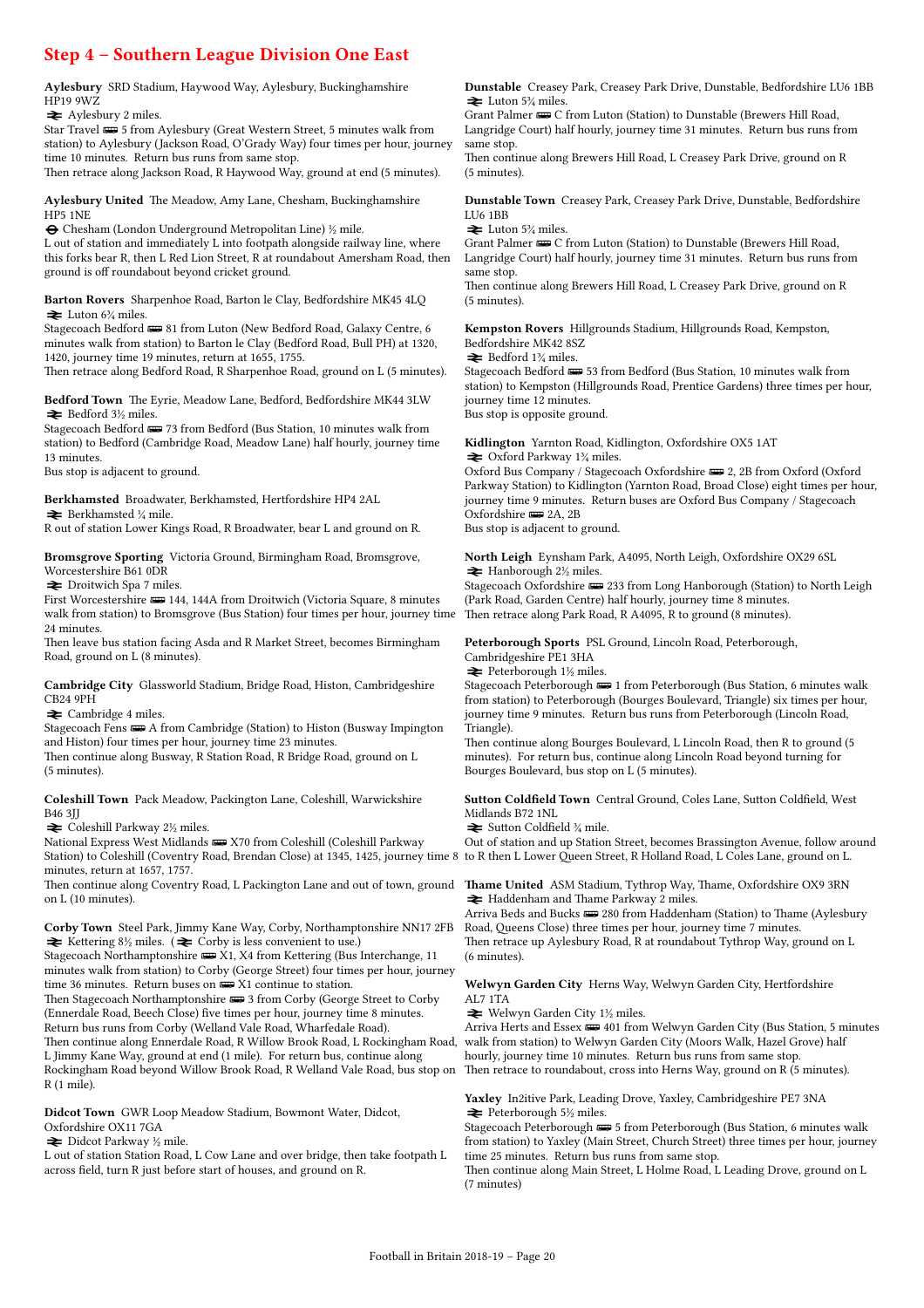### Step 4 – Southern League Division One West

#### Barnstaple Town Mill Road, Barnstaple, Devon EX31 1JQ  $\blacktriangleright$  Barnstaple 1 mile.

Stagecoach South West  $\equiv$  21 from Barnstaple (Station) to Barnstaple (Braunton Road, Fairview) four times per hour, journey time 16 minutes. Then retrace along Braunton Road, R Pottington Road, ground on R at junction with Mill Road (5 minutes).

Bideford Kingsley Road, Bideford, Devon EX39 2NG

 $\blacktriangleright$  Barnstaple 8½ miles.

Stagecoach South West **we** 21 from Barnstaple (Station) to Bideford (The Quay) four times per hour, journey time 27 minutes.

Then continue along The Quay, L at roundabout Kingsley Road, ground on L (9 minutes).

Blackfield and Langley Gang Warily Community and Recreation Centre, Newlands Road, Blackfield, Hampshire SO45 1GA

 $\blacktriangleright$  Southampton Central 13 miles.

BlueStar Bus  $\overline{\bullet\bullet}$  9 from Southampton (Southampton Central Station) to Blackfield (Hampton Lane, Rollestone Crossroads) three times per hour, journey time 47 minutes.

Then retrace to crossroads, R Newlands Road, ground on L (5 minutes).

Bristol Manor Farm The Creek, Portway, Bristol, BS9 2HS  $\blacktriangleright$  Sea Mills ¼ mile.

R out of station Sea Mills Lane, L Portway, ground on L.

Cinderford Town The Causeway, Edge Hills Road, Cinderford, Gloucestershire GL14 2QH

 $\blacktriangleright$  Gloucester 14 miles.

Stagecoach West  $\equiv$  30, 31 from Gloucester (Bus Station, 5 minutes walk from station) to Cinderford (Dockham Road, Co-op) half hourly, journey time 35 minutes, return at 1645, 1800.

Then R out of bus layby Dockham Road, R Edge Hills Road, L to remain in Edge Hills Road, ground on R (7 minutes).

#### Cirencester Town Corinium Stadium, Kingshill Lane, Cirencester, Gloucestershire GL7 1HS

 $\blacktriangleright$  Swindon 14 miles.

Stagecoach West  $\equiv 51$  from Swindon (Bus Station, 5 minutes walk from station) to Cirencester (The Forum) at 1220, 1320, journey time 55 minutes, return at 1755, 1855. Return bus runs from Cirencester (Market Place).

The ground is  $1\frac{1}{2}$  miles from Cirencester town centre and there is no public transport to the ground.

Evesham Town Spiers and Hartwell Jubilee Stadium, Cheltenham Road, Evesham, Worcestershire WR11 2LZ

#### $\blacktriangleright$  Evesham 1<sup>3</sup>/<sub>4</sub> miles.

Astons Coaches  $\equiv$  540 from Evesham (Bus Station, 7 minutes walk from station) Hill, ground on L. to Evesham (Cheltenham Road, Thistledown) at 1248, 1348, journey time 9 minutes, return at 1740 (last).

Then continue along Cheltenham Road, ground on R at roundabout (6 minutes).

Highworth Town The Elms, Highworth, Wiltshire SN6 7DD  $\blacktriangleright$  Swindon 6 miles.

Stagecoach West  $\equiv 7$  from Swindon (Bus Station, 5 minutes walk from station) to Highworth (Swindon Street) four times per hour, journey time 27 minutes. Return bus runs from Highworth (Brewery Street).

Then retrace along Swindon Street, R The Elms, ground on L (5 minutes). For return journey, from the Elms go R Swindon Street, L Brewery Street, bus stop on BH21 4EL R (5 minutes).

Larkhall Athletic Plain Ham, Valley View Road, Bath, Somerset BA1 8DJ  $\blacktriangleright$  Bath Spa 2¼ miles.

First Bristol Bath and the West  $\equiv$  7 from Bath (Bus Station, adjacent to station) to Bath (Hill View Road, Valley View Road) half hourly, journey time 21 minutes. Then turn round and L Valley View Road up hill, ground on R (5 minutes).

Mangotsfield United Cossham Street, Mangotsfield, Gloucestershire BS16 9EN  $\blacktriangleright$  Bristol Parkway 4½ miles.

Wessex Star  $\blacksquare$  10 from Bradley Stoke (Bristol Parkway Station) to Mangotsfield (Cossham Street, Wadham Court) at 1250, 1350, journey time 51 minutes, return at 1713, 1813.

Bus stop is opposite ground.

Melksham Town Oakfield Stadium, Eastern Way, Melksham, Wiltshire SN12 7GU

 $\geq$  Bath Spa 13 miles. ( $\geq$  Melksham has an infrequent service which does not operate at suitable times.)

Faresaver  $\equiv$  X72, First Bristol Bath and the West  $\equiv$  D3 from Bath (Bus Station, adjacent to station) to Melksham (Market Place) three times per hour, journey time 48 minutes, return at 1745, 1922.

Then Frome Minibuses  $\equiv 14$  from Melksham (Lowbourne, Library, 5 minutes walk from Market Place) to Melksham (Eastern Way, Oakfield Gate) at 1342, journey time 15 minutes. Return bus runs from same stop at 1722. Bus stop is opposite ground.

Moneyfields Moneyfield Avenue, Portsmouth, Hampshire PO3 6LA  $\blacktriangleright$  Portsmouth and Southsea 2 miles.

Stagecoach Portsmouth  $\equiv$  21 from Portsmouth (Station Street, adjacent to station) to Portsmouth (Copnor Road, Chichester Road) six times per hour, journey time 13 minutes.

Then continue along Copnor Road, R Keswick Avenue, L Moneyfield Lane, use footbridge on R to cross railway line, forward into Moneyfield Avenue and ground on L (6 minutes).

Paulton Rovers Bloomfield Rise, Paulton, Somerset BS39 7RF = Bath Spa 9 miles.

First Bristol Bath and the West  $\equiv$  172 from Bath (Bus Station, adjacent to station) to Paulton (Winterfield Road, Winterfield Close) half hourly, journey time 53 minutes.

Then continue along Winterfield Road, R Bloomfield Rise, ground on L (5 minutes).

Slimbridge Thornhill Park, Wisloe Road, Slimbridge, Gloucestershire GL2 7AF  $\blacktriangleright$  Stonehouse 6¼ miles.

Stagecoach West  $\equiv 61$  from Stonehouse (High Street, Post Office, 5 minutes walk from station) to Slimbridge (A4135, Wisloe Road) at 1249, 1349, journey time 20 minutes, return at 1654, 1834 (last).

Then continue along A4135, L Wisloe Road, ground on L (5 minutes).

Street Tannery Ground, Middle Brooks, Street, Somerset BA16 0TA  $\blacktriangleright$  Bridgwater 13 miles.

First Somerset  $\equiv$  75 from Bridgwater (St John Street, 5 minutes walk from station) to Street (Middle Brooks, Streets Glass) at 1250, journey time 62 minutes, return at 1700, 1752.

Then retrace along Middle Brooks, R to ground (5 minutes).

Thatcham Town Waterside Park, Crookham Hill, Thatcham, Berkshire RG19 4PA

 $\blacktriangleright$  Thatcham ¼ mile.

L out of station Station Road, cross two channels of river and bear R Crookham

Totton Testwood Park, Salisbury Road, Totton, Hampshire SO40 2RW  $\blacktriangleright$  Southampton Central 5¼ miles.

BlueStar Bus  $\equiv$  12 from Southampton (Southampton Central Station) to Totton (Calmore Drive, Coppice Road) three times per hour, journey time 28 minutes. Return bus runs from same stop.

Then retrace up Calmore Drive, R Cooks Lane, and cross Salisbury Road to ground (5 minutes).

Wimborne Town Cuthbury, Cowgrove Road, Wimborne Minster, Dorset

 $\blacktriangleright$  Poole 6<sup>3</sup>/<sub>4</sub> miles.

morebus  $\equiv$  3 from Poole (Station) to Wimborne Minster (Julian's Road) half hourly, journey time 32 minutes. Return bus runs from Wimborne Minster (Victoria Road, Hospital).

Then continue along Julian's Road, L Victoria Road, L Cowgrove Road, ground on L (10 minutes). Return bus stop is opposite junction of Cowgrove Road and Victoria Road.

Winchester City Simplyhealth City Ground, Hillier Way, Winchester, Hampshire SO23 7SR

 $\triangleq$  Winchester  $\frac{3}{4}$  mile.

Leave station on east side and forward up Station Hill, L Andover Road, R Worthy Lane, R Hyde Church Lane becomes King Alfred Place, L Hyde Church Path and then cross Saxon Road into Monk's Road, then take footpath on L alongside river to ground.

Yate Town Universal Components Stadium, Lodge Road, Yate, Gloucestershire BS37 7LE

 $\blacktriangleright$  Yate  $\frac{3}{4}$  mile.

L out of station and immediately R North Road, L Lodge Road, ground on R.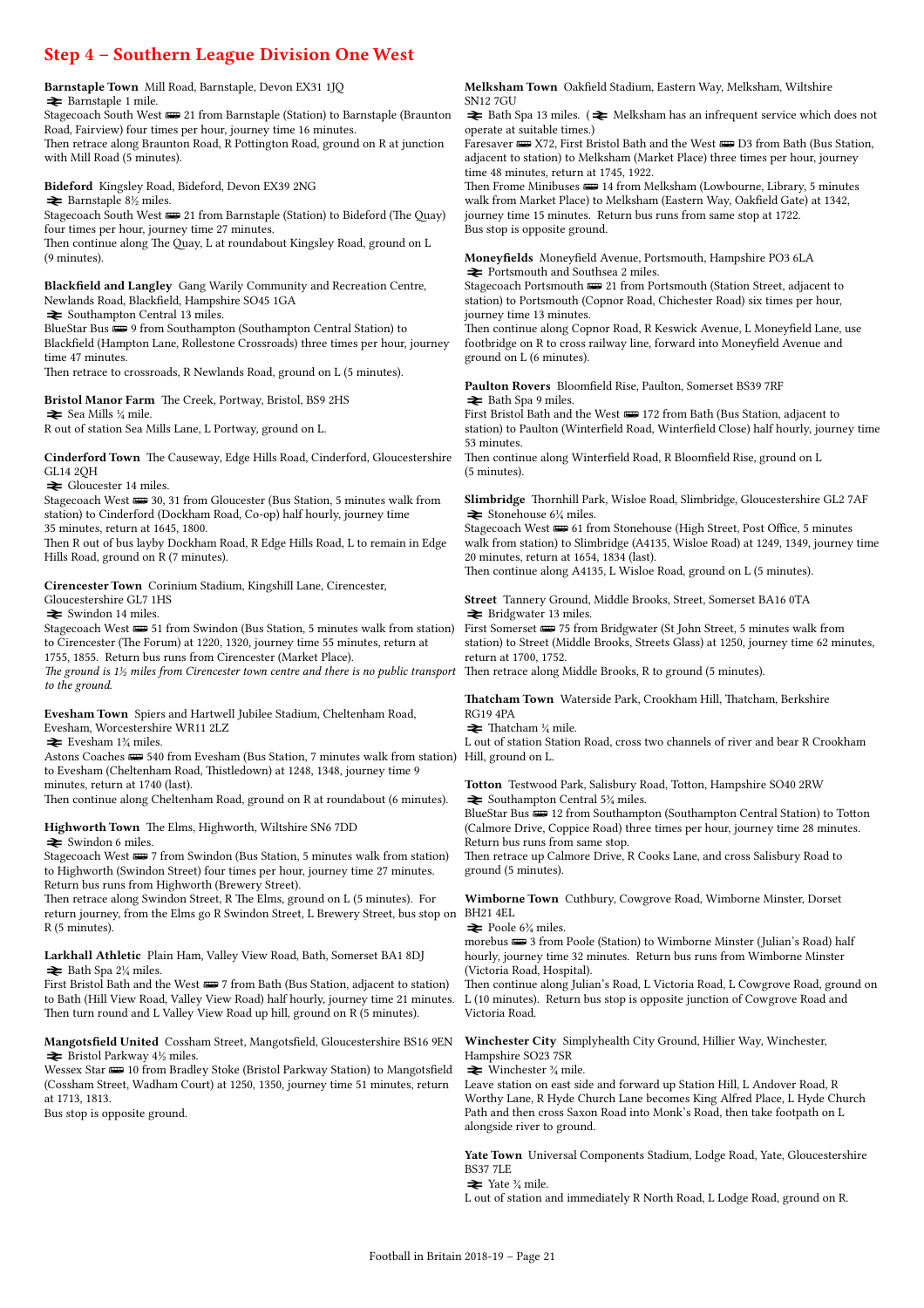## Step 5 – Combined Counties League Premier Division

Abbey Rangers Addlestone Moor, Chertsey, Surrey KT15 2QH  $\Rightarrow$  Chertsey 1 mile.

Falcon Coaches **was** 456 from Chertsey (Pyrcroft Road, Charles Street, 5 minutes walk from station) to Chertsey (Chertsey Road, Clay Corner) at 1330, 1430, journey time 5 minutes, return at 1731, 1831 (last). Then continue along Chertsey Road, L Addlestone Moor, ground on L (5 minutes).

Badshot Lea Krooner Park, Krooner Road, Camberley, Surrey GU15 2QW  $\blacktriangleright$  Camberley 1 mile.

Stagecoach Hants and Surrey  $\equiv 1$  from Camberley (Pembroke Broadway, adjacent to station) to Camberley (Frimley Road, Royal Standard PH) six times per hour, journey time 9 minutes.

Then turn round and L Krooner Road, ground on L (5 minutes).

Balham Wibbandune Stadium, Kingston Bypass, London SW20 0AA  $\blacktriangleright$  Barnes 3¼ miles.

TfL **W** 265 from London (Barnes Station) to London (Kingston Bypass, Wibbandune Sports Club) four times per hour, journey time 23 minutes. Bus stop is adjacent to ground. For return bus, use footbridge to cross Kingston Bypass.

#### Banstead Athletic Merland Rise, Kingswood, Surrey KT20 5JG

 $\blacktriangleright$  Tattenham Corner  $\frac{3}{4}$  mile. Out of station and R Royal Drive, R Tattenham Crescent, becomes Great Tattenhams, R Merland Rise, ground on L.

Camberley Town Krooner Park, Krooner Road, Camberley, Surrey GU15 2QW  $\triangle$  Camberley 1 mile.

Stagecoach Hants and Surrey  $\equiv 1$  from Camberley (Pembroke Broadway, adjacent to station) to Camberley (Frimley Road, Royal Standard PH) six times per hour, journey time 9 minutes.

Then turn round and L Krooner Road, ground on L (5 minutes).

CB Hounslow United Green Lane, Hounslow, Greater London TW4 6DH ® Hatton Cross (London Underground Piccadilly Line 1 mile).

TfL **w** 423 from Hounslow (Hatton Cross Station) to Hounslow (Green Lane) three times per hour, journey time 6 minutes. Bus stop is opposite ground.

#### Chertsey Town Alwyns Lane, Chertsey, Surrey KT16 9DW

 $\blacktriangleright$  Chertsey  $\frac{3}{4}$  mile.

R out of station up Station Approach, L Guildford Street and over roundabout, L Windsor Street, L Alwyns Lane, ground on L.

Cobham Reg Madgwick Stadium, Downside Bridge Road, Cobham, Surrey KT11 1AA

 $\equiv$  Esher 4% miles.

Stagecoach Hants and Surrey  $\implies$  715 from Esher (Portsmouth Road, Littleworth Common, 5 minutes walk from station) to Cobham (Between Streets, Waitrose) at 1304, 1404, journey time 18 minutes, return at 1717, 1833 (last). Return bus runs from same stop.

Then continue along Between Streets, L Downside Bridge Road, R towards ground (5 minutes).

Colliers Wood United Wibbandune Stadium, Kingston Bypass, London SW20 0AA

 $\blacktriangleright$  Barnes 3<sup>3</sup>/<sub>4</sub> miles.

TfL  $\equiv$  265 from London (Barnes Station) to London (Kingston Bypass, Wibbandune Sports Club) four times per hour, journey time 23 minutes. Bus stop is adjacent to ground. For return bus, use footbridge to cross Kingston Bypass.

Guildford City Spectrum Ground, Parkway, Guildford, Surrey GU1 1UP  $\blacktriangleright$  Guildford 1½ miles.

station) to Guildford (Spectrum Leisure Centre) five times per hour, journey time 8 minutes. Return bus runs from same stop. Ground is at far end of car park (5 minutes).

Hanworth Villa Rectory Meadow, Park Road, Feltham, Greater London TW13 6PN

 $\blacktriangleright$  Hampton 2 miles.

TfL **W** 111 from Hampton (Station) to Feltham (Bear Road, Bear Road Flyover) five times per hour, journey time 13 minutes.

Then continue along Bear Road under flyover, becomes Hounslow Road, L at roundabout towards ground (5 minutes).

Hayes Farm Park, Kingshill Avenue, Hayes, Greater London UB4 8DD  $\blacktriangleright$  Hayes and Harlington 2½ miles.

TfL **w** 90 from Hayes (Hayes and Harlington Station) to Hayes (Kingshill Avenue, Kingshill Close) five times per hour, journey time 19 minutes. Then retrace along Kingshill Avenue, ground on R (5 minutes).

Horley Town New Defence, Anderson Way, Horley, Surrey RH6 8SP  $\blacktriangleright$  Horley 1¼ miles.

Metrobus  $\blacksquare$  100 from Horley (Victoria Road, Library, 7 minutes walk from station) to Horley (Court Lodge Road, Horley Leisure Centre) four times per hour, journey time 5 minutes.

Then turn round and R Anderson Way, ground behind leisure centre (5 minutes).

Knaphill Brookwood Country Park Ground, Redding Way, Woking, Surrey GU21 2AY

 $\blacktriangleright$  Woking 2<sup>3</sup>/<sub>4</sub> miles.

Arriva Kent and Surrey  $\equiv$  34, 35 from Woking (Station) to Woking (Hermitage Road, Queenswood Road) three times per hour, journey time 13 minutes. Then continue to roundabout, over into Redding Way, and L towards ground (5 minutes).

Raynes Park Vale Grand Drive, London SW20 9DZ

 $\blacktriangleright$  Raynes Park ½ mile. Leave station on south side and cross into Grand Drive, ground on L.

Redhill Kiln Brow, Three Arch Road, Redhill, Surrey RH1 5AE  $\blacktriangleright$  Earlswood 1 mile.

Metrobus  $\equiv 100, 400, 420, 460$  from Redhill (Brighton Road, The Cutting, 6 minutes walk from station) to Redhill (Three Arch Road) seven times per hour, journey time 5 minutes.

Then continue along Three Arch Road, first L towards ground (5 minutes).

Southall The Gore, Wymers Wood Road, Burnham, Buckinghamshire SL1 8JG  $\blacktriangleright$  Slough 4¼ miles. ( $\blacktriangleright$  Burnham is less convenient to use.) First Berkshire and Thames Valley  $\equiv$  12 from Slough (Brunel Way, adjacent to station) to Burnham (High Street, Garibaldi PH) half hourly, journey time 37 minutes. Return bus runs from same stop.

Then turn round and R High Street, L Gore Road, R at roundabout Taplow Common Road, R Wymers Wood Road, ground on R (16 minutes).

Spelthorne Sports Staines Road West, Ashford, Surrey TW15 1RY  $\blacktriangleright$  Sunbury 1 mile.

Hallmark Buses  $\implies$  555, TfL  $\implies$  216 from Sunbury on Thames (Green Street, adjacent to station) to Ashford (Staines Road West, Napier Road) four times per hour, journey time 9 minutes. Bus stop is adjacent to ground.

Sutton Common Rovers Borough Sports Ground, Gander Green Lane, Sutton, Greater London SM1 2EY

 $\blacktriangleright$  West Sutton ¼ mile. R out of station Gander Green Lane, ground on R.

Walton and Hersham Elmbridge Sports Hub, Waterside Drive, Walton on Thames, Surrey KT12 2JP

Arriva Kent and Surrey ॎ 101 from Guildford (Bus Station, 7 minutes walk from Drive, Xcel Leisure Centre) at 1324, 1424, journey time 24 minutes, return at 1648,  $\blacktriangleright$  Hersham 2½ miles. ( $\blacktriangleright$  Walton on Thames is less convenient to use.) Falcon Coaches  $\implies$  564 from Hersham (Station) to Walton on Thames (Waterside 1745 (last).

Then continue along Waterside Drive and ground on R (6 minutes).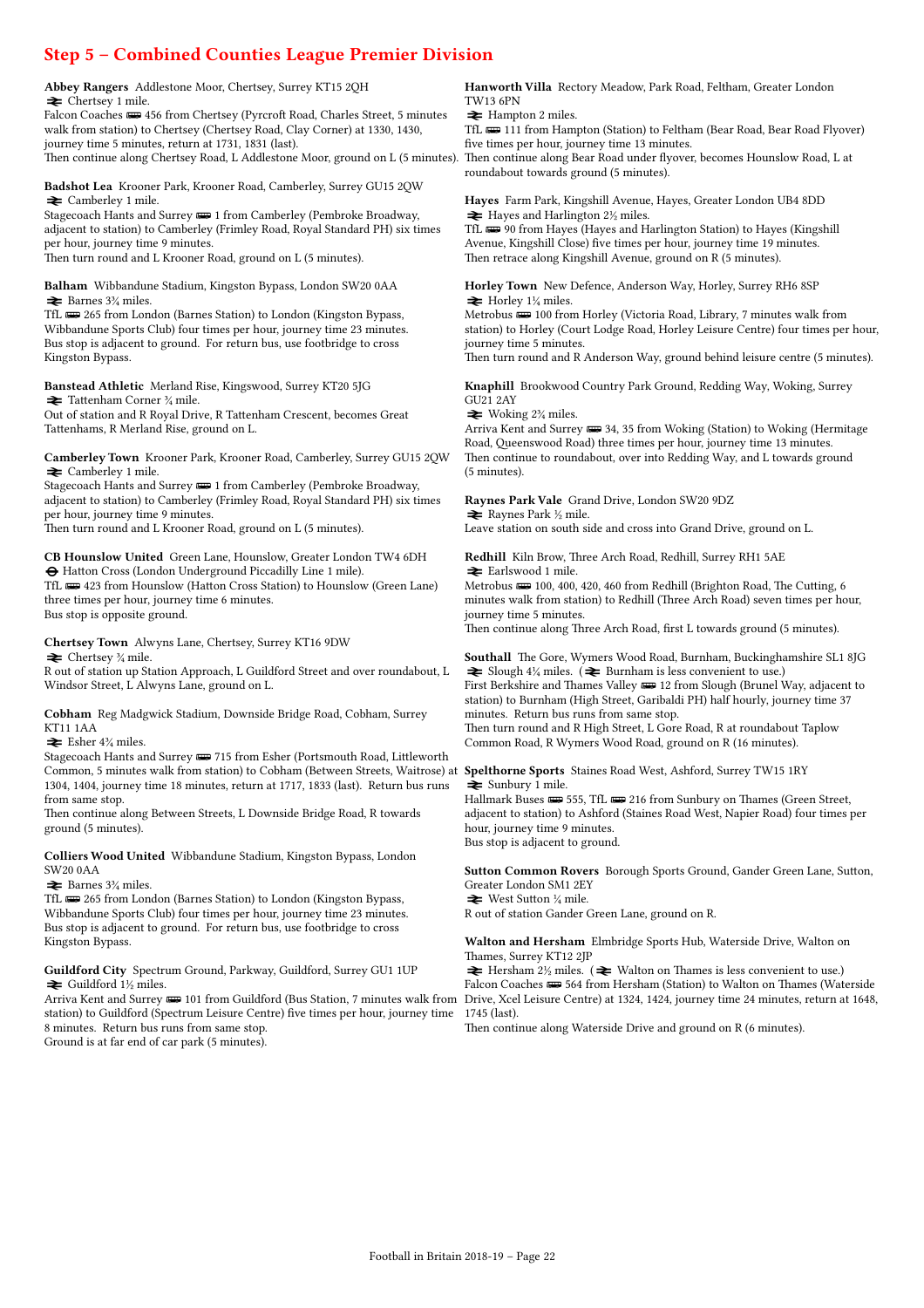### Step 5 – Eastern Counties League Premier Division

Brantham Athletic New Village Ground, Brooklands Road, Brantham, Suffolk CO11 1RZ

 $\blacktriangleright$  Manningtree 1<sup>1</sup>/<sub>4</sub> miles.

Ipswich Buses  $\implies$  92 from Manningtree (Station) to Brantham (Brooklands Road, Temple Pattle) at 1322, 1422, journey time 10 minutes, return at 1711 (last). Then turn round and take footpath on L, turn R at bowls green and ground on L (5 minutes).

Clacton Rush Green Bowl, Rush Green Road, Clacton on Sea, Essex CO16 7BQ  $\blacktriangleright$  Clacton on Sea 1½ miles.

First Essex  $\equiv 5$ , 5A from Clacton on Sea (St Osyth Road, Bryan's Garage, 8 minutes walk from station) to Clacton on Sea (Coopers Lane, Birch Close) half hourly, journey time 7 minutes.

Then continue along Coopers Lane, L Rush Green Road, ground on R (8 minutes).

Ely City Ellgia Stadium, Downham Road, Ely, Cambridgeshire CB6 2SH  $\equiv$  Ely 1<sup>3</sup>/<sub>4</sub> miles.

There is no public transport to the ground.

Framlingham Town Framlingham Sports Club, Badingham Road, Framlingham, Suffolk IP13 9HS

 $\blacktriangleright$  Ipswich 17 miles.

Galloway Local Buses  $\implies$  118, 119 from Ipswich (Old Cattle Market Bus Station, 14 minutes walk from station) to Framlingham at 1245 (to Framlingham (Bridge Street, Shelter), 1345 (to Framlingham, College Road, White Horse PH), journey time 44 minutes. There is no return bus; the last bus out of Framlingham to anywhere is at 1615.

Then from either bus stop return to roundabout and go south Well Close Square, L Fore Street, L Badingham Road, ground on R (15 minutes).

Godmanchester Rovers David Wilson Homes Ground, Bearscroft Lane, Godmanchester, Cambridgeshire PE29 2LQ

 $\blacktriangleright$  Huntingdon 2¼ miles.

Whippet  $\equiv$  478 from Huntingdon (Bus Station, 7 minutes walk from station) to Huntingdon (Ermine Street, London Road) half hourly, journey time 11 minutes. Return bus runs from same stop at 1711, 1751 and continues to station. Then retrace along Ermine Street and beyond roundabout, L Bearscroft Lane, ground on R (5 minutes).

 $\blacktriangleright$  Great Yarmouth 3<sup>3</sup>/<sub>4</sub> miles.

First Norfolk and Suffolk  $\Longrightarrow$  8 from Great Yarmouth (Northgate Street, St Nicholas Church, 6 minutes walk from station) to Gorleston on Sea (Brasenose Avenue, Girton Road) four times per hour, journey time 27 minutes. Then continue along Brasenose Avenue, R Girton Road, L Oriel Avenue, L Woodfarm Lane, ground on L (9 minutes).

Great Yarmouth Town Wellesley Stadium, Sandown Road, Great Yarmouth, Norfolk NR30 1EY

 $\blacktriangleright$  Great Yarmouth  $\frac{3}{4}$  mile.

Leave station on east side and up Station Approach, then R Acle New Road, L at roundabout North Quay, R Rampart Road, L Northgate Street, R Kitchener Road, becomes Sandown Road, ground on R.

#### Hadleigh United Tinker's Lane, Hadleigh, Suffolk IP7 5NF

 $\blacktriangleright$  Ipswich 9¼ miles.

Beestons  $\equiv$  91 from Ipswich (Station) to Hadleigh (Bus Station) at 1250, 1420, journey time 22 minutes, return at 1800 (last).

Then L out of bus station Magdalen Road, R George Street, L High Street, becomes Benton Street, then after turning for Cross Maltings take footpath on R to ground (9 minutes).

#### Haverhill Rovers New Croft, Chalkstone Way, Haverhill, Suffolk CB9 0BW  $\rightleftharpoons$  Cambridge 17 miles.

Stagecoach Cambridge  $\equiv$  13, 13A from Cambridge (Hills Road, Botanic Gardens, 7 minutes walk from station) to Haverhill (Chalkstone Way, Deben Road) half hourly, journey time 85 minutes. Return bus runs from same stop. Ground is opposite bus stop.

Histon Glassworld Stadium, Bridge Road, Histon, Cambridgeshire CB24 9PH  $\rightleftarrows$  Cambridge 4 miles.

Stagecoach Fens  $\equiv A$  from Cambridge (Station) to Histon (Busway Impington and Histon) four times per hour, journey time 23 minutes.

Then continue along Busway, R Station Road, R Bridge Road, ground on L (5 minutes).

#### Kirkley and Pakefield Walmer Road, Lowestoft, Suffolk NR33 7LE  $\blacktriangleright$  Lowestoft 2 miles.

First Norfolk and Suffolk (99, 103, X2 from Lowestoft (Station) to Lowestoft (London Road South, The Avenue) five times per hour, journey time 9 minutes. Then cross into The Avenue, L Acton Road, R Walmer Road, L towards ground (7 minutes).

Long Melford Stoneylands Stadium, New Road, Long Melford, Suffolk CO10 9JY  $\blacktriangleright$  Sudbury 3½ miles.

Chambers Bus  $\equiv$  753 from Sudbury (Bus Station, 5 minutes walk from station) to Long Melford (Little St Mary's, Library) at 1300, 1400, journey time 10 minutes, return at 1711, 1811.

Then retrace along Little St Mary's, R St Catherine's Road, R New Road, ground at end (5 minutes).

Newmarket Town Cricket Field Road, Newmarket, Suffolk CB8 8BG  $\blacktriangleright$  Newmarket ½ mile.

Leave station on south side and L Crockfords Road, R New Cheveley Road, L Cricket Field Road, ground on L.

Norwich United Plantation Park, Plantation Road, Blofield, Norfolk NR13 4PL  $\blacktriangleright$  Norwich 7½ miles.

konectbus  $\implies$  5A from Norwich (Station) to Blofield (Plantation Road, Surgery) at 1234, 1334, journey time 24 minutes. Last return bus 1714; after this, First Norfolk and Suffolk **B** 15 from Blofield (Yarmouth Road, Oakwood) at 1740 (last). Then continue along Plantation Road out of town and over bridge, and then R towards ground (8 minutes). For return from Blofield (Yarmouth Road, Oakwood), continue down Plantation Road beyond alighting stop, becomes North Street and then The Street, L Yarmouth Road, bus stop on R (16 minutes).

Stowmarket Town Greens Meadow, Bury Road, Stowmarket, Suffolk IP14 1JQ  $\triangleq$  Stowmarket % mile.

Out of station up Prentice Road and L Station Road East, then R Gipping Way, over roundabout into Bury Road, ground on R.

#### Thetford Town Mundford Road, Thetford, Norfolk IP24 1NB

 $\blacktriangleright$  Thetford ¼ mile.

Leave station on north side and up Station Lane, R Mundford Road, ground on L.

Gorleston Emerald Park, Woodfarm Lane, Gorleston on Sea, Norfolk NR31 9AG Walsham le Willows The Meadow, Summer Road, Walsham le Willows, Suffolk IP31 3AH

 $\blacktriangleright$  Bury St Edmunds 12 miles /  $\blacktriangleright$  Diss 11½ miles.

Simonds  $\equiv$  338 from Bury St Edmunds (Station) to Walsham le Willows (The Street, Six Bells PH) at 1117, journey time 40 minutes. There is no return bus, but from same stop there is Simonds  $\implies$  338 to Diss (Bus Station, 1 mile from station) at 1650, 1815 (last), journey time 47 minutes.

Then continue to crossroads, R Summer Lane, ground on L (8 minutes).

Whitton United King George V Playing Field, Old Norwich Road, Ipswich, Suffolk IP1 6LE

 $\blacktriangleright$  Ipswich 2¼ miles.

First Norfolk and Suffolk  $\equiv$  88 from Ipswich (Old Cattle Market Bus Station, 14 minutes walk from station) to Ipswich (Old Norwich Road, Maypole) at 1250, 1350, journey time 15 minutes, return at 1739, 1843 (last). Then retrace along Old Norwich Road and ground on R (5 minutes).

Woodbridge Town Notcutts Park, Fynn Road, Woodbridge, Suffolk IP12 4LS  $\blacktriangleright$  Ipswich 7<sup>3</sup>/<sub>4</sub> miles. ( $\blacktriangleright$  Woodbridge is less convenient to use.) First Norfolk and Suffolk  $\equiv$  800 from Ipswich (West End Road, Crown Court, 5 minutes walk from station) to Woodbridge (Ipswich Road, Duke of York PH) at 1223, 1323, journey time 37 minutes, return at 1746 (last). Then retrace along Ipswich Road, R Old Barrack Road, L Seckford Hall Road, L Fynn Road, ground on R (6 minutes).

Wroxham Trafford Park, Skinners Lane, Wroxham, Norfolk NR12 8SJ  $\blacktriangleright$  Norwich 7<sup>3</sup>/<sub>4</sub> miles. ( $\blacktriangleright$  Hoveton and Wroxham is less convenient to use.) konectbus  $\equiv$  5B from Norwich (Station) to Wroxham (Norwich Road, Park Road) at 1259, 1359, journey time 37 minutes, return at 1716, 1821 (last). Then retrace along Norwich Road, R Castle Street, L Skinners Lane, ground on L (6 minutes).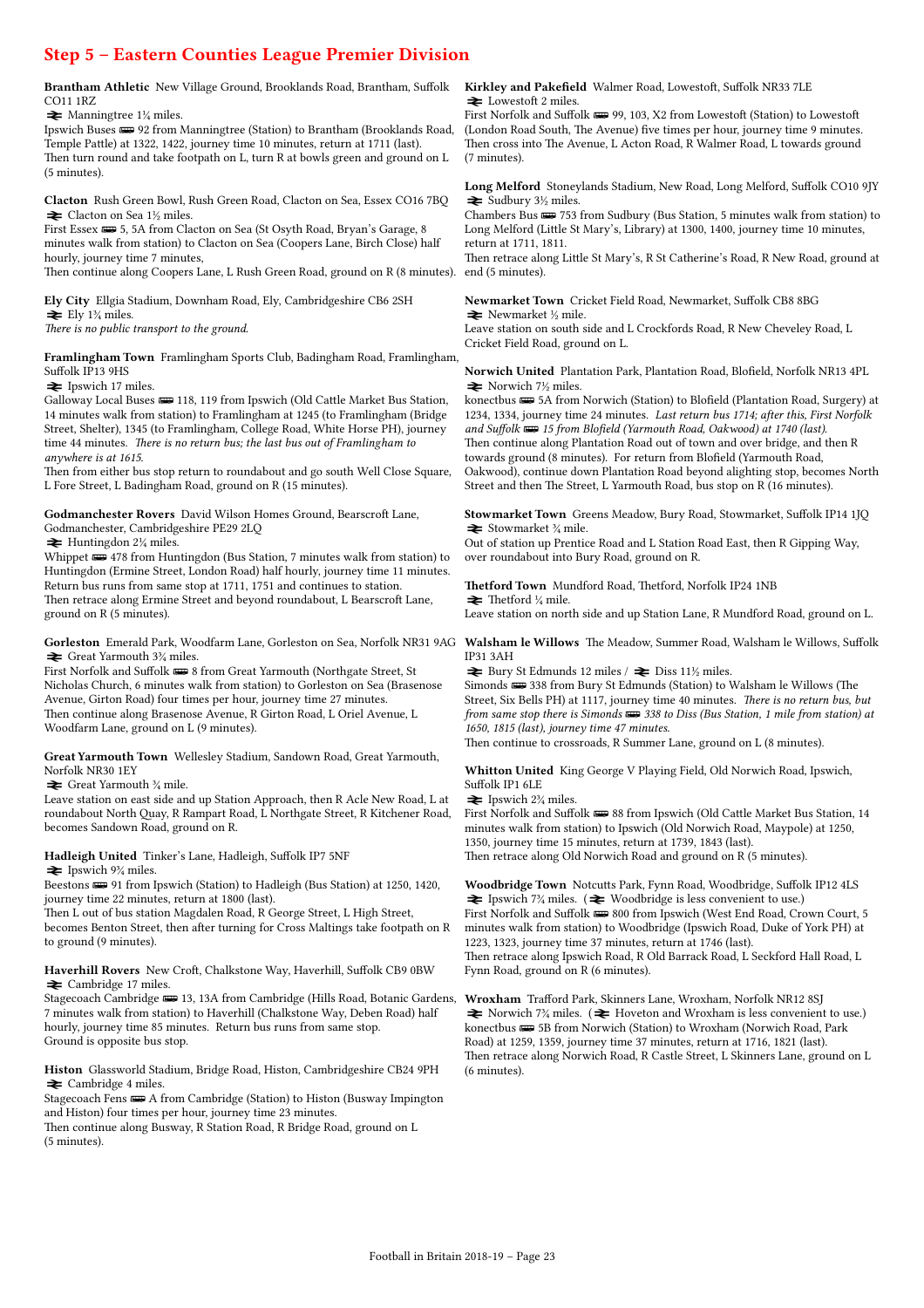Step 5 – Essex Senior League Barkingside Cricklefield Stadium, Cricklefield Place, Ilford, Greater London IG1 1FY  $\blacktriangleright$  Seven Kings ½ mile. R out of station High Road, L Cricklefield Place, ground beyond school. Clapton Old Spotted Dog Stadium, Upton Lane, London E7 9NP  $\blacktriangleright$  Forest Gate  $\frac{3}{4}$  mile. R out of station Woodgrange Road, R Romford Road, L Disraeli Road, at end take footpath L which emerges on Upton Lane adjacent to ground. Enfield Harlow Arena, Elizabeth Way, Harlow, Essex CM19 5BE  $\blacktriangleright$  Harlow Town 1½ miles. There is no public transport to the ground. Hoddesdon Town Park View, Hoddesdon, Hertfordshire EN11 8PH = Broxbourne 1 mile. Out of station and R to take stairs onto footpath which runs alongside river, then L to cross bridge and into St Catherine's Road, R Holly Walk, L Upper Marsh Lane, R High Street, L at roundabout Cock Lane, R Park View, ground on L. Hullbridge Sports Lower Road, Hullbridge, Essex SS5 6BJ  $\blacktriangleright$  Rayleigh 2<sup>3</sup>/<sub>4</sub> miles. First Essex  $\equiv$  20 from Rayleigh (Station) to Hullbridge (Ferry Road, Coventry Corner) four times per hour, journey time 8 minutes. Return bus runs from Hullbridge (Lower Road, Coventry Corner). Then return to crossroads, L Lower Road, ground on R. For return bus, continue along Lower Road beyond crossroads and bus stop on L (7 minutes). Ilford Cricklefield Stadium, Cricklefield Place, Ilford, Greater London IG1 1FY  $\blacktriangleright$  Seven Kings ½ mile. R out of station High Road, L Cricklefield Place, ground beyond school. Redbridge Oakside Stadium, Station Road, Ilford, Greater London IG6 1NB  $\Theta$  Barkingside (London Underground Central Line)  $\frac{1}{4}$  mile. Up Station Approach, then sharp R Station Road and over railway line, ground on R. Romania The Stadium, Theobalds Lane, Waltham Cross, Hertfordshire EN8 8RU  $\blacktriangleright$  Theobalds Grove ½ mile. L out of station Crossbrook Street, L Theobalds Lane, ground on R. St Margaretsbury Recreation Ground, High Street, Stanstead Abbotts, Hertfordshire SG12 8EH  $\blacktriangleright$  St Margarets  $\frac{1}{4}$  mile. Essex SS1 2XB  $\blacktriangleright$  Southend East  $\frac{1}{2}$  mile. CM24 8BX  $\blacktriangleright$  Stansted Mountfitchet  $\frac{1}{2}$  mile. roundabout Chapel Hill, R Cambridge Road, ground on L.  $\blacktriangleright$  Colchester 2½ miles. 31 minutes. Takeley Station Road, Takeley, Essex CM22 6QA  $\blacktriangleright$  Stansted Airport 2 miles. time 12 minutes. RM8 2JR

L out of station High Street and over level crossing, over roundabout, and ground on L.

Saffron Walden Town Catons Lane, Saffron Walden, Essex CB10 2DU  $\blacktriangleright$  Audley End 2½ miles.

Stephensons of Essex  $\equiv$  301 from Wendens Ambo (Audley End Station) to Saffron Walden (East Street) at 1332, 1432, journey time 13 minutes. Return bus runs from Saffron Walden (Church Street) at 1728, 1828.

Then return to roundabout and R Common Hill, over roundabout becomes Castle Hill, L Catons Lane, ground on L (8 minutes). For return bus, from Castle Hill go R at roundabout Church Street, bus stop on L (5 minutes).

Sawbridgeworth Town Crofters, Sawbridgeworth, Hertfordshire CM21 0DE  $\blacktriangleright$  Sawbridgeworth  $\frac{3}{4}$  mile.

R out of station Station Road, over roundabout West Road, R Crofters, ground at end.

Southend Manor Arena Stadium, Northumberland Crescent, Southend on Sea,

Leave station on south side and up Station Approach, then L Ambleside Drive, R Sandringham Road, L Northumberland Crescent, ground on R.

Sporting Bengal United Mile End Stadium, Burdett Road, London E3 4HL  $\Theta$  Mile End (London Underground Central Line, District Line)  $\frac{1}{2}$  mile. L out of station Mile End Road, L Burdett Road, ground on R.

Stansted Hargrave Park, Cambridge Road, Stansted Mountfitchet, Essex

Leave station on north side and forward up Station Road, L Church Road, L at

Stanway Rovers The Hawthorns, New Farm Road, Stanway, Essex CO3 0PG

First Essex  $\equiv 65$  from Colchester (Station Way, Bus Layby, 5 minutes walk from station) to Stanway (New Farm Road) four times per hour, journey time

Then continue along New Farm Road, ground on L (5 minutes).

Arriva Herts and Essex  $\equiv 508$  from Stansted Airport (Coach Station, opposite station) to Takeley (Dunmow Road, Four Ashes PH) half hourly, journey time 6 minutes. Return bus runs from Takeley (Parsonage Road, Four Ashes PH). Then return to crossroads, R Station Road, ground on L (5 minutes). For return bus go over crossroads into Parsonage Road, bus stop on L (5 minutes).

Tower Hamlets Mile End Stadium, Burdett Road, London E3 4HL  $\Theta$  Mile End (London Underground Central Line, District Line)  $\frac{1}{2}$  mile. L out of station Mile End Road, L Burdett Road, ground on R.

Walthamstow Wadham Lodge Sports Ground, Kitchener Road, London E17 4JP  $\rightleftharpoons$  **⊖** Walthamstow Central (London Underground Victoria Line) 1¼ miles. TfL  $\equiv$  34, 97, 215, 357 from London (Walthamstow Bus Station, opposite station) to London (Chingford Road, Cazenove Road) nineteen times per hour, journey

Then R Brookscroft Road, L Kitchener Road, ground on R (5 minutes).

West Essex Mayesbrook Park, Lodge Avenue, Dagenham, Greater London

 $\blacktriangleright$  Chadwell Heath 2 miles.

TfL **B** 368 from Romford (Chadwell Heath Station) to Dagenham (Lodge Avenue, Ilchester Road) six times per hour, journey time 10 minutes. Then continue along Lodge Avenue, ground on R (5 minutes).

Woodford Town Chigwell Construction Stadium, Victoria Road, Dagenham, Greater London RM10 7XL

® Dagenham East (London Underground District Lane) ½ mile.

L out of station Rainham Road South, L Victoria Road, ground at end.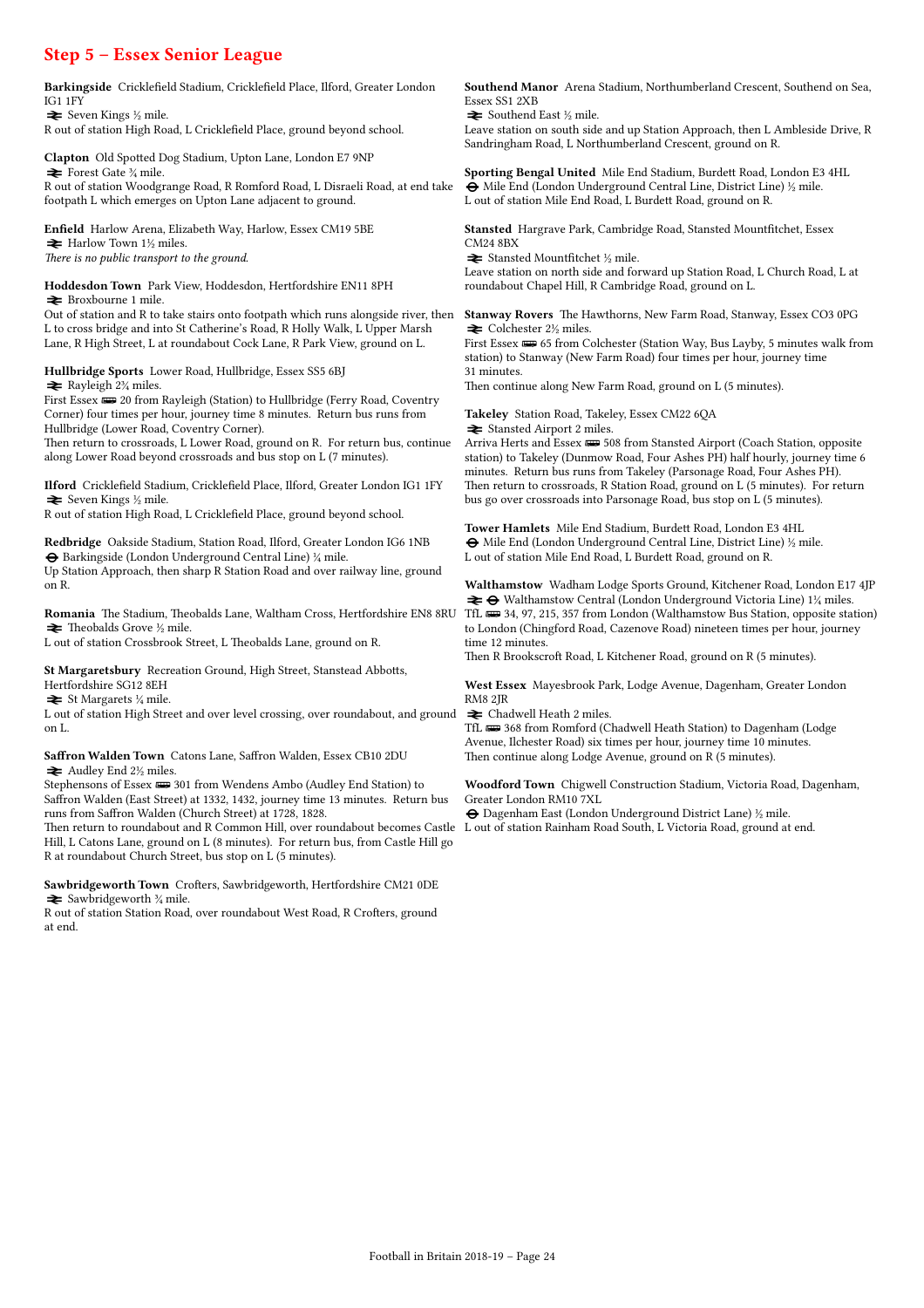### Step 5 – Southern Counties East League Premier Division

Bearsted Otham Sports Club, White Horse Lane, Maidstone, Kent ME15 8RG  $\blacktriangleright$  Maidstone East 4 miles.

Arriva Kent and Surrey  $\equiv 12$  from Maidstone (High Street, Royal Star Arcade, 8 minutes walk from station) to Maidstone (Sutton Road, Gore Court Road) at 1315, 1415, journey time 18 minutes, return at 1707, 1814. Then L Gore Court Road, R White Horse Lane, R to ground (1 mile).

Beckenham Town Eden Park Avenue, Beckenham, Greater London BR3 3JL  $\blacktriangleright$  Eden Park ¼ mile.

Leave station on south side and R Upper Elmers End Road, R Eden Park Avenue and under bridge, ground on L.

Canterbury City Shepherd Neame Stadium, Salters Lane, Faversham, Kent ME13 8ND

 $\blacktriangleright$  Faversham ½ mile.

Leave station on south side via car park and then L Preston Lane, R St Catherine's Drive, R Preston Park, L Canterbury Road, R Salters Lane, ground on L.

Chatham Town Maidstone Road Sports Ground, Bournville Avenue, Chatham, Kent ME4 6LR

 $\blacktriangleright$  Chatham 1 mile.

Arriva Kent and Surrey  $\equiv 101$ , 176 from Chatham (Station) to Chatham (Maidstone Road, Football Ground) eight times per hour, journey time 5 minutes. Then continue along Maidstone Road, L Bournville Avenue, ground on L (5 minutes).

Corinthian Gay Dawn Farm, Pennis Lane, Longfield, Kent DA3 8LY  $\blacktriangleright$  Longfield 1<sup>1</sup>/<sub>2</sub> miles.

There is no public transport to the ground.

Cray Valley Paper Mills DGS Stadium, Middle Park Avenue, London SE9 5HP  $\blacktriangleright$  New Eltham 2 miles.

TfL **a** 160 from London (New Eltham Station) to London (Middle Park Avenue, Westhorne Avenue) four times per hour, journey time 20 minutes. Bus stop is adjacent to ground.

Crowborough Athletic Crowborough Community Stadium, Aldervale Cottages, Crowborough, Sussex TN6 3BU

 $\cong$  Tunbridge Wells 8 miles. ( $\cong$  Crowborough is less convenient to use.) Brighton & Hove Buses  $\equiv$  29 from Tunbridge Wells (Station) to Crowborough (Whitehill Road, Rose Court) half hourly, journey time 26 minutes. Then continue along Whitehill Road, L Fermor Road, R Aldervale Cottages, ground on R (6 minutes).

Croydon Croydon Sports Arena, Albert Road, London SE25 4QL ® Arena (London Tramlink Routes 1, 2) ¼ mile.

Leave station on north side and there is a footpath directly to the ground.

Croydon Athletic Mayfield Stadium, Mayfield Road, Croydon, Greater London CR7 6DN

 $\blacktriangleright$  Streatham Common 2¼ miles.

TfL **B** 60 from London (Streatham Common Station) to Croydon (South Lodge Avenue, Recreation Way) five times per hour, journey time 12 minutes. Return bus runs from Croydon (Galpins Road, Silverleigh Road).

Then continue along South Lodge Avenue and at end cross into park, bear R through park, and then at junction with Mayfield Road go R past allotments to ground (7 minutes). For return bus turn R after passing through park, bus stop on (5 minutes). R (6 minutes).

Deal Town Charles Ground, St Leonard's Road, Deal, Kent CT14 9AU  $\blacktriangleright$  Deal  $\frac{3}{4}$  mile.

Leave station on west side and R London Road, where this bears R bear L St Leonard's Road, ground on L.

#### Erith Town Erith Stadium, Avenue Road, Erith, Greater London DA8 3AT  $\blacktriangleright$  Erith ½ mile.

Bear R out of station and use subway, then R at roundabout Stonewood Road, R Walnut Tree Road, over roundabout Queens Road, then opposite James Watt Way take footbridge over railway line and into Avenue Road, ground on L.

Fisher St Paul's Sports Ground, Salter Road, London SE16 5EF  $\blacktriangleright$  Rotherhithe ½ mile.

L out of station Brunel Road, becomes Salter Road, ground on L.

Glebe Foxbury Avenue, Chislehurst, Greater London BR7 6SD  $\triangleq$  Chislehurst 1½ miles.

TfL  $\equiv$  269 from Chislehurst (Station) to Chislehurst (Perry Street, Ashfield Lane) five times per hour, journey time 6 minutes.

Then L Foxbury Avenue, ground at end (7 minutes).

Hollands and Blair Star Meadow Sports Ground, Darland Avenue, Gillingham, Kent ME7 3AN

 $\blacktriangleright$  Chatham 2 miles. ( $\blacktriangleright$  Gillingham is less convenient to use.) Arriva Kent and Surrey  $\implies$  132 from Chatham (Bus Station, 7 minutes walk from station) to Gillingham (Watling Street, Barnsole Road) four times per hour, journey time 12 minutes.

Then continue along Watling Street, R Darland Avenue, ground on L (5 minutes).

K Sports K Sports Cobdown, Station Road, Ditton, Kent ME20 6AU  $\blacktriangleright$  Aylesford ½ mile. R out of station Station Road, over M20, and ground on R.

Lordswood Martin Grove, North Dane Way, Chatham, Kent ME5 8YE  $\blacktriangleright$  Chatham 3¼ miles.

Arriva Kent and Surrey  $\Longrightarrow$  166 from Chatham (Bus Station, 7 minutes walk from station) to Chatham (Clandon Road, Abinger Drive) five times per hour, journey time 26 minutes. Return bus runs from same stop.

Then retrace along Clandon Road, R Albemarle Road, L North Dane Way, ground on R (7 minutes).

Punjab United Elite Venue, Dunkirk Close, Gravesend, Kent DA12 5ND  $\blacktriangleright$  Gravesend 1¼ miles.

Arriva Kent Thameside  $\equiv$  483 from Gravesend (Garrick Street, 5 minutes walk from station) to Gravesend (Hawkins Avenue, Christian Fields Avenue) three times per hour, journey time 21 minutes. Return bus runs from same stop and runs to station.

Then L Christian Fields Avenue, and forward into ground at junction with Dunkirk Close (5 minutes).

Rusthall Jockey Farm Stadium, Nellington Road, Rusthall, Kent TN4 8SH  $\blacktriangleright$  Tunbridge Wells 2 miles.

Arriva Kent and Surrey  $\equiv$  281 from Tunbridge Wells Station to Rusthall (Southwood Road) five times per hour, journey time 14 minutes. Return bus runs from Rusthall (Erskine Park Road).

Then continue along Southwood Road, L Bowen Road, R to remain in Bowen Road, and then take footpath on L to ground (6 minutes). For return bus, continue along Southwood Road past alighting stop, L High Street, L Erskine Park Road, and bus stop on R (7 minutes).

Sheppey United Havill Stadium, St Peter's Close, Minster (Swale), Kent ME12 3DB

 $\blacktriangleright$  Queenborough 1 mile.

Arriva Kent and Surrey (1988) 360, 362, 368 from Queenborough (Station) to Minster (Swale) (Queenborough Road, Holmside Avenue) three times per hour, journey time 5 minutes.

Then retrace along Queenborough Road, R St Peter's Close, ground on L

Tunbridge Wells Culverden Stadium, Culverden Down, Tunbridge Wells, Kent TN4 9SG

 $\blacktriangleright$  Tunbridge Wells 1¼ miles.

Arriva Kent **w** 7, 402, GO-Coach **w** 289 from Tunbridge Wells (Station) to Tunbridge Wells (St John's Road, Culverden Down) seven times per hour, journey time 10 minutes.

Then continue along St John's Road, L Culverden Down, R to ground (8 minutes).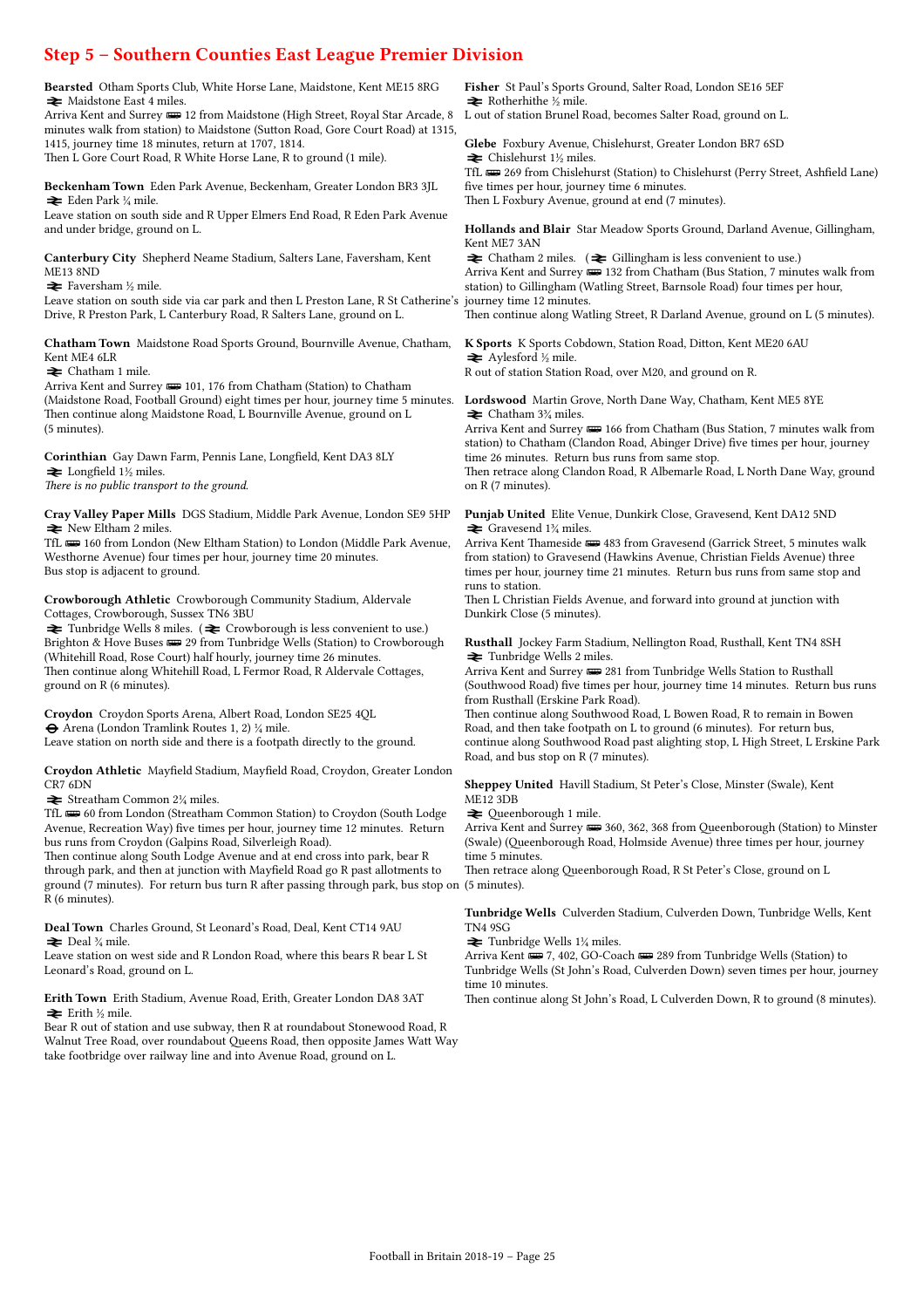## Overspill Page

Wimbledon Kingsmeadow, Jack Goodchild Way, Kingston, Greater London KT1 3PB – carried over from page 6

 $\blacktriangleright$  Norbiton  $\frac{3}{2}$  mile.

Leave station on south side and L Norbiton Avenue, then R Gloucester Road, L Cambridge Road, R Jack Goodchild Way, ground on L.

Wycombe Wanderers Adams Park, Hillbottom Road, High Wycombe, Buckinghamshire HP12 4HJ – carried over from page 6

 $\rightleftharpoons$  High Wycombe 2½ miles.

Arriva Beds and Bucks  $\frac{1}{\sqrt{2}}$  48 from High Wycombe (Station) to High Wycombe (Lane End Road, Hillbottom Road) at 1231, 1331, journey time 18 minutes. There is no return bus.

Then continue along Lane End Road, R at roundabout Hillbottom Road, ground at end (8 minutes).

Port Vale Vale Park, Hamil Road, Burslem, Staffordshire ST6 1AW – carried over from page 7

 $\blacktriangleright$  Longport 1½ miles.

First Potteries **328** 98 from Burslem (Longport Road, Station Street, 5 minutes walk from station) to Burslem (Market Place, Town Hall) half hourly, journey time 5 minutes, return at 1658, 1735 (last).

Then continue over crossroads into Moorland Road, L Hamil Road, ground on L (8 minutes).

Stevenage Lamex Stadium, Broadhall Way, Stevenage, Hertfordshire SG2 8RH – carried over from page 7

 $\blacktriangleright$  Stevenage 1¼ miles.

Arriva Herts and Essex  $\equiv 5, 8, 300$  from Stevenage (Bus Station, 5 minutes walk from station) to Stevenage (Monkswood Way, Roaring Meg Retail Park) eight times per hour, journey time 5 minutes. Return bus is Arriva Herts and Essex **ED** 4, 8, and runs from Stevenage (Broadhall Way, Stevenage FC). Then continue to roundabout, L Broadhall Way, ground on R (5 minutes). Return bus stop is adjacent to ground,

Swindon Town County Ground, County Road, Swindon, Wiltshire SN1 2ED – carried over from page 7

 $\blacktriangleright$  Swindon  $\frac{3}{4}$  mile.

L out of station Station Road, R Aylesbury Street, L Manchester Road, R County Road, ground on L.

Tranmere Rovers Prenton Park, Prenton Road West, Birkenhead, Merseyside CH42 9PY – carried over from page 7

 $\blacktriangleright$  Birkenhead Central 1¼ miles.

Arriva Merseyside  $\equiv$  464 from Birkenhead (Bus Station, xx minutes walk from station) to Birkenhead (Borough Road, South Road) half hourly, journey time 9 minutes.

Then continue along Borough Road, R Prenton Road West, ground on L (5 minutes).

Yeovil Town Huish Park Stadium, Lufton Way, Yeovil, Somerset BA22 8YF – carried over from page 7

 $\blacktriangleright$  Yeovil Junction  $4\frac{1}{2}$  miles.

South West Coaches **B** 68A, 68B from Stoford (Yeovil Junction Station) to Yeovil (Bus Station) half hourly, journey time 7 minutes.

Then First Somerset  $\equiv 51$  from Yeovil (Bus Station) to Yeovil (Western Avenue, Copse Road) three times per hour, journey time 23 minutes. Return bus runs from same stop.

Then turn round and L Copse Road, L Lufton Way, ground on L (6 minutes).

Stratford Town MoodChimp Stadium, Knights Lane, Stratford upon Avon, Warwickshire CV37 7BZ – carried over from page 13  $\blacktriangleright$  Stratford upon Avon 2¼ miles.

Stagecoach Warwickshire  $\equiv$  X17 from Stratford upon Avon (Station) to Stratford upon Avon (Knights Lane, Townsend Road) half hourly, journey time 18 minutes. Return bus at 1724 (last).

Bus stop is opposite ground.

Tamworth EST Electrical Services Stadium, Kettlebrook Road, Tamworth, Staffordshire B77 1AA – carried over from page 13  $\blacktriangleright$  Tamworth  $\frac{3}{4}$  mile.

Up Station Approach, then L at roundabout Saxondrive, L at roundabout Bolebridge Street, over one roundabout then L at next Glascote Road, R at roundabout Kettlebrook Road, ground on R.

Widnes Hinchcliffe Holmes Stadium, Townfield Lane, Barnton, Cheshire CW8 4LH – carried over from page 19  $\blacktriangleright$  Northwich 2¼ miles.

Arriva North West  $\equiv 4$  from Northwich (16 minutes walk from station) to Barnton (Townfield Lane, Beech Lane) half hourly, journey time 15 minutes. Return bus runs from same stop at 1644, 1744.

Then retrace along Townfield Lane and ground on L (5 minutes).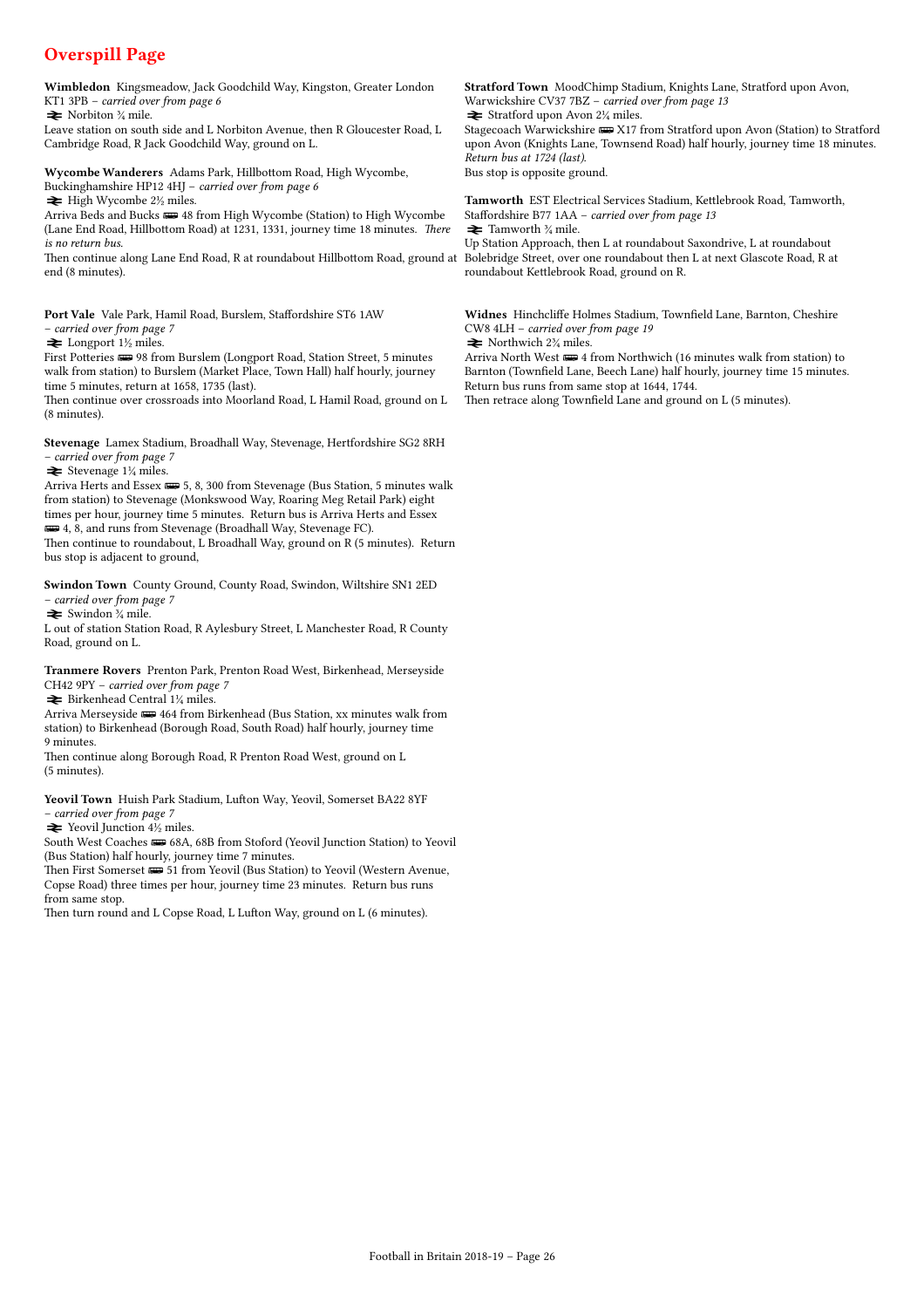# Football in Northern Ireland 2018-19

### Structure for 2018-19

Level 1 Northern Ireland Football League Premiership Level 2 Northern Ireland Football League Championship Level 3 Northern Ireland Football League Premier Intermediate League Level 4 Ballymena and Provincial League Premier Division Four parallel leagues Mid-Ulster League Intermediate A Division Northern Amateur League Premier Division Northern Ireland Intermediate League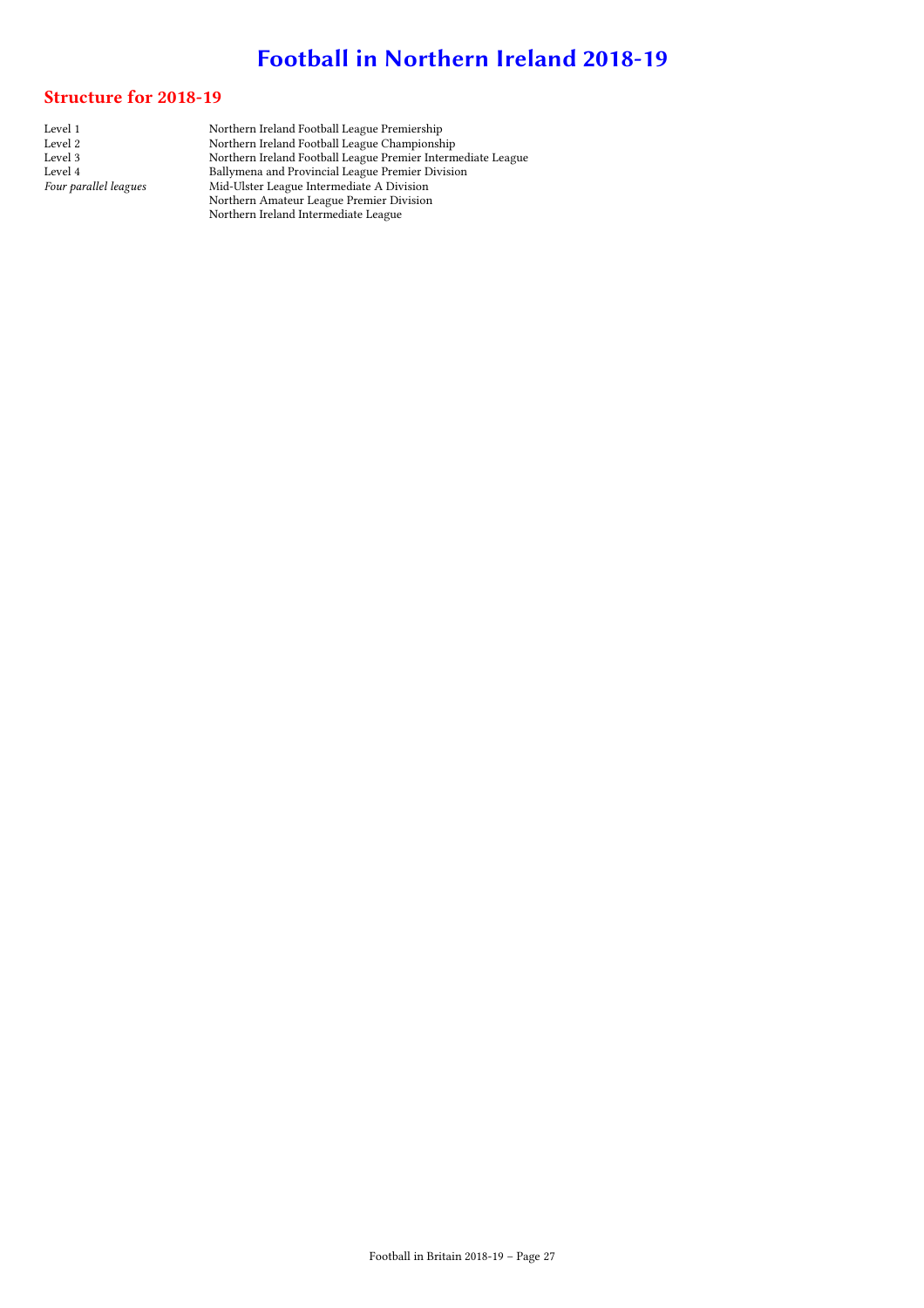# Level 1 – Northern Ireland Football League Premiership

| Ards Clandeboye Park, Clandeboye Road, Bangor, Co Down BT20 3JT<br>$\triangleq$ Bangor $\frac{3}{4}$ mile.<br>Out of station and R Abbey Street, over roundabout then L Newtownards Road, R L out of station William Street, becomes Market Street, then R Union Street,<br>Church Street, becomes Clandeboye Road, ground on R.                                                                                                            | Glenavon Mourneview Park, Pollock Drive, Lurgan, Co Armagh BT66 8EW<br>$\geq$ Lurgan 1 <sup>1</sup> / <sub>4</sub> miles.<br>becomes Tandragee Road, L Pollock Drive, ground on L.                                                                                                                                                                                                                                                                                                                   |
|---------------------------------------------------------------------------------------------------------------------------------------------------------------------------------------------------------------------------------------------------------------------------------------------------------------------------------------------------------------------------------------------------------------------------------------------|------------------------------------------------------------------------------------------------------------------------------------------------------------------------------------------------------------------------------------------------------------------------------------------------------------------------------------------------------------------------------------------------------------------------------------------------------------------------------------------------------|
| Ballymena United Ballymena Showgrounds, Warden Street, Ballymena, Co<br>Antrim BT43 7DR<br><b>≥</b> Ballymena 1 mile.<br>Ulsterbus <b>up</b> 324A from Ballymena (Buscentre, adjacent to station) to Ballymena<br>(Cushendall Road, Broughshane Road) at 1325, 1425, journey time 10 minutes.<br>Return bus is Ulsterbus <b>Form</b> 131 at 1704 (last).<br>Then retrace up Cushendall Road, cross into Warden Street, and ground at end (5 | Glentoran The Oval, Parkgate Drive, Belfast BT4 1EW<br>$\blacktriangleright$ Titanic Quarter $\frac{3}{4}$ mile.<br>Out of station and use subway to cross road, then L Ballymacarrett Road,<br>becomes Island Street, L Dee Street, R to remain in Dee Street, R Mersey Street, L<br>Parkgate Drive, ground at end.<br><b>Institute</b> The Oval, Parkgate Drive, Belfast BT4 1EW                                                                                                                   |
| minutes).<br>Cliftonville Solitude, Cliftonville Street, Belfast BT14 6LP<br>Belfast Great Victoria Street 2 miles.<br>Metro <b>ED</b> 12A from Belfast (Donegall Square North, 8 minutes walk from station)<br>to Belfast (Cliftonville Road, Chestnut Gardens) three times per hour, journey<br>time 18 minutes.<br>Then continue along Cliftonville Road, R Cliftonville Street, ground on R<br>$(5 \text{ minutes})$ .                  | $\blacktriangleright$ Titanic Quarter $\frac{3}{4}$ mile.<br>Out of station and use subway to cross road, then L Ballymacarrett Road,<br>becomes Island Street, L Dee Street, R to remain in Dee Street, R Mersey Street, L<br>Parkgate Drive, ground at end.<br>Linfield Windsor Park, Donegall Avenue, Belfast BT12 6LU<br>$\blacktriangleright$ Adelaide ½ mile.<br>L out of station Great Northern Street, L via stairs to take footbridge over railway<br>line, R Donegall Avenue, ground on L. |
| Coleraine Coleraine Showgrounds, Ballycastle Road, Coleraine, Co Derry<br>Londonderry BT52 2DY<br>$\blacktriangleright$ Coleraine $\frac{1}{4}$ mile.<br>R out of station Ballycastle Road, ground on R.                                                                                                                                                                                                                                    | Newry City Newry Showgrounds, Greenbank Estate, Newry, Co Down<br><b>BT34 2QX</b><br>$\blacktriangleright$ Newry 2 <sup>3</sup> / <sub>4</sub> miles.<br>Ulsterbus $\implies$ 341 from Newry (Station) to Newry (Buscentre) at 1140, 1340,<br>journey time 5 minutes, return at 1745, 1835 (last).                                                                                                                                                                                                   |
| Crusaders Seaview, Shore Road, Belfast BT15 3QG<br>$\blacktriangleright$ Belfast Great Victoria Street 2¼ miles.<br>Metro $\equiv$ 2A, 2B, 2C, 2D, 2E, 2G from Belfast (Upper Queen Street, 5 minutes<br>walk from station) to Belfast (Shore Road, Seaview) eight times per hour, journey<br>time 13 minutes.                                                                                                                              | Then Ulsterbus $\equiv$ 39 from Newry (Buscentre) to Newry (Old Warrenpoint Road,<br>Cemetery) at 1305, 1405, journey time 5 minutes, return at 1707, 1757.<br>Then return to roundabout, cross into Greenbank Estate and bear L, ground on R<br>$(7 \text{ minutes})$ .                                                                                                                                                                                                                             |
| Bus stop is opposite ground.                                                                                                                                                                                                                                                                                                                                                                                                                | Warrenpoint Town Milltown, Upper Dromore Road, Warrenpoint, Co Down<br><b>BT34 3PN</b>                                                                                                                                                                                                                                                                                                                                                                                                               |
| Dungannon Swifts Stangmore Park, Stangmore Terrace, Dungannon, Co<br>Tyrone BT71 6PP<br>Belfast Great Victoria Street 41 miles.<br>Goldline Express $\equiv$ 261, 273 from Belfast (Europa Buscentre, adjacent to station)                                                                                                                                                                                                                  | $\blacktriangleright$ Newry 6 <sup>3</sup> / <sub>4</sub> miles.<br>Ulsterbus $\implies$ 341 from Newry (Station) to Newry (Buscentre) at 1140, 1340,<br>journey time 5 minutes, return at 1835 (last).<br>Then Ulsterbus $\equiv$ 39 from Newry (Buscentre) to Warrenpoint (Square) at 1305,                                                                                                                                                                                                        |
| to Dungannon (Bus Station) half hourly, journey time 52 minutes, return at 1720,<br>1820.                                                                                                                                                                                                                                                                                                                                                   | 1405, journey time 20 minutes, return at 1740 (last with connection for Ulsterbus<br>$\equiv$ 341), 1905.                                                                                                                                                                                                                                                                                                                                                                                            |

The ground is  $1\frac{1}{2}$  miles from Dungannon town centre and there is no public transport to the ground.

 $\overline{)}$  341), 1905. Then turn L, and L Duke Street, becomes Upper Dromore Road, continue out of town, and ground on R (1¼ miles).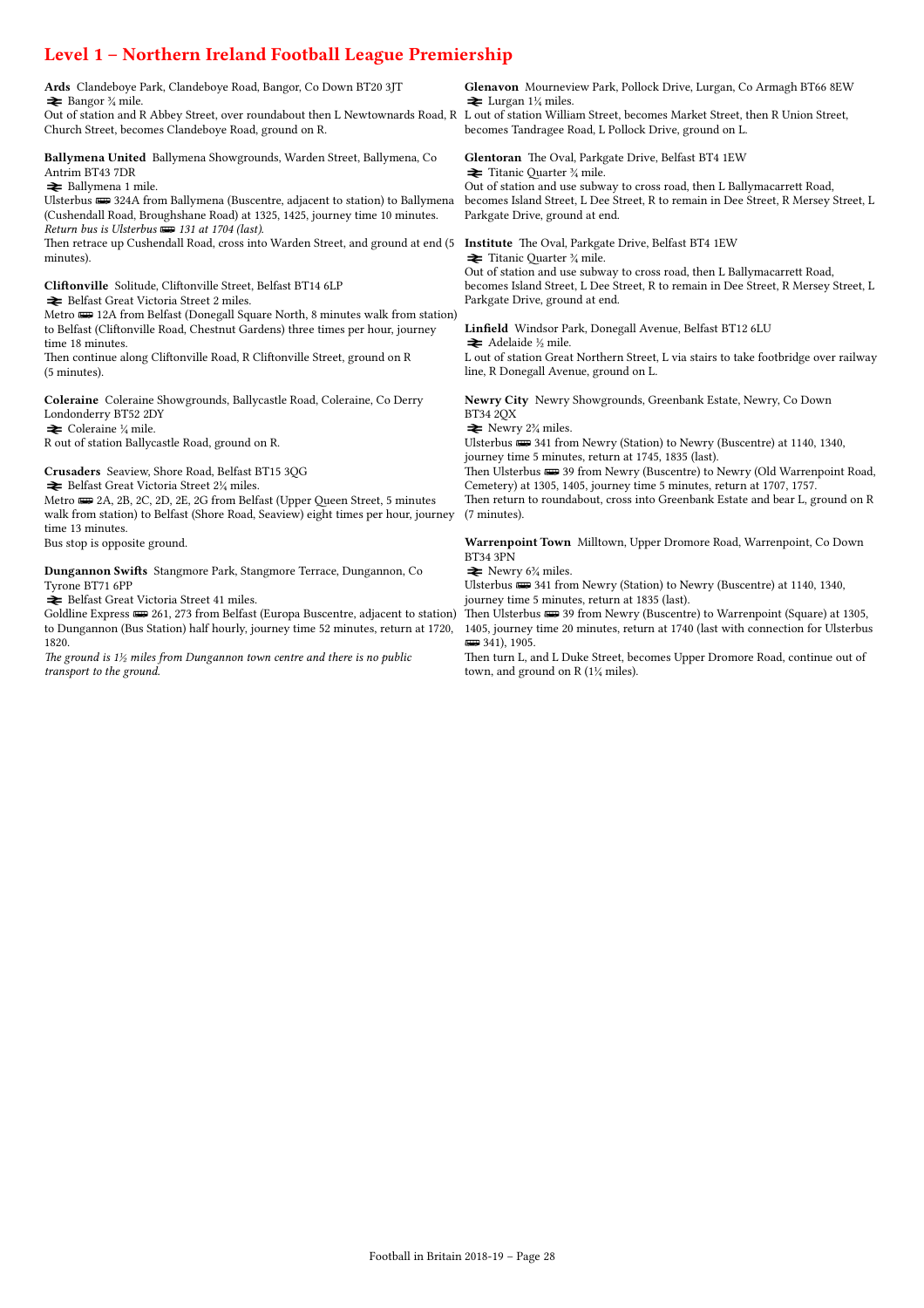# Football in Scotland 2018-19

### Structure for 2018-19

### Senior Leagues

The leagues run by the Scottish Football Association.

| Level 1              | Scottish Premiership     |
|----------------------|--------------------------|
| Level 2              | Scottish Championship    |
| Level 3              | Scottish League One      |
| Level 4              | Scottish League Two      |
| Level 5              | Highland League          |
| Two parallel leagues | Scottish Lowland League  |
| Level 6              | East of Scotland League  |
| Two parallel leagues | South of Scotland League |
|                      |                          |

### Junior Leagues

The leagues run by the Scottish Junior Football Association. There is no automatic transfer between the Junior Leagues and the Senior Leagues, but clubs are at liberty to apply for places in the other structure.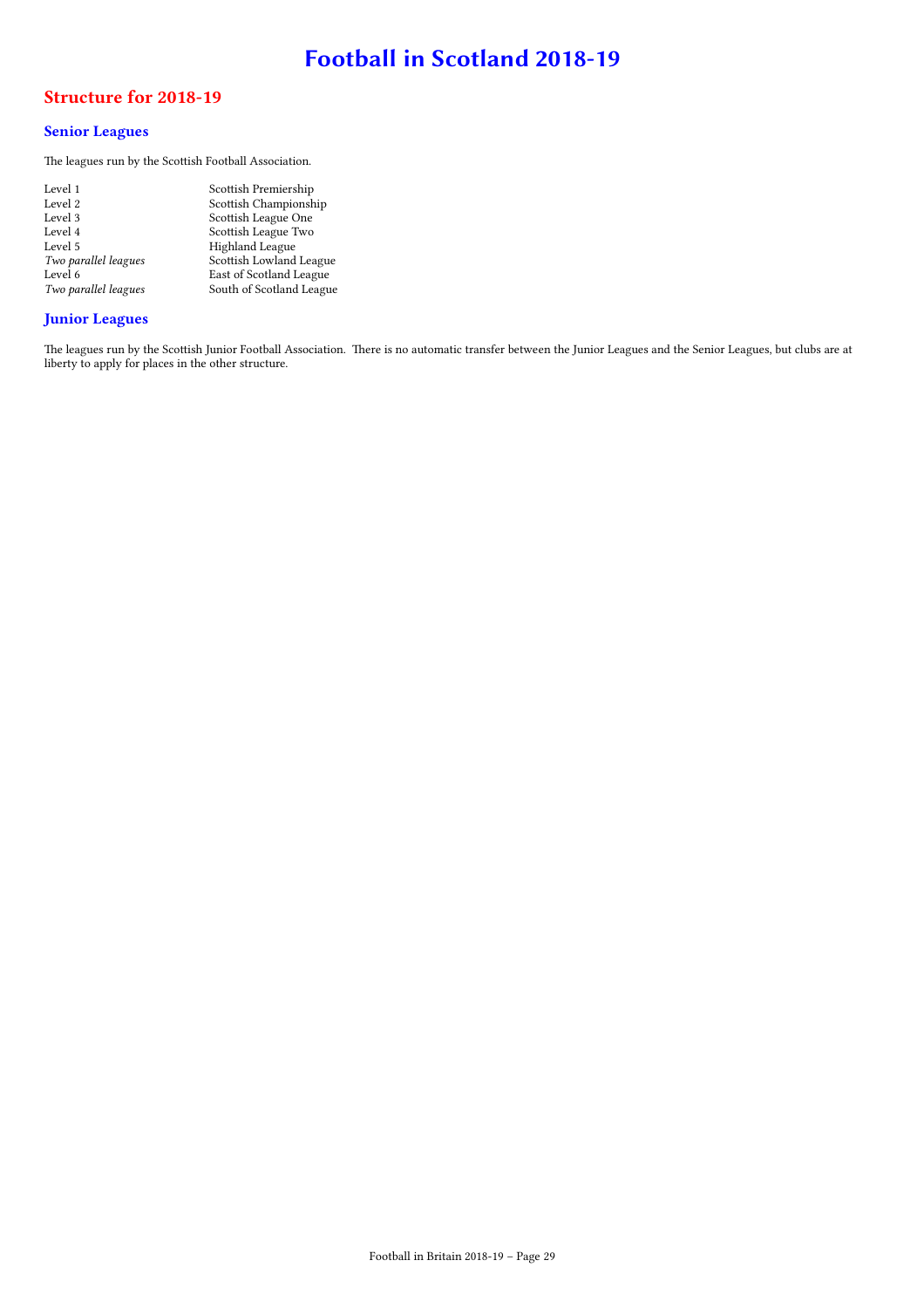## Level 1 – Scottish Premiership

Aberdeen Pittodrie Stadium, Pittodrie Street, Aberdeen, Aberdeenshire AB24 5QH

 $\blacktriangleright$  Aberdeen 1½ miles.

First Aberdeen  $\equiv$  13 from Aberdeen (Union Street, St Nicholas Kirk) to Aberdeen (Golf Road, Pittodrie Street) three times per hour, journey time 9 minutes.

Then continue along Golf Road, L Pittodrie Street, ground on L (5 minutes).

Celtic Celtic Park, Kinloch Street, Glasgow G40 3RE  $\blacktriangleright$  Dalmarnock  $\mathcal{U}$  mile.

Leave station on east side and L Dalmarnock Road, then immediately R Clyde Gateway, R London Road, L Kinloch Street, ground at end.

Dundee Dens Park, Dens Road, Dundee, Angus DD3 7JY  $\blacktriangleright$  Dundee 1½ miles.

Xplore Dundee  $\blacksquare$  1A from Dundee (Meadowside, Post Office, 10 minutes walk from station) to Dundee (Dens Road, Dens Park) three times per hour, journey time 11 minutes.

Bus stop is opposite ground.

Hamilton Academical New Douglas Park, Cadzow Avenue, Hamilton, Lanarkshire ML3 0FT

 $\blacktriangleright$  Hamilton West ½ mile.

R out of station Clydesdale Street, then immediately R into footpath through car park alongside railway line, forward into William Street, R Dalziel Street and continue under bridge, becomes Cadzow Avenue, ground on R.

Heart of Midlothian Tynecastle Stadium, McLeod Street, Edinburgh EH11 2NL  $\blacktriangleright$  Edinburgh Haymarket 1 mile.

First Scotland East  $\equiv$  27, 28, Lothian Buses  $\equiv$  3, 25, 33 from Edinburgh (Edinburgh Haymarket Station) to Edinburgh (Gorgie Road, Tynecastle) seventeen times per hour, journey time 6 minutes.

Then retrace along Gorgie Road, L McLeod Street, ground on L (5 minutes).

Hibernian Easter Road Stadium, Albion Place, Edinburgh EH7 5QG  $\blacktriangleright$  Edinburgh Waverley 1¼ miles.

Lothian Buses  $\blacksquare$  1 from Edinburgh (Princes Street, Waverley Steps, adjacent to station) to Edinburgh (Easter Road, Brunswick Road) four times per hour, journey time 9 minutes.

Then continue along Easter Road over bridge, R Albion Road, L Albion Place, ground on R (5 minutes).

Kilmarnock Rugby Park, Rugby Road, Kilmarnock, Ayrshire KA1 2DP  $\blacktriangleright$  Kilmarnock  $\frac{3}{4}$  mile.

Up Station Approach and cross into John Finnie Street, R Dunlop Street, becomes Grange Street, R Portland Road, L South Hamilton Street, R Rugby Road, ground on L.

Livingston Tony Macaroni Arena, Almondvale Stadium Road, Livingston, West Lothian EH54 7DN

 $\blacktriangleright$  Livingston North 1½ miles.

First Scotland East  $\equiv$  800, 801 from Livingston (Alderstone Road, Newyearfield Roundabout, 9 minutes walk from station) to Livingston (Alderstone Road, Almondvale Stadium) three times per hour, journey time 10 minutes. Then retrace up Alderstone Road, R Almondvale Stadium Road, ground on R (5 minutes).

Motherwell Fir Park Stadium, Fir Park Street, Motherwell, Lanarkshire ML1 2QN

 $\blacktriangleright$  Airbles ½ mile.

R out of station Airbles Road, R at roundabout Adele Street, L Gavin Street, becomes Edward Street, R Fir Park Street, ground on L.

Rangers Ibrox Stadium, Edmiston Drive, Glasgow G51 2XD ® Govan (Glasgow Subway) ¼ mile. R out of station Copland Road, R Edmiston Drive, ground on R.

St Johnstone McDiarmid Park, Crieff Road, Perth, Perthshire PH1 2SJ  $\equiv$  Perth 2¼ miles.

Stagecoach East Scotland  $\equiv 1$  from Perth (York Place, 6 minutes walk from station) to Perth (Crieff Road, McDiarmid Park) six times per hour, journey time 19 minutes. Return bus runs from same stop. Bus stop is adjacent to ground.

St Mirren Paisley 2021 Stadium, Greenhill Road, Paisley, Renfrewshire PA3 1RU  $\blacktriangleright$  Paisley St James  $\frac{1}{4}$  mile. L out of station Greenhill Road, ground on R.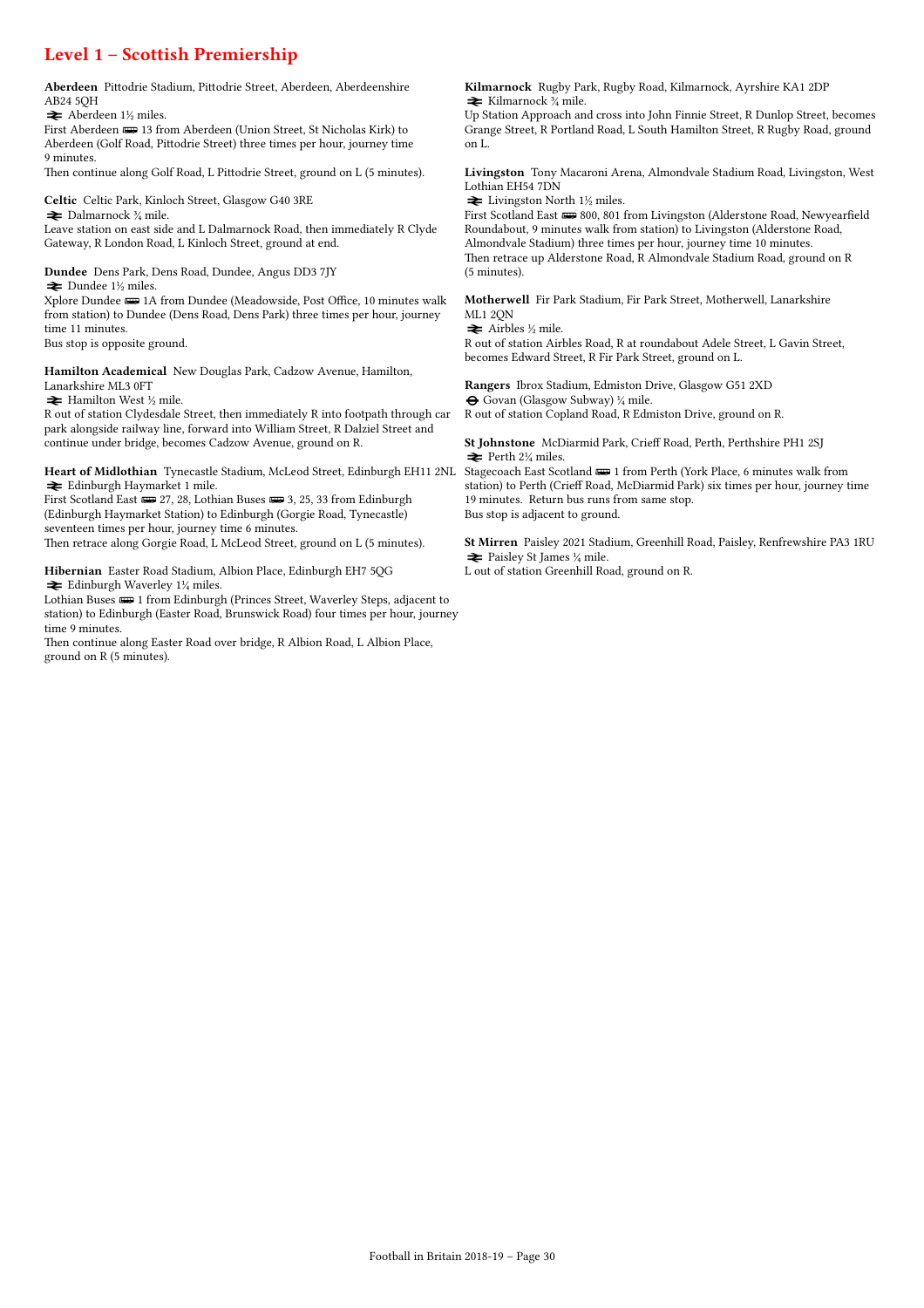# Level 2 – Scottish Championship

| Alloa Athletic Indodrill Stadium, Clackmannan Road, Alloa, Clackmannanshire Inverness Caledonian Thistle Tulloch Caledonian Stadium, Stadium Road,                                                                                        | Inverness, Inverness-shire IV1 1FF                                                                                                          |
|-------------------------------------------------------------------------------------------------------------------------------------------------------------------------------------------------------------------------------------------|---------------------------------------------------------------------------------------------------------------------------------------------|
| <b>FK10 1RY</b>                                                                                                                                                                                                                           | $\blacktriangleright$ Inverness 1½ miles.                                                                                                   |
| $\blacktriangleright$ Alloa ½ mile.                                                                                                                                                                                                       | Stagecoach North Scotland $\equiv$ 23, 25, 25X, 26, 26A, 26C, 27 from Inverness (Bus                                                        |
| Up Station Approach, then L at roundabout King Street, over roundabout                                                                                                                                                                    | Station, 5 minutes walk from station) to Inverness (Longman Road, Seafield Road)                                                            |
| becomes Clackmannan Road, ground on L.                                                                                                                                                                                                    | seven times per hour, journey time 5 minutes.                                                                                               |
| Ayr United Somerset Park, Tryfield Place, Ayr, Ayrshire KA8 9NB                                                                                                                                                                           | Then continue along Longman Road, over roundabout Stadium Way, ground on L                                                                  |
| $\blacktriangleright$ Newton on Ayr $\frac{1}{2}$ mile.                                                                                                                                                                                   | $(13 \text{ minutes}).$                                                                                                                     |
| R out of station Falkland Park Road, R Tam's Brig, L McCall's Avenue, R Somerset                                                                                                                                                          | Partick Thistle Energy Check Stadium, Firhill Road, Glasgow G20 7AL                                                                         |
| Road, R Tryfield Place, ground on R.                                                                                                                                                                                                      | $\Theta$ St George's Cross (Glasgow Subway) $\frac{3}{4}$ mile.                                                                             |
| <b>Dundee United</b> Tannadice Park, Tannadice Street, Dundee, Angus DD3 7JW                                                                                                                                                              | L out of station Maryhill Road, R Maryhill Road (opposite Café Jaconelli), L                                                                |
| $\blacktriangleright$ Dundee 1½ miles.                                                                                                                                                                                                    | Springbank Road, ground opposite junction with Firhill Road.                                                                                |
| Xplore Dundee $\equiv 18$ from Dundee (Meadowside, Post Office, 10 minutes walk<br>from station) to Dundee (Arklay Street, Fairbairn Street) six times per hour,<br>journey time 10 minutes.                                              | <b>Queen of the South Palmerston Park, Terregles Street, Dumfries, Dumfriesshire</b><br>DG <sub>2</sub> 9BA                                 |
| Then continue along Arklay Street, L Tannadice Street, ground on R (5 minutes).                                                                                                                                                           | $\rightleftharpoons$ Dumfries 1 mile.<br>R out of station Station Road, then R Lovers Walk, L Academy Street, becomes                       |
| Dunfermline Athletic East End Park, Halbeath Road, Dunfermline, Fife                                                                                                                                                                      | Church Crescent, then pass Burns Statue to L, L Buccleuch Street and over bridge,                                                           |
| <b>KY12 7RB</b>                                                                                                                                                                                                                           | R Terregles Street, ground on R.                                                                                                            |
| <b>≥</b> Dunfermline Town 1 mile.                                                                                                                                                                                                         |                                                                                                                                             |
| Stagecoach East Scotland $\equiv$ 19 from Dunfermline (Dunfermline Town Station) to Ross County Global Energy Stadium, Jubilee Park Road, Dingwall, Ross and<br>Dunfermline (Halbeath Road, East End Football Park) three times per hour, | Cromarty IV15 9QZ                                                                                                                           |
| journey time 15 minutes.                                                                                                                                                                                                                  | $\blacktriangleright$ Inverness 13 <sup>1</sup> / <sub>2</sub> miles. ( $\blacktriangleright$ Dingwall has an infrequent service which does |
| Bus stop is adjacent to ground.                                                                                                                                                                                                           | not operate at suitable times.)                                                                                                             |
|                                                                                                                                                                                                                                           | Stagecoach North Scotland $\equiv$ 25, 27 from Inverness (Bus Station, 5 minutes walk                                                       |
| Falkirk Falkirk Stadium, Stadium Way, Falkirk, Stirlingshire FK2 9EE                                                                                                                                                                      | from station) to Dingwall (High Street, Royal Hotel) half hourly, journey time 30                                                           |
| $\blacktriangleright$ Falkirk Grahamston 1½ miles.                                                                                                                                                                                        | minutes. Return bus runs from same stop.                                                                                                    |
| First Scotland East $\overline{u}$ 3, 4, 4A, 4B, 5A, 5C from Falkirk (Park Street, Weir Street, 5<br>minutes walk from station) to Falkirk (Falkirk Road, Stadium Road End) nine<br>times per hour, journey time 12 minutes.              | Then over crossroads into High Street, becomes Ferry Road and cross railway<br>line, L Jubilee Park Road, ground on R (6 minutes).          |
| Then cross road into Stadium Way, and ground on L (5 minutes).                                                                                                                                                                            |                                                                                                                                             |

Greenock Morton Cappielow Park, Sinclair Street, Greenock, Renfrewshire PA15 2TU

 $\rightleftarrows$  Cartsdyke ½ mile.

Leave station on north side and up MacDougall Street, R East Hamilton Street, R Sinclair Street, ground on R.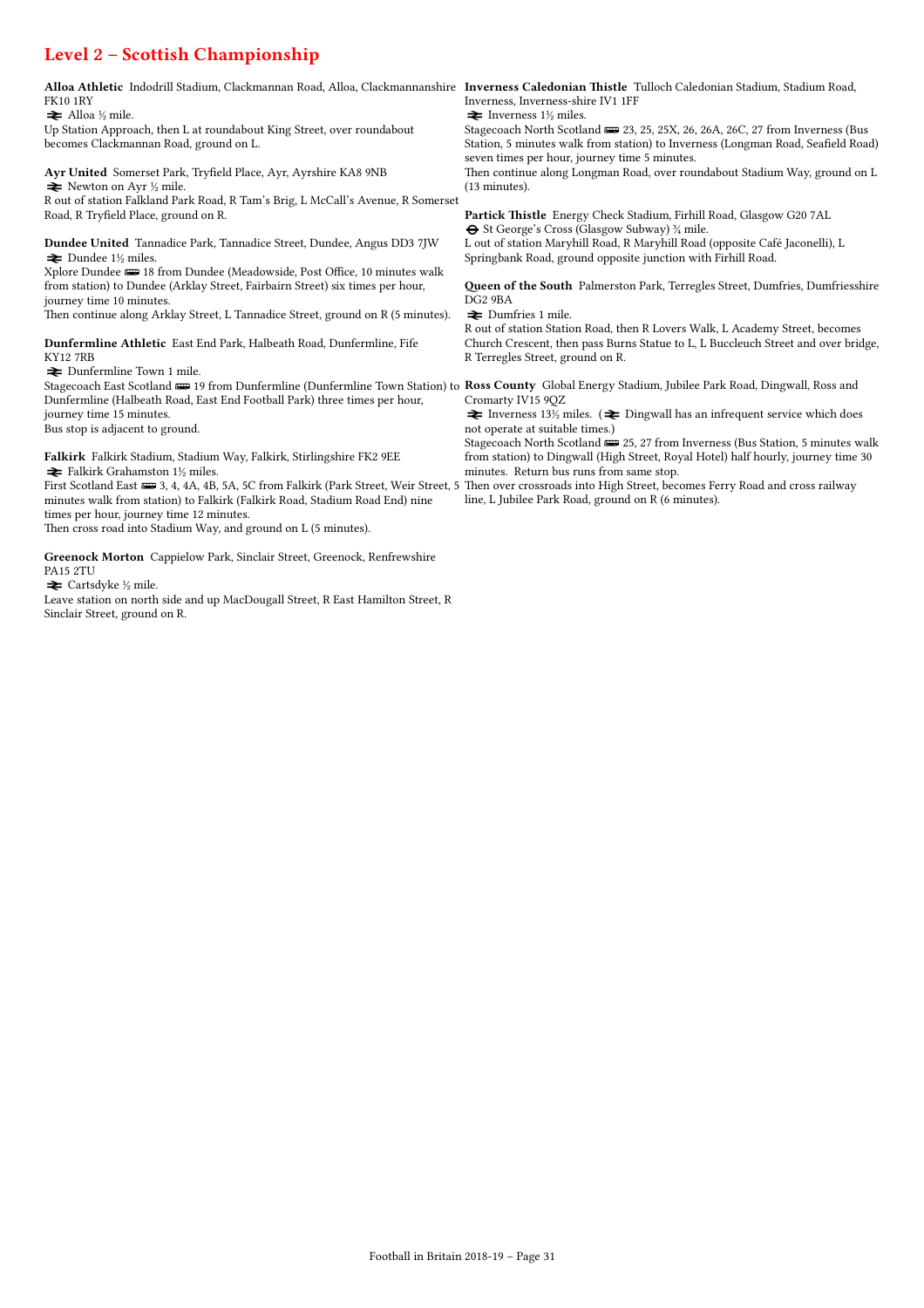### Football in Wales 2018-19

### Structure for 2018-19

| Level 1               | Welsh Premier League                                  |
|-----------------------|-------------------------------------------------------|
| Level 2               | Cymru Alliance                                        |
| Two parallel leagues  | Welsh League Division One                             |
| Level 3               | Mid Wales League Division One                         |
| Four parallel leagues | Welsh Alliance Division One                           |
|                       | Welsh National League (Wrexham Area) Premier Division |
|                       | Welsh League Division Two                             |
| Level 4               | Mid Wales League Division Two                         |
| Four parallel leagues | Welsh Alliance Division Two                           |
|                       | Welsh National League (Wrexham Area) Division One     |

Welsh League Division Three

Football in Britain 2018-19 – Page 32